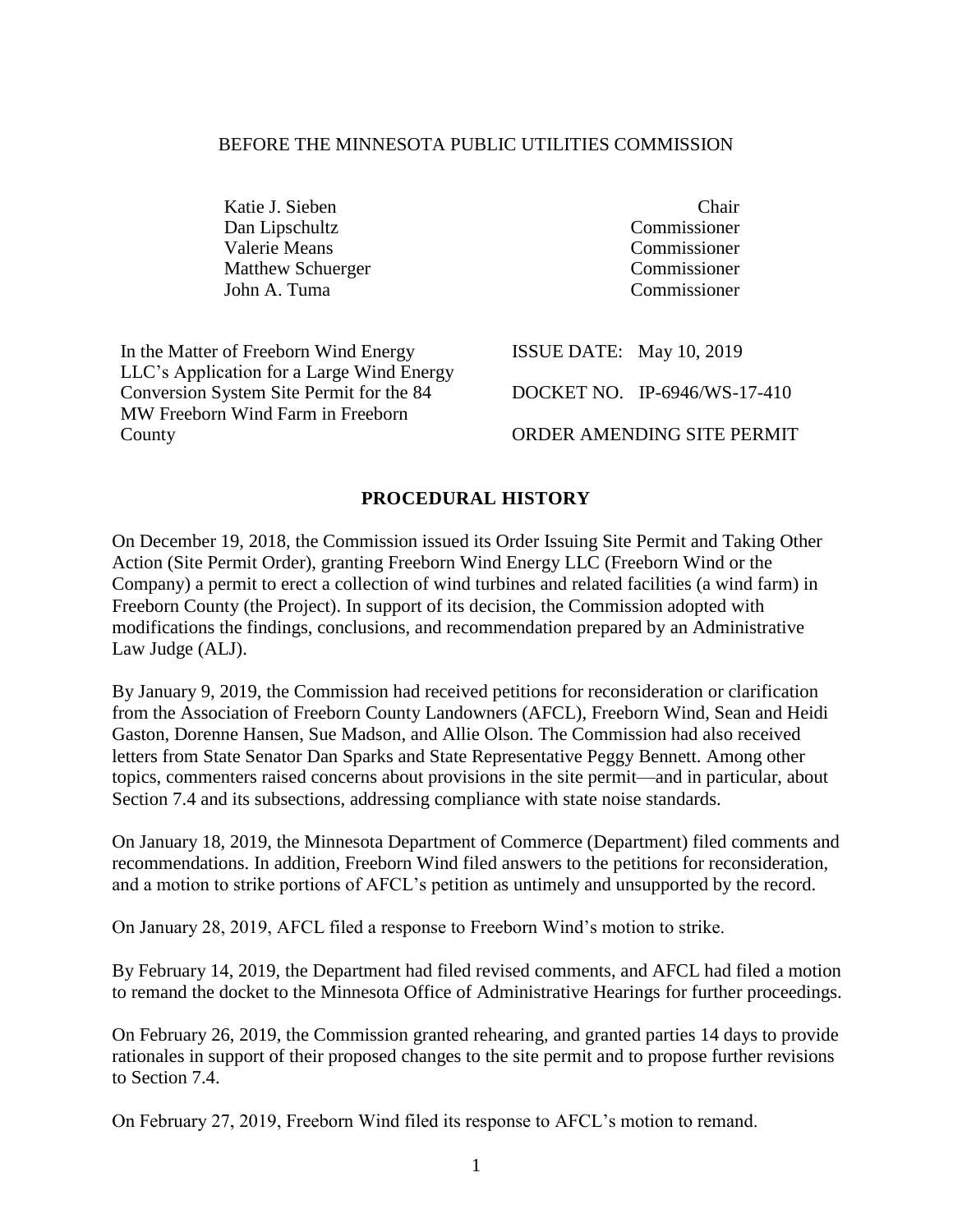On March 4, 2019, Freeborn Wind filed comments, including an attachment delineating proposed changes to the site permit.

By March 22, 2019, the Commission had received additional filings from AFCL, the Department, and Freeborn Wind.

On March 25, 2019, the Commission's staff filed briefing papers in this docket.

On March 26, 2019, AFLC filed objections to the briefing papers.

On April 1, 2019, the Commission met to consider the matter.

# **FINDINGS AND CONCLUSIONS**

#### **I. Summary**

In this order, the Commission declines to act on the parties' motions. Instead, on its own motion, the Commission reconsiders its Site Permit Order and makes corrections in the permit language as recommended by the Department and Freeborn Wind.

#### **II. Positions of the Parties and Commenters**

#### **A. Commenters**

Commenters raised concerns about a variety of matters, including the permit's site layout and setbacks, turbine noise, shadow flicker, decommissioning, and enforcement.

# **B. AFCL**

AFCL raised a number of objections to the Commission's Site Permit Order, including the following allegations:

- The Department met privately with Freeborn Wind and the Minnesota Pollution Control Agency (MPCA) in violation of Minn. R. 7845.0400.
- The Commission declined to require Freeborn Wind to build its turbines set back at least 1,500 feet from any landowner who has not consented to the Project, as recommended by the ALJ.
- The Commission authorized Freeborn Wind to model its compliance with noise standards based on a 0.5 ground factor rather than the 0.0 ground factor that the Company had used in its application (where a higher factor means a greater tendency to absorb sound).
- The permit provides for Freeborn Wind and the Department to collaborate in developing a methodology for measuring noise arising from the project, rather than directing Freeborn Wind to use a methodology developed in the context of other wind farms.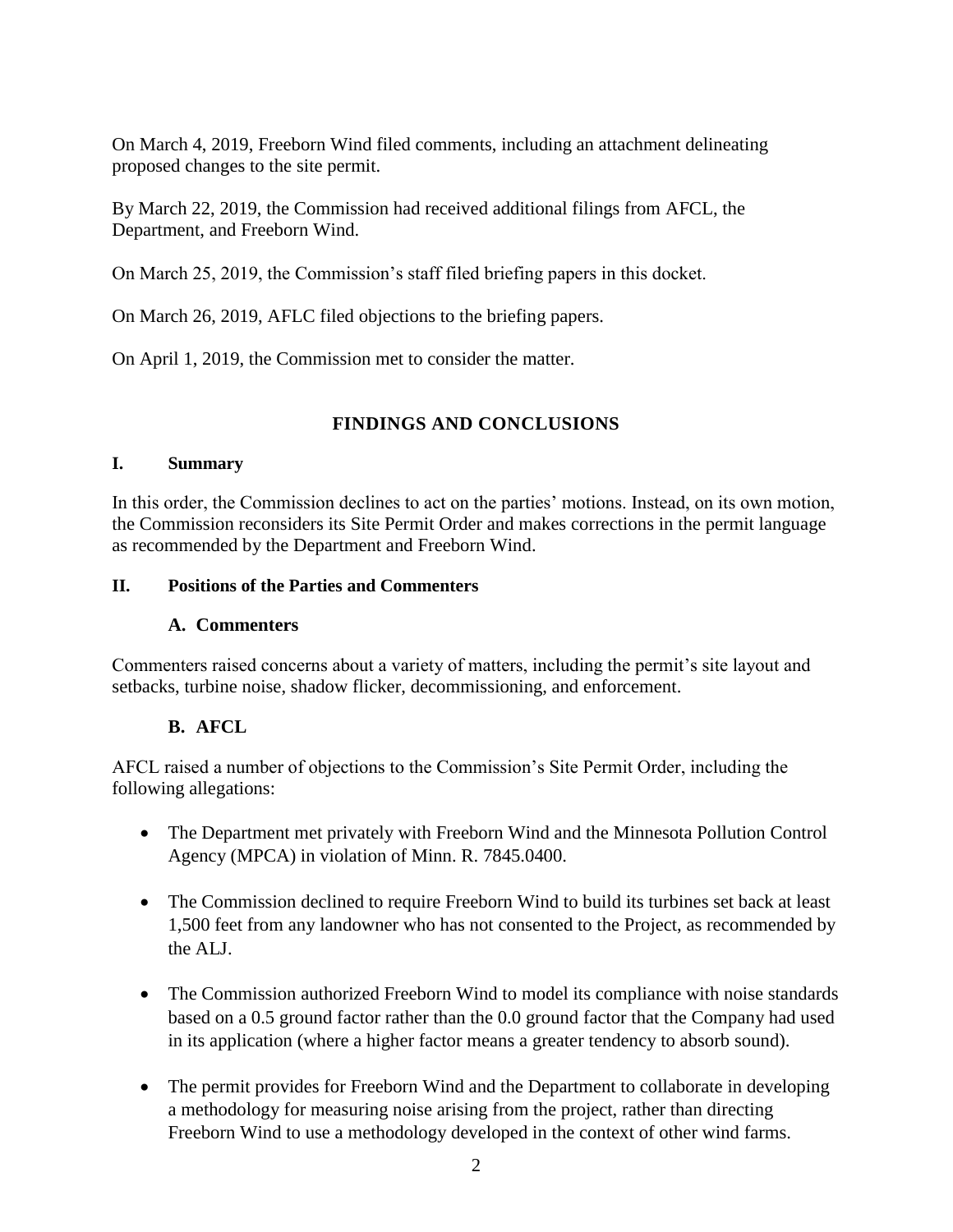- Freeborn Wind and the Commission have relied on the MPCA's 2015 "A Guide to Noise" Control in Minnesota; Acoustical Properties, Measurement, Analysis and Regulation" (2015 MPCA Guide), when no party had filed that document into the record.
- The address that Freeborn Wind provided for receiving complaints led to an unoccupied office.
- The Commission granted the site permit notwithstanding the claim that "[t]he community does not consent to the project."<sup>1</sup>

In relief, AFCL asked the Commission to strike various filings from the record, reconsider its Site Permit Order, suspend the site permit, and remand the matter to the Administrative Law Judge for additional record development.

# **C. Freeborn Wind**

Freeborn Wind asked the Commission to deny AFCL's petitions for relief. The Company also proposed a variety of changes to the permit, summarized below.

- Section 2.0 (Project Description)—Freeborn Wind proposed modifying this section to clarify the wind farm's generating capacity in Iowa.
- Section 4.9 (Wind Turbine Towers)—Freeborn Wind proposed subdividing the discussion of restrictions related to setbacks and site layout to establish a heading for the discussion of wind turbine towers, and to re-number to subsequent headings accordingly.
- Section 6.2 (Post-Construction Noise Monitoring)—Freeborn Wind proposed correcting an error to substitute the word "monitoring" for "modeling."
- Section 6.3. (Over-the-Air Television Interference Notice Requirements)—To better conform the language of the permit to the Commission's order, Freeborn Wind proposed adding a subdivision summarizing the Commission's requirement that the developer provide certain types of notice related to the risk that wind turbines may interfere with over-the-air television transmissions.
- Section 7.4. (Noise Studies)—Noting that Sections 6.1 and 6.2 already address pre- and post-construction noise regulation, Freeborn Wind proposed omitting much of the language at 7.4.1 and 7.4.2 which address the same topic, and instead restoring Section 7.4 from the Commission's Draft Site Permit (January 30, 2018).

 $\overline{a}$ <sup>1</sup> AFCL Motion for Reconsideration, at 18 (January 8, 2019).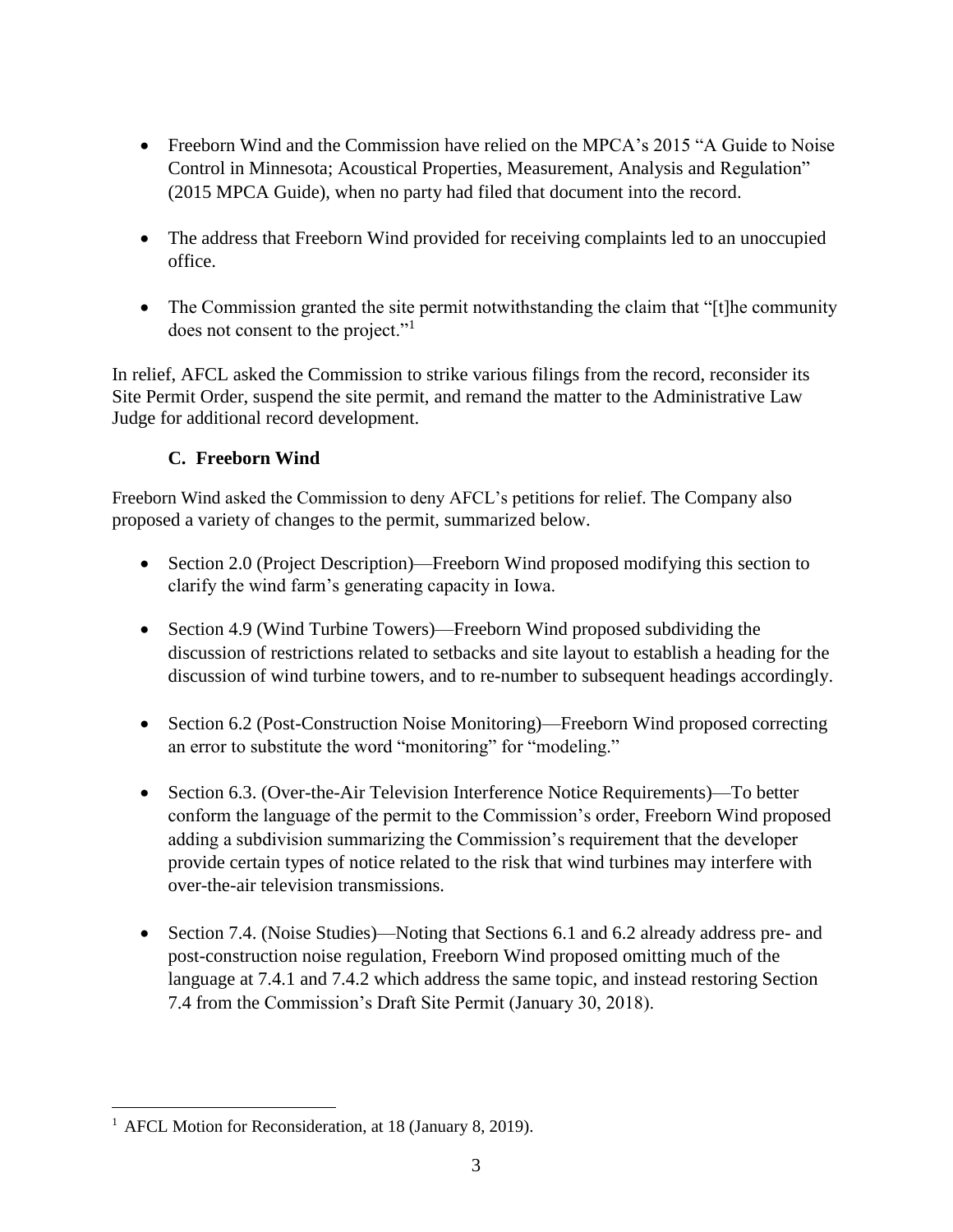- Section 7.5.1 (Avian and Bat Protection Plan)—While the site permit directs Freeborn Wind to comply with an Avian and Bat Protection Plan filed in 2017, Freeborn Wind proposes to substitute a later version approved by the Minnesota Department of Natural Resources (MDNR).
- Complaint Handling Procedures—Freeborn Wind proposed changing the people designated to receive complaints—and, in particular, to identify Northern States Power Company d/b/a Xcel Energy (Xcel) as the party that will be responsible for the project once construction begins.
- Table of Contents—Freeborn Wind proposed revising the table of contents to reflect the changes listed above.

# **D. Department**

The Department expressed no objection to Freeborn Wind's proposed changes to the permit with one proviso. The Department recommended adding language to Section 7.4 to clarify the relationship between the Department, Freeborn Wind, and the independent consultant that would be hired to develop and conduct the study of the Project's noise during operations, as follows:

> The noise study methodology shall be developed by, and the noise monitoring shall be conducted by, an independent consultant approved by the Department of Commerce at Freeborn Wind's expense.

With this addition, the Department concluded that revised Section 7.4 would provide clear and enforceable language that would help ensure that the necessary noise monitoring is performed and filed.

#### **III. Commission Action**

#### **A. Motions**

AFCL and Freeborn Wind each filed motions to exclude portions of the other party's filings from the record, and AFCL moved to remand this matter to the ALJ for further record development. The Commission finds that the record is well developed already, and that the Commission can take each party's concerns into account when evaluating the appropriate weight to give to the filings. Accordingly the Commission will decline to grant the motions to strike or to refer for further proceeding.

#### **B.** *Ex Parte* **Meetings**

AFCL objects to the fact that the Department met with Freeborn Wind and the MPCA outside the presence of AFCL. AFCL cited Minn. R. 7845.0400 for the proposition that such meetings violated the Commission's rule requiring Commission employees to avoid actions that might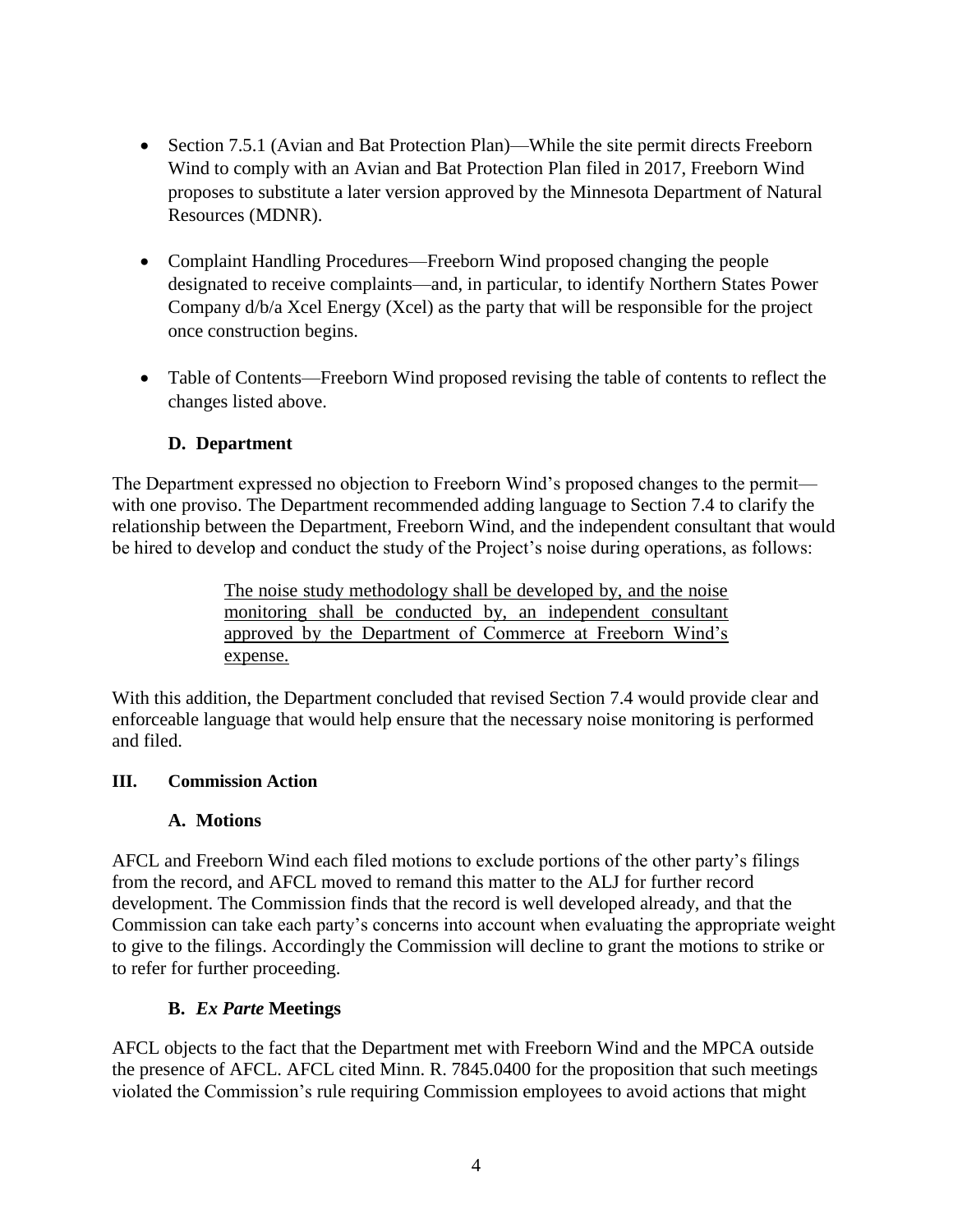result in the appearance of impropriety, and the rule limiting *ex parte* communications during contested cases.<sup>2</sup>

By its terms, the rules applying to the propriety of Commission employees and *ex parte*  communications apply to Commissioners and employees of the Commission.<sup>3</sup> The rules do not constrain any party or participant—not the Department, not AFCL—from convening meetings, including meetings with other parties, participants, or government agencies, *except* where those meetings would include a Commissioner or employee of the Commission. The record provides no basis for applying Minn. R. 7845.0400 or 7845.7400 to any meeting or meetings between the Department, Freeborn Wind, and/or the MPCA.<sup>4</sup>

#### **C. Noise**

#### **1. Introduction**

The Commission initially issued a draft Site Permit on January 30, 2018. On September 19, 2018, Freeborn Wind offered its Late Filed Proposed Special Conditions Related to Noise, reflecting permit language agreed to by the Company, the Department, and MPCA. At its September 20, 2018 meeting, the Commission combined the language from the draft Site Permit with language from other sources and incorporated them into Permit Sections 4.3, 6.1, 6.2, 7.4.1, and 7.4.2.<sup>5</sup> This language prompted requests for reconsideration or clarification from AFCL, Freeborn Wind, and other commenters. At the Commission's February 15, 2019 meeting, the Commission invited comments specifically about how to reconcile the permit's terms regulating noise,<sup>6</sup> and subsequently received comments from AFCL, Freeborn Wind, and the Department.

The Commission finds that Freeborn Wind's proposed changes to the Permit's provisions governing noise are reasonable. This proposal would retain the Draft Site Permit's Section 4.3, correct a typographical error in Section 6.2, and restore the draft Site Permit's Section 7.4 (replacing Sections 7.4.1 and 7.4.2). In addition, the Commission finds that the Department's proposed language—clarifying that the consultant that will develop and conduct the noise monitoring must meet with the Department's approval—is also reasonable. Accordingly the Commission will adopt all these changes.

 $\overline{a}$ 

<sup>&</sup>lt;sup>2</sup> AFCL Response to Freeborn Wind Energy LLC's Request for Clarification/Motion for Reconsideration, at 2 (January 18, 2019).

<sup>3</sup> Minn. R. 7845.0400, subp. 2; *see also* Minn. R. 7845.7000 and .7400.

<sup>4</sup> *See also* Minn. Stat. § 216A.037, subd. 3 ("[T]he commission shall adopt rules prescribing a code of conduct for commissioners and employees of the commission.").

<sup>5</sup> Site Permit Order, Attachment 2 (Site Permit).

<sup>6</sup> Order Continuing Proceedings, Tolling Deadline and Soliciting Comments (February 26, 2019).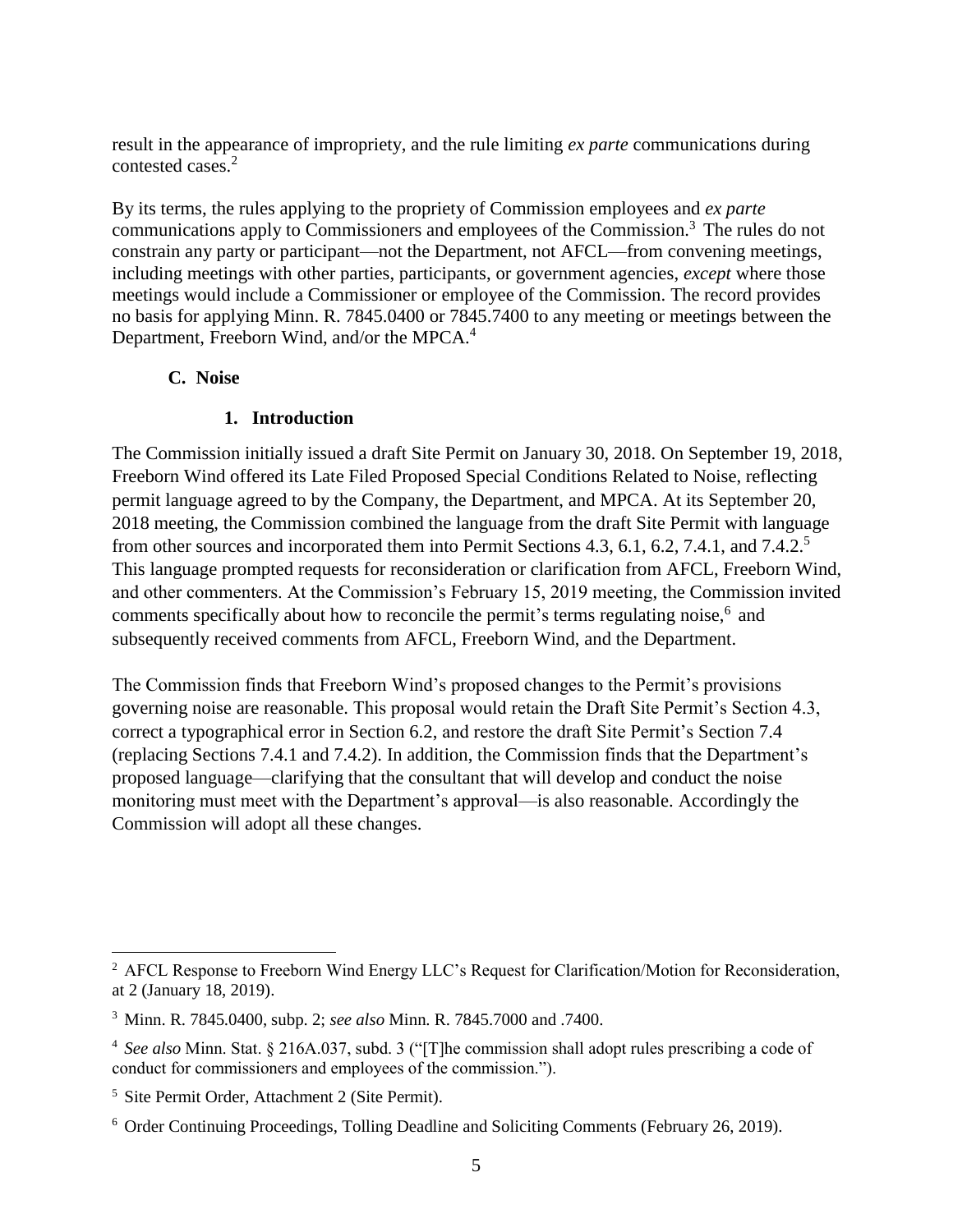#### **2. Distinguishing background noise**

AFCL objected that the Commission lacked record support to adopt Sections 6.1 (Pre-Construction Noises Modeling) and 6.2 (Post-Construction Noise Monitoring). These sections limit turbine noise to no more than 47 A-weighted decibels (that is, decibels measured in a manner that reflects the sensitivities of the human ear) for 50 percent of the time during a onehour testing period (denoted 47 dB(A) L<sub>50</sub>-one hour).<sup>7</sup>

The Commission's decision is well grounded in the record. According to Freeborn Wind's application, the Company's noise models demonstrated that the Project would meet the state noise standards:

> [T]hrough the careful placement of turbines and the selective use of the quieter V110 turbines, *noise levels are approximately 47 dB(A) or less at all non-participating residences*. It should be noted that the noise levels shown in Figure 8 and listed in Table 8.3-4 are the maximum that are ever expected to occur. Noise levels will be less than those shown when the turbines are not operating near full capacity, are off, or when atmospheric conditions are less conducive to sound propagation.<sup>8</sup>

In support of its application, Freeborn Wind's Dr. Mark Roberts filed testimony including a document identifying other jurisdictions that had adopted a noise standard of 47  $dB(A)$ .

But more generally, limiting the Project's noise to no more than 47 dB has the desired effect of ensuring that the Project would never contribute more than a barely perceptible amount of noise in an environment with background noise of 47 dB or more. This conclusion results from two facts. First, outside of laboratory conditions, most people cannot perceive a noise increase of less

 $\overline{a}$  $^7$  AFCL also objected that Freeborn Wind's proposed language for Sections 6.1 and 6.2 would use a 47  $dB(A)$  limit rather than the 45  $dB(A)$  limit set forth in the Site Permit issued by the Commission. While this claim is accurate, the 45 dB(A) limit reflected a typographical error; the Commission approved a noise limit of 47 dB(A). See Minutes—September 20, 2018 Agenda Meeting, at 3 (April 12, 2019).

<sup>8</sup> Ex. FR-1 (Freeborn Wind Site Permit application) at 34 (emphasis added).

<sup>9</sup> Ex. FR-6 (Roberts Direct), Sch 22 (Report on Health Impacts of Wind Turbines), at 44 (citing, for example, the Netherlands) (December 22, 2017).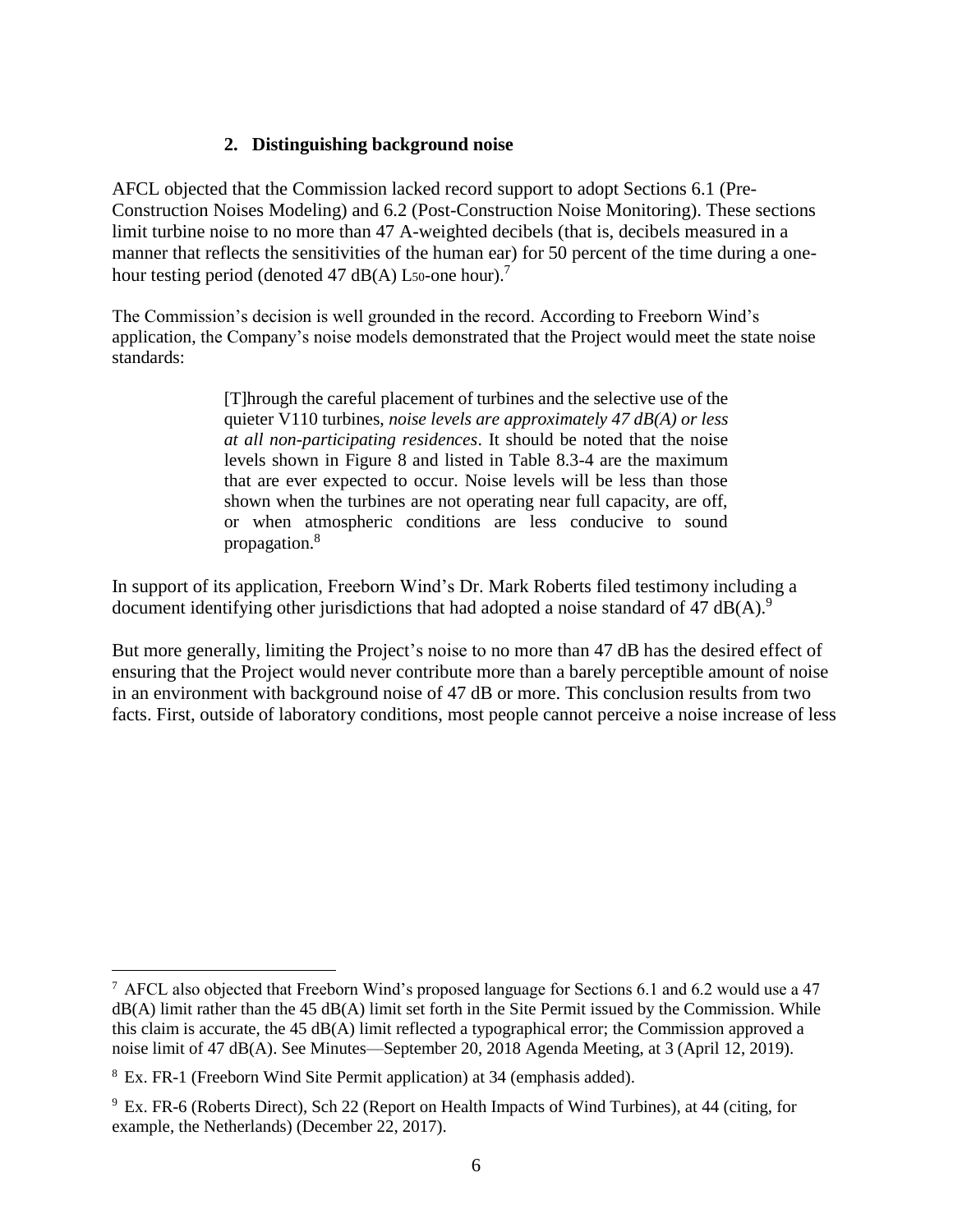than  $3$  dB(A).<sup>10</sup> Second, noise combines logarithmically, such that a doubling of noise results in an increase of only  $3$  dB.<sup>11</sup>

Thus, adding a 47 dB wind farm to an environment with 47 dB of background noise would increase aggregate noise levels to no more than 50 dB. If background noise levels increase from that point, a 47 dB windfarm's contribution to the total would be less than 3 dB; if background noise levels decrease from that point, then the windfarm's contribution would be more than 3 dB—but not enough to cause aggregate noise levels to exceed 50 dB. In support of this analysis, Freeborn Wind cited the testimony of Mike Hankard and the MPCA's 2015 "A Guide to Noise Control in Minnesota; Acoustical Properties, Measurement, Analysis and Regulation"  $(2015 \text{ MPCA Guide})$ , among other things.<sup>12</sup>

AFCL objected to Freeborn Wind relying on the 2015 MPCA Guide, arguing that the document was not in the record. Freeborn Wind incorporated the 2015 MPCA Guide into its initial application by reference.<sup>13</sup> The Commission may consider documentary evidence that is incorporated by reference to be part of the record.<sup>14</sup> Because the 2015 MPCA Guide is a public document published by a state agency for the purpose of implementing state noise standards, and was incorporated by reference into a document in the record, the Commission considers the Guide to be part of the record, too.<sup>15</sup>

# **3. Ground factor**

In addition, AFCL objected that the Commission authorized Freeborn Wind to model noise from the Project based on a 0.5 ground factor, rather than the 0.0 factor discussed in much of the record. The Commission finds no merit to this objection.

Freeborn Wind boasted that its project would meet noise standards even under the "very

 $\overline{a}$ 

<sup>&</sup>lt;sup>10</sup> *Id.*, Sch. 22 at 28 ("Human subjects under normal conditions, and for sounds of a similar temporal and spectral nature, are generally only capable of noticing changes in noise levels of no less than  $3 \text{ dB}(A)$ ."); Sch. 25 (Analysis of the Research on the Health Effects from Wind Turbines, including Effects from Noise) at 6 ("[A] 3 dB increase correlates to a doubling in objective sound energy levels, but is considered the threshold of perceivable difference in sound levels."); Sch. 26 (Strategic Health Impact Assessment on Wind Energy Development in Oregon) at 12, 32, 57; Tr. Vol. 1B at 115 (Hankard); Site Permit Order, Attachment 1 (Modifications to the ALJ Report), Finding 197.

 $11$  Tr. Vol. 1B at 65 (Hankard).

<sup>12</sup> MPCA 2015 Noise Guide at 11 (Nov. 2015) available at

[https://www.pca.state.mn.us/sites/default/files/p-gen6-01.pdf.](https://www.pca.state.mn.us/sites/default/files/p-gen6-01.pdf) Ex. FR-1 (Freeborn Wind Site Permit application), Appendix B (Pre-Construction Noise Analysis); Ex. FR-5 (Hankard Direct); Ex. FR-18 (Aff. of Mike Hankard and Noise Tables); Evid. Hr'g Trans. Vol 1B (February 21, 2018) at 114-115 (Hankard); Freeborn Wind's Late-Filed Proposed Special Conditions Related to Noise (September 19, 2018); Freeborn Wind handout "Special Condition—Example" (October 3, 2018).

<sup>&</sup>lt;sup>13</sup> Ex. FR-1 (Freeborn Wind Site Permit application), Appendix B (Pre-Construction Noise Analysis) at 2.

<sup>14</sup> Minn. Stat. § 14.60, subp. 2.

<sup>15</sup> *See* Site Permit Order, Attachment 1 (Modifications to the ALJ Report), Finding 207A.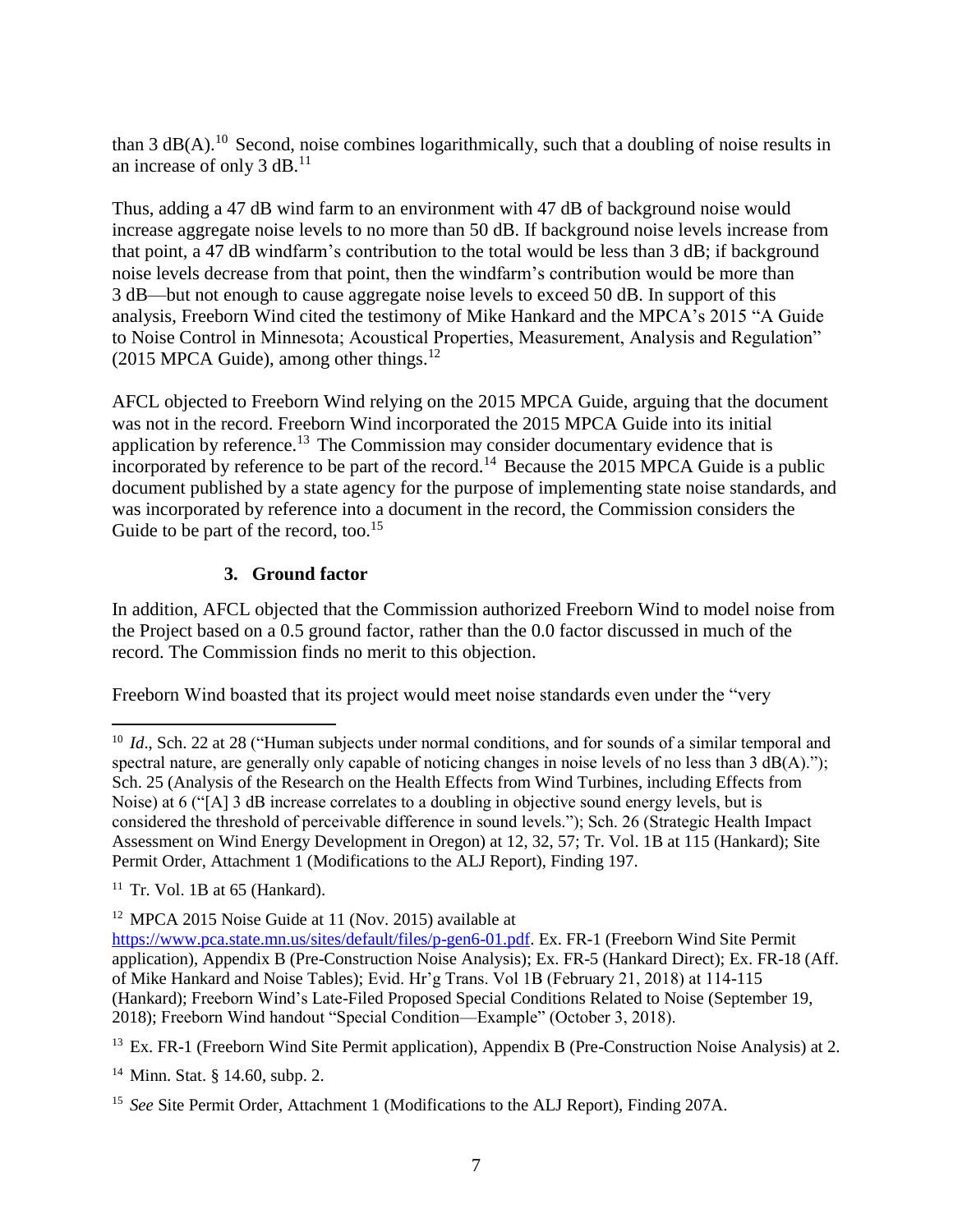conservative" assumptions of a 0.0 ground factor and that all homes being modeled would be downwind of the turbines. When the ALJ found that the record did not support Freeborn Wind's claim, the Company abandoned its needlessly stringent argument and switched to arguing that the Project would meet the noise standards under the more realistic assumption of a 0.5 ground factor. As Freeborn Wind explained in its application:

> A ground factor of 0.0 represents a completely reflective surface such as pavement, which would result in a higher level of sound reaching a receiver. A ground factor of 1.0 represents absorptive ground such as thick grass or fresh snow, resulting in a lower level of sound reaching the receiver. For this Project, a ground factor of 0.0 (completely reflective) was used to be conservative. *Actual ground conditions* could, at rare times, be 0.0 when the ground is completely frozen and bare, but *would generally be closer to 0.5 when the ground is covered with vegetation or is bare and unfrozen. 16*

The Commission never understood Freeborn Wind to argue that the ground factor *would* be 0.0. Rather, the Commission understood the Company to offer its analysis with a 0.0 ground factor to demonstrate that its Project would cross any regulatory hurdle with room to spare. Freeborn Wind now argues that the Project will merely comply with the noise standard. Because the noise standard requires compliance, not "room to spare," the Commission finds no fault with Freeborn Wind's position. The Commission finds that the Company has fulfilled its regulatory obligations.

# **4. World Health Organization study**

AFCL argued that the Commission should reconsider its decision based on the Environmental Noise Guidelines issued by the World Health Organization.<sup>17</sup>

However, the text of the portion of the study filed by AFCL states that the WHO's recommendations are "conditional" and based on low-quality studies with no association, or

 $\overline{a}$ 

<sup>&</sup>lt;sup>16</sup> Ex. FR-1 (Freeborn Wind Site Permit application), Appendix B (Pre-Construction Noise Analysis) at 12 (emphasis added). *See also* EERA-9 (Department's 2012 Guidance for Large Wind Energy Conversion System Noise Study Protocol and Report), including Appendix B which references, among other documents, the National Association of Regulatory Utility Commissioners' *Assessing Sound Emissions from Proposed Wind Farms and Measuring the Performance of Completed Projects*, October 2011 ("Assume a ground absorption coefficient (Ag from ISO 9613-2) appropriate to the site area (a moderate value of 0.5 generally works well as an annual average for rural farmland, although higher values specifically for farm fields during summer conditions may be appropriate. A value of 0 (100% reflective ground) is likely to produce highly conservative results.").

<sup>&</sup>lt;sup>17</sup> AFCL Petition for Reconsideration, Ex. G.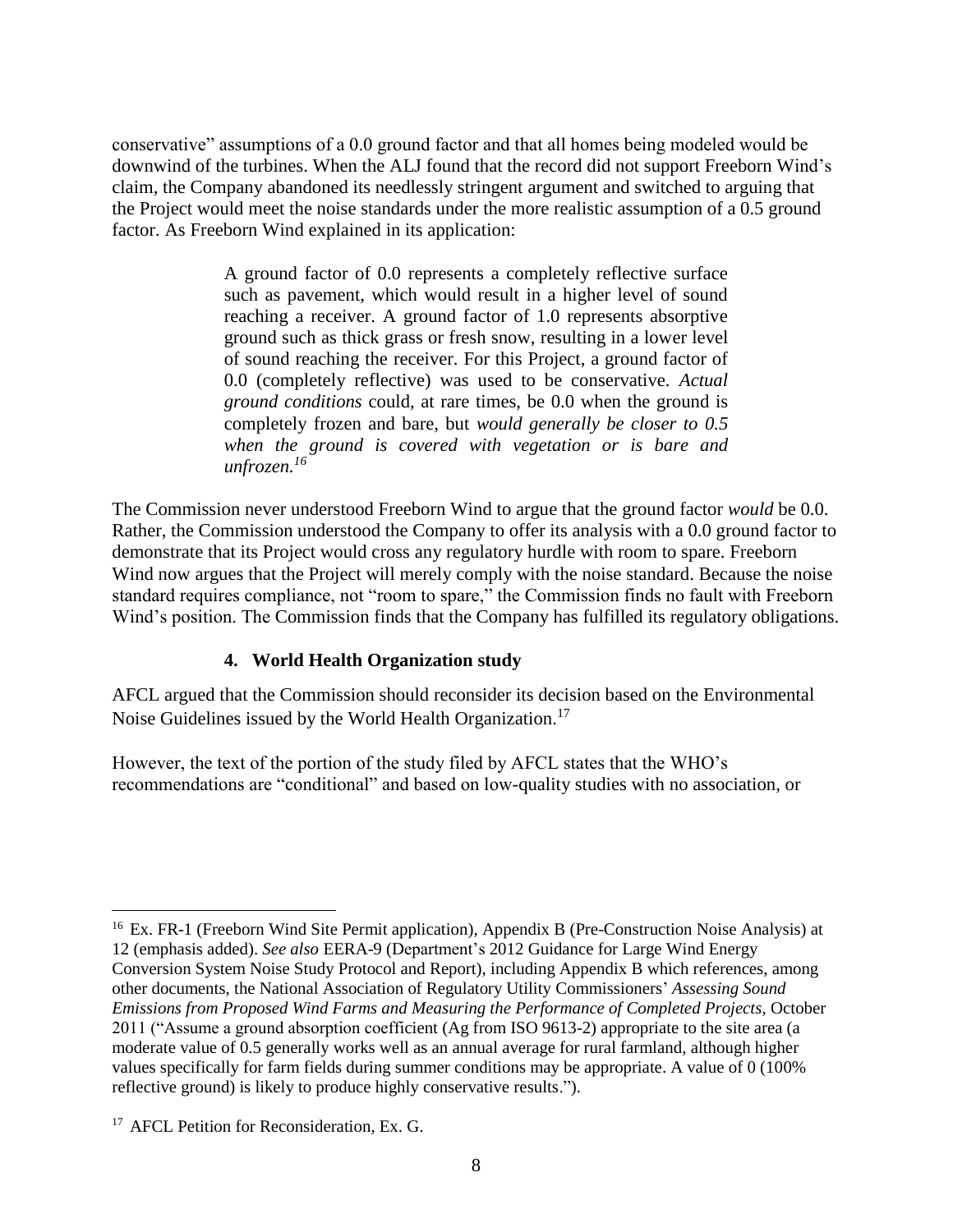statistically insignificant association, with public health outcomes.<sup>18</sup> Accordingly the Commission will decline to reconsider its decision on this basis.

# **5. Low-Frequency Noise and Infrasound**

Commentors objected to the Commission's failure to establish conditions on low frequency noise and/or infrasound.

The Commission considered this matter in its Site Permit Order and concluded that there was insufficient basis to include any specific conditions in the Site Permit related to low-frequency noise/infrasound. The MPCA has established no standard explicitly limiting infrasound. Because wind turbine noise has a relatively consistent spectral shape, once any part of the spectrum of sound is limited, this effectively limits the rest of the spectrum.<sup>19</sup>

#### **6. Noise Studies**

Finally, AFCL objected that Section 7.4 (with language proposed by the Department) requires Freeborn Wind to work with the Department in developing a study to measure noise coming from the Project after it is in operation. AFCL argued that this process is unnecessary as the Department has already developed such studies for purposes of evaluating other wind farms. In support of this argument, AFCL cites prior wind farm projects.<sup>20</sup>

The Commission acknowledges that the Department has developed some experience in postconstruction noise monitoring. Nevertheless, circumstances and the state of technology change with each project. Accordingly the Commission will continue its practice of offering wind farm developers the opportunity of working with the Department in developing a noise-monitoring methodology—just as the Commission did in the prior wind farm dockets that AFCL cites with approval. $21$ 

# **D. Setbacks**

AFCL and others objected that the Site Permit authorizes Freeborn Wind to erect wind turbines within 1,000 feet of residences, rather than set back 1,500 feet as recommended by the ALJ. AFCL argued that 1,000 feet is arbitrary and may lead to residents experiencing excessive noise from the turbine's operation.

First, the Commission clarifies that the setback standard is not a substitute for the noise standards; Freeborn Wind must comply with both standards. Permit Section 4.2 states that the turbine towers "shall not be located closer than 1,000 feet from all residences *or the distance* 

 $\overline{a}$ <sup>18</sup> *Id*., Ex. G at 77–78 and 84–85.

<sup>&</sup>lt;sup>19</sup> Site Permit Order at 16.

<sup>20</sup> *See. e.g.. In the Matter of the Site Permit Issued to the Wisconsin Power and Light Company for the Bent Tree Wind Project in Freeborn County, Minnesota,* Docket No. ET-6657/WS-08-573, Order (October 20, 2009).

<sup>21</sup> *See. e.g.. id*., Site Permit Section III.F.2.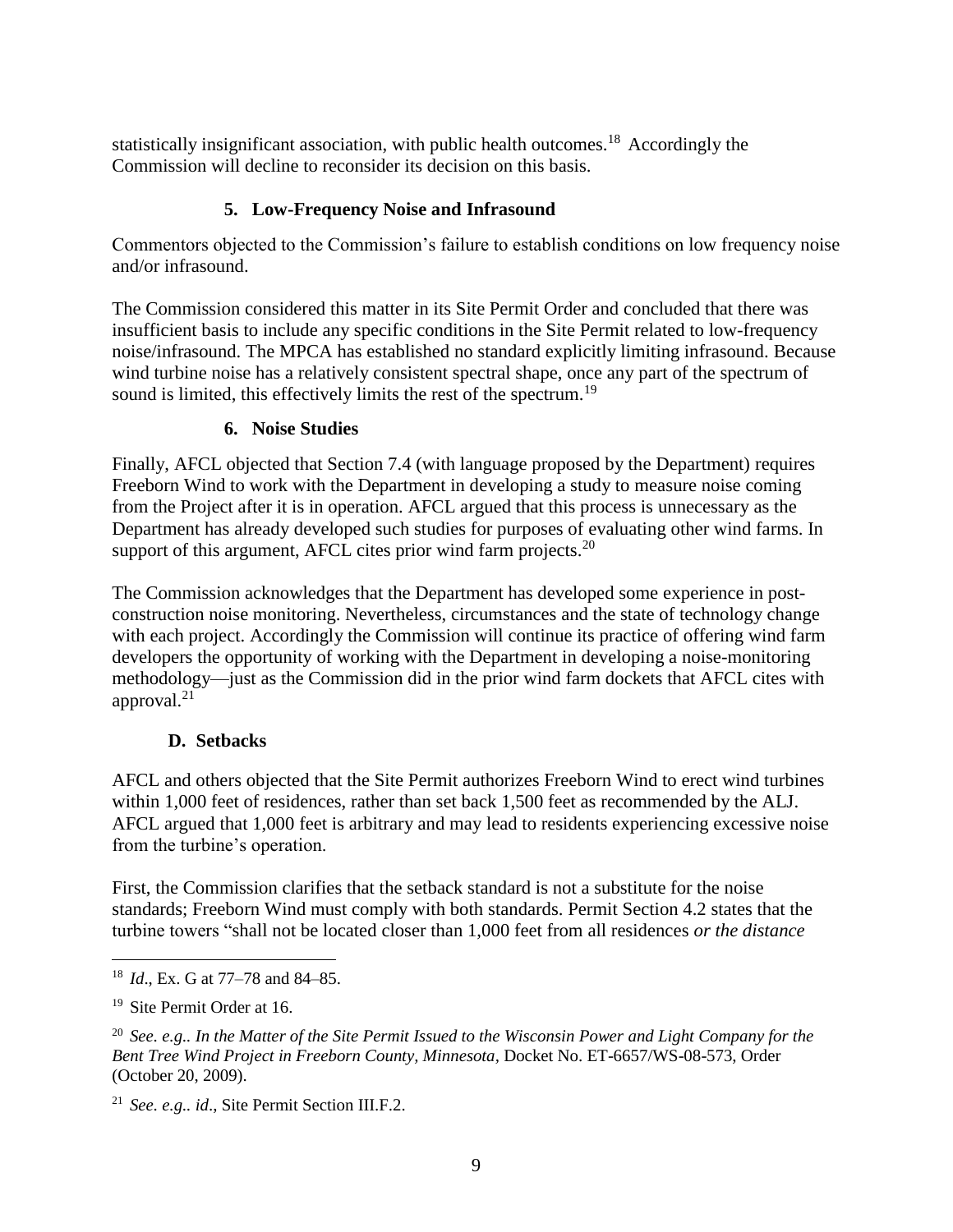*required to comply with the noise standards …, whichever is greater*." (Emphasis added). Likewise, Section 4.3 states, "The wind turbine towers shall be placed such that the Permittee shall, at all times, comply with noise standards…."

Second, as the Commission explained in its Site Permit Order, $^{22}$  the ALJ's finding was based on an erroneous interpretation of the Commission's Order Establishing General Wind Permit Standards (Wind Standards Order), $^{23}$  and ran contrary to the setback requirements the Commission had adopted in other wind farm siting dockets.<sup>24</sup> Instead, Freeborn Wind agreed with one exception, related to a wetland<sup>25</sup>—to set back its turbines in the manner prescribed by the county's ordinances.<sup>26</sup> Ultimately the Commission found that Freeborn Wind and the Department provided the most reasonable assessment of the appropriate trade-offs in establishing a setback requirement.<sup>27</sup> Implementing this trade-off provides good cause to deviate from strict adherence to the standard articulated in the County ordinance.<sup>28</sup>

Likewise, the Commission finds no new arguments for reconsidering its setbacks from public road rights-of-way or designated public trials.<sup>29</sup>

 $\overline{a}$ 

<sup>26</sup> Freeborn County Ordinance § 26-51.

<sup>28</sup> Minn. Stat. § 216F.081.

<sup>22</sup> Site Permit Order at 9–10, 18.

<sup>23</sup> *See In the Matter of Establishment of General Permit Standards for the Siting of Wind Generation Projects Less than 25 Megawatts,* Docket No. E,G-999/M-07-1102, Order Establishing General Wind Permit Standards (January 11, 2008).

<sup>24</sup> *See In the Matter of the Application of Red Pine Wind Farm, LLC for a Site Permit for the 200.1 Megawatt Red Pine Wind Project in Lincoln County, Minnesota*, Docket No. WS-16-618, Order Issuing Site Permit for Large Wind Energy Conversion System, at Site Permit Section 4.2 (June 27, 2017) ("Wind turbine towers shall not be located closer than 1,000 feet from all residences or the distance required to comply with the noise standards pursuant to Minn. R. 7030.0040 …, whichever is greater."); *In the Matter of the Application of Blazing Star Wind Farm, LLC for a Site Permit for the up to 200 Megawatt Blazing Star Wind Project in Lincoln County*, Docket No. WS-16-686, Order Issuing Site Permit for Large Wind Energy Conversion System, at Site Permit Section 4.2 (August 3, 2017); *In the Matter of the Application of Odell Wind Farm, LLC for a Site Permit for a 200 MW Large Wind Energy Conversion System for the Odell Wind Farm in Cottonwood, Jackson, Martin, and Watonwan Counties*, Docket No. WS-13-843, Order Issuing Site Permit. at Site Permit Section 4.2 (July 17, 2014); *In the Matter of the Application of Prairie Rose Wind, LLC for a Site Permit for a 200 Megawatt Large Wind Energy Conversion System in Rock and Pipestone Counties*, Docket No. WS-10-425, Order Approving Findings of Fact and Issuing Permit, at Site Permit Section 4.2 (September 16, 2011).

 $25$  Ex. FR-1 (Freeborn Wind Site Permit application) at 6.

<sup>27</sup> *See, e.g.,* Department Comments at 13–15 (December 5, 2017).

<sup>29</sup> Site Permit Order at 8–10.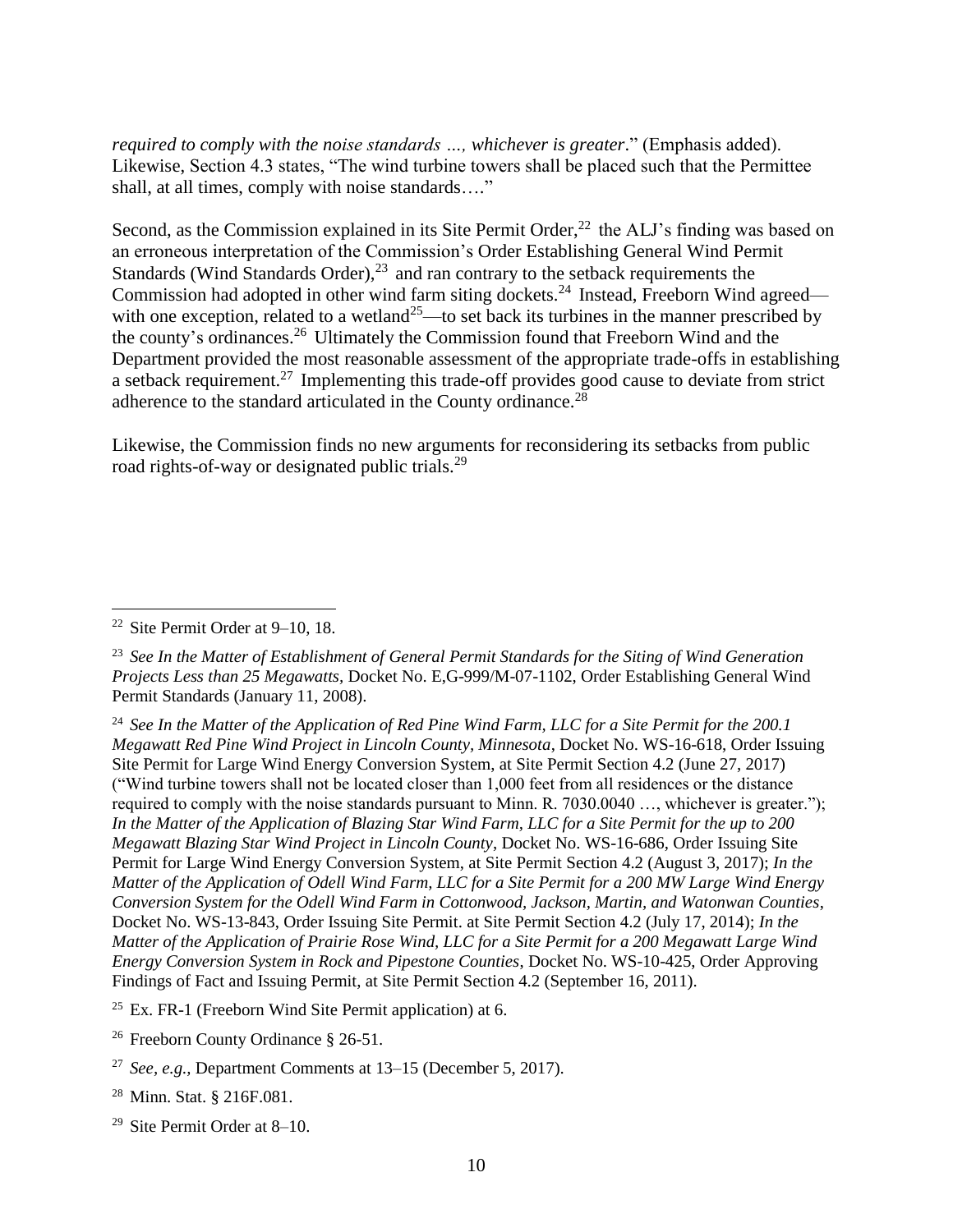#### **E. Shadow Flicker**

The ALJ recommended that Freeborn Wind design its wind farm in a manner that would limit shadow flicker at nearby residences to no more than 27 hours per year, emphasizing the need to err on the side of caution. But Permit Section 7.2 does not require the Company to monitor shadow flicker at any residence unless that location is expected to receive at least 30 hours per year. AFCL argued that this change was arbitrary.

To the contrary, the 30 hour per year standard arose from Freeborn County's own ordinance.<sup>30</sup> Given that Freeborn Wind has committed to using software designed to shut down any turbine that would cause a home to experience more than 30 hours of shadow flicker per year,  $31$  the Commission found no support for adopting a 27 hour standard.<sup>32</sup> That said, if the Project generates an abnormal level of complaints, Section 7.2 also provides that the Commission may require shadow flicker monitoring at any time throughout the life of the permit.

#### **F. Decommissioning**

AFCL and others objected that the Commission found Freeborn Wind's siting application complete even though the application lacked a decommissioning plan, and argued that the Site Permit's remedial decommissioning terms were insufficient.

The Commission finds no new information or argument in these objections. The Commission acknowledged its error in finding the application substantially complete without a decommissioning plan, but noted that parties had the authority to request the relevant information via discovery. Moreover, the Commission quadrupled the period for reviewing the plan before the pre-operation meeting, and required Freeborn Wind to send copies to the local zoning authorities. Finally, the Commission required that Freeborn Wind identify all surety and financial securities established for decommissioning and site restoration, and demonstrate that it will have the necessary resources to decommission the project.<sup>33</sup>

With these remedial measures, the Commission finds no need to reconsider its findings regarding decommissioning.

#### **G. Property Values**

A commenter argued that the record contained insufficient evidence regarding the consequences of wind farms on the value of adjacent properties.

 $\overline{a}$ 

<sup>&</sup>lt;sup>30</sup> Freeborn County Ordinance § 26-56.

<sup>31</sup> *See* Tr. Vol. 1A at 33 (Litchfield); Ex. FR-1 at 40 (Application) and Ex. AFCL-19 at 2 (Freeborn Wind Response to AFCL IR No. 7).

<sup>32</sup> Site Permit Order at 21–22.

<sup>&</sup>lt;sup>33</sup> *Id.* at 28; Site Permit Section 11.1.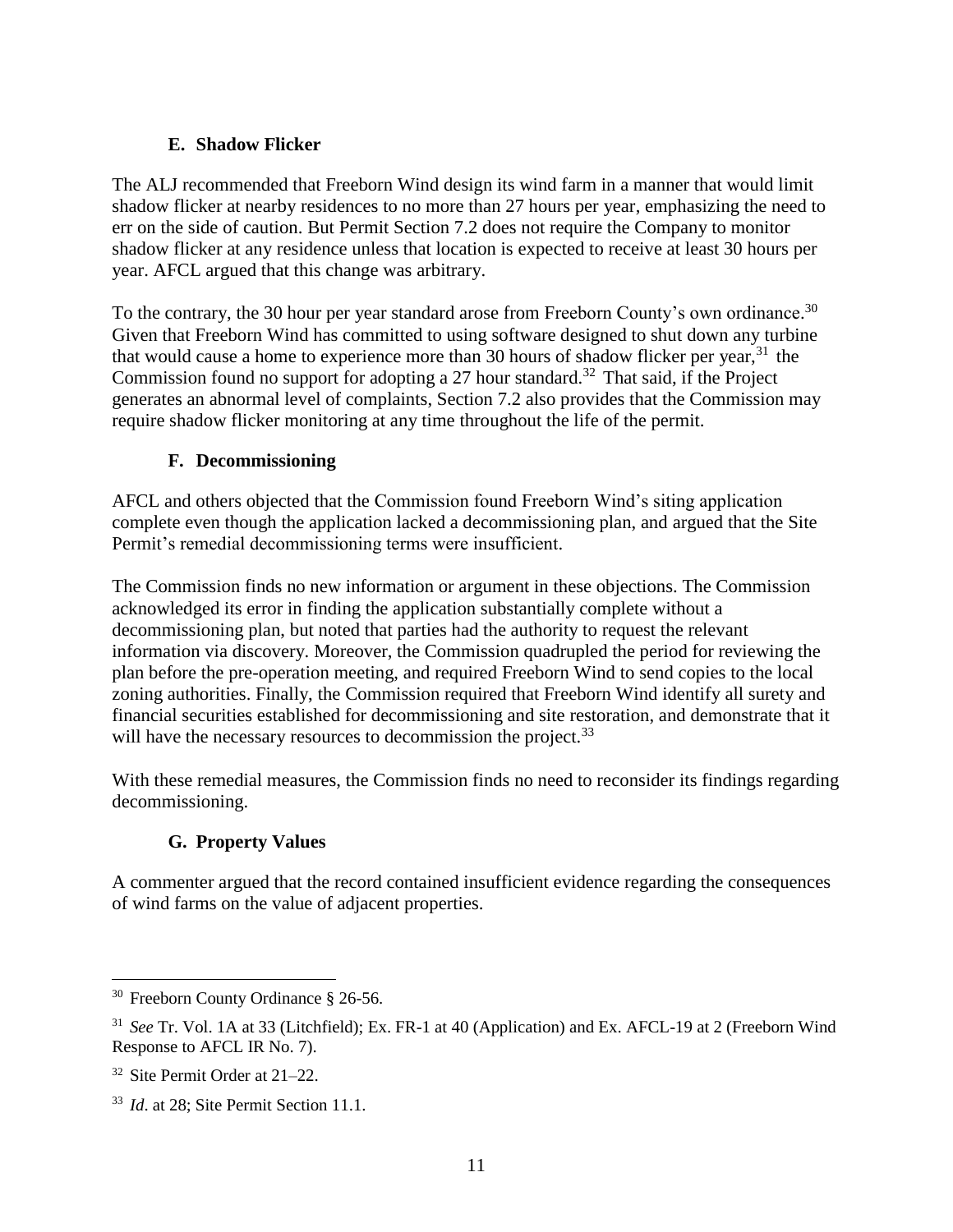The Commission considered this matter and concurred with the ALJ that the preponderance of the evidence did not demonstrate that wind farms reduced property values.<sup>34</sup> The Commission finds no basis to reconsider that decision.

# **H. Interference with Over-the-Air Signals**

A commenter expressed concern that wind turbines would interfere with over-the-air television signals.

The Commission addressed this matter in its Site Permit Order, and adopted specific Site Permit conditions related to this matter.<sup>35</sup> The Commission finds no basis to reconsider that decision.

### **I. Freeborn Wind Complaint Procedures**

AFCL objected that the address that Freeborn Wind provided for receiving complaints led to an unoccupied office.

The Commission finds merit in this objection. Accordingly the Commission will, on its own motion, accept Freeborn Wind's proposal to revise and maintain the contact information set forth in the Site Permit, providing a new location for sending complaints to the Company and, significantly, for sending complaints to Xcel once construction is complete. Xcel will then assume responsibility for maintaining this contact information.

#### **J. Enforcement**

Various commenters posed questions about how the Permit's terms would be enforced.

In brief, Section 5.2.1 provides for a Field Representative to oversee compliance with permit conditions during construction, and Section 5.2.2 provides for a Site Manager to oversee compliance during operation and decommissioning. Moreover, the Commission retains jurisdiction over the project throughout its life. At Attachment A, the permit provides a process for anyone to file a complaint about the project. Freeborn Wind must file reports monthly—or, in the case of substantial complaints filed under the complaint procedures, by the following business day—regarding the complaints it receives.

Regarding remedies, Section 3.1 states that the final turbine layout may change "to accommodate requests by landowners, local government units, federal and state agency requirements, and unforeseen conditions encountered during the detailed engineering and design process." Section 12.4 provides for modifying or amending the permit to address any threats to human health or the environment, while Section 4.3 states that "[t]urbine operation shall be modified or turbines shall be removed from service if necessary to comply with … noise standards."

More generally, the Commission emphasizes that granting a permit does not give a developer a free hand in erecting and operating its windfarm. To the contrary:

 $\overline{a}$ 

<sup>&</sup>lt;sup>34</sup> ALJ Report, Finding 174.

<sup>35</sup> Site Permit Order at 22–26.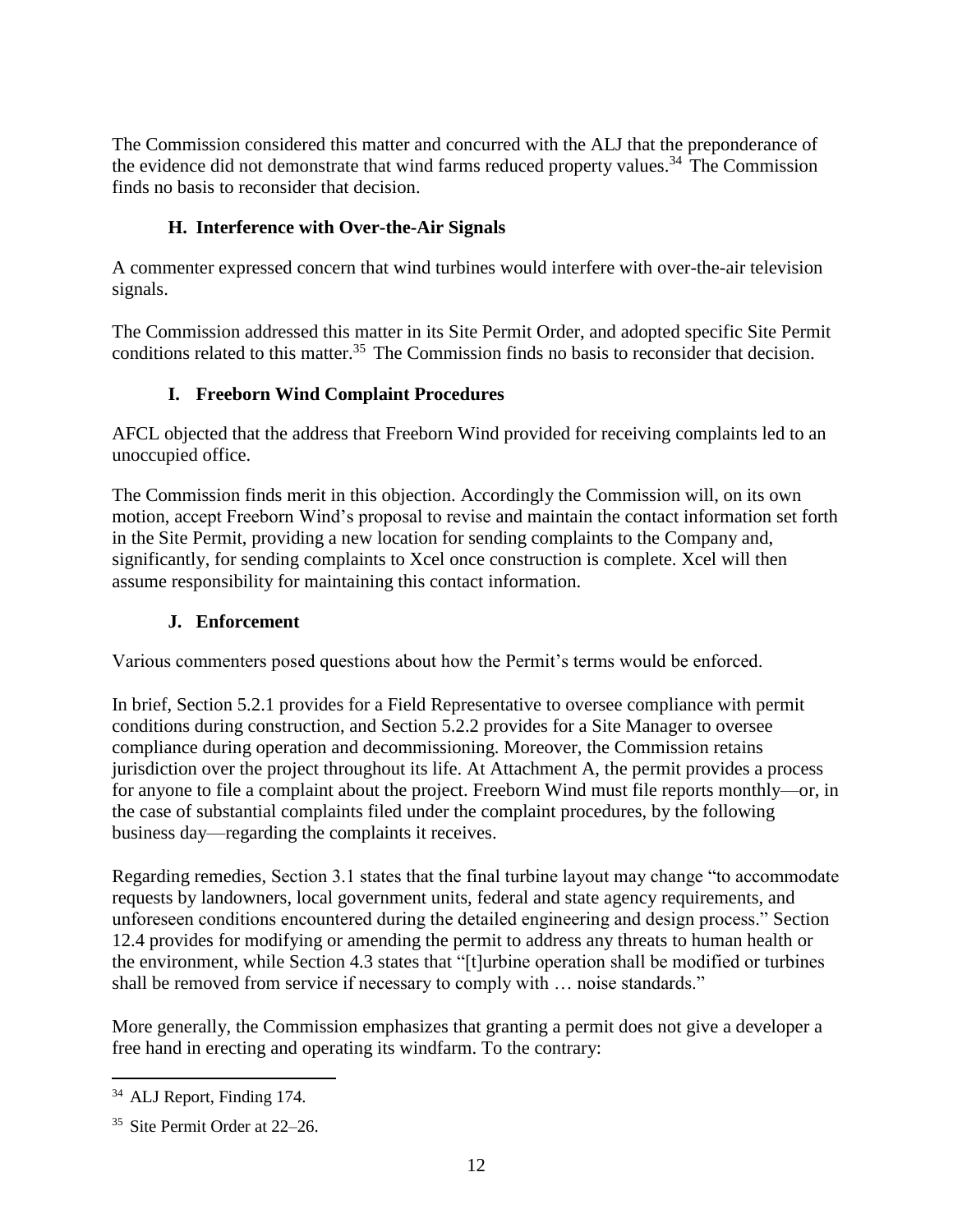- The permit requires Freeborn Wind to comply with the standards of the Minnesota Department of Agriculture; the MDNR; the MPCA; U.S. Army Corps of Engineers; the U.S. Environmental Protection Agency; the U.S. Fish and Wildlife Service; the Federal Aviation Administration; the Federal Communications Commission; the Institute of Electrical and Electronics Engineers, Inc.; the National Electric Safety Code; the North American Electric Reliability Corporation; local and state safety codes; federal, state, county, city, or municipal permits (except where pre-empted); and landowner agreements.
- The permit specifies various circumstances under which Freeborn Wind will not be able to proceed without first securing additional approval from the Commission, the MDNR, the MPCA, the Minnesota State Archeologist, Gopher State One Call, the U.S. Army Corps of Engineers, local units of government, local law enforcement, and affected landowners.
- Finally, the permit requires Freeborn Wind to give various types of notice—not only to the entities and groups listed above, but also to the U.S. Environmental Protection Agency; U.S. Fish and Wildlife Service; Freeborn County Environmental Services Office; emergency responders; Public Safety Answering Points; regional development commission; and county auditor or county environmental office.

In sum, over time the Commission has gained experience in anticipating and addressing a variety of circumstances that may arise, and has incorporated into its draft site permit (and the resulting final permits) the necessary language to address those circumstances.

#### **K. Community Consent**

Finally, AFCL objected to the Commission issuing the site permit on the grounds that "[t]he community does not consent to the project."<sup>36</sup>

The Commission evaluates applications for a site permit using criteria set forth at Minn. Stat. Ch. 216F; Minn. Stat. § 216E.03, subd. 7; and Minn. R. Ch. 7854. $37$  Applying these criteria, the Commission finds that the site permit should be granted subject to the conditions discussed herein and in prior orders.<sup>38</sup>

#### **L. Conclusion**

The Commission has reviewed the entire record and the arguments presented in the comments and petitions for reconsideration.

Except as otherwise specified above, the Commission finds that the comments and petitions do not raise new issues, do not point to new and relevant evidence, do not expose errors or ambiguities in the Site Permit Order, and do not otherwise persuade the Commission that it

<sup>36</sup> AFCL Motion for Reconsideration, at 18 (January 8, 2019).

<sup>37</sup> Site Permit Order at 3–5.

<sup>38</sup> *See generally* Site Permit Order.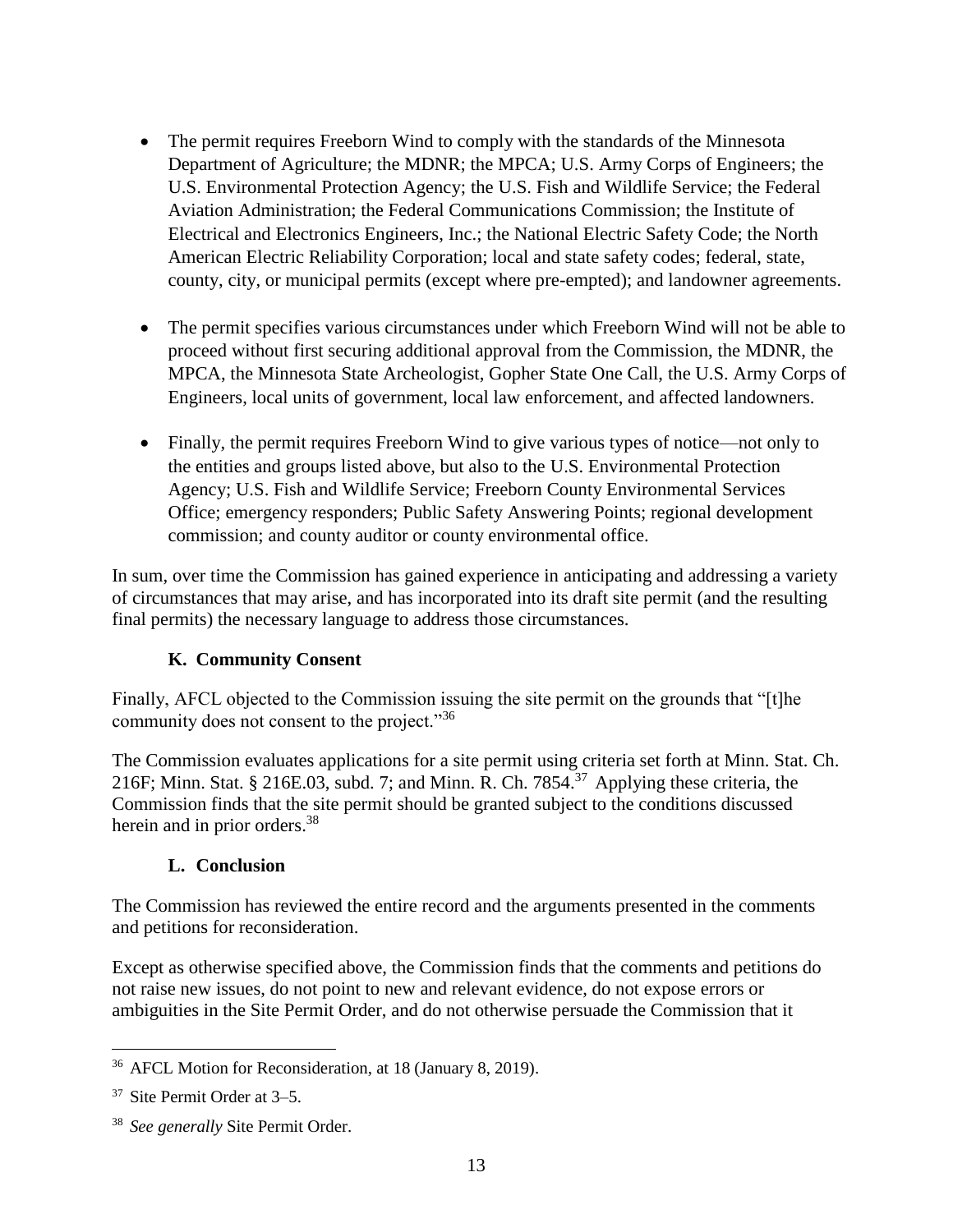should rethink the decision set forth in that order. The Commission concludes that its decision is consistent with the facts, the law, and the public interest, and will therefore deny the comments and petitions.

On its own motion, the Commission will modify the Site Permit to incorporate the changes recommended by Freeborn Wind and the Department, as set forth in the attached revised permit.

The Commission will so order.

#### **ORDER**

- 1. The motions of the parties and participants are denied.
- 2. The Commission, on its own motion, reconsiders its Order Issuing Site Permit and Taking Other Action (December 19, 2018) to make corrections in the permit language.
- 3. The Commission hereby modifies the Site Permit for a Large Wind Energy Conversion System issued on December 19, 2018, to incorporate all the changes recommended by Freeborn Wind Energy LLC as modified by the Minnesota Department of Commerce, and set forth in the revised Site Permit, attached.
- 4. This order shall become effective immediately.

BY ORDER OF THE COMMISSION

Daniel P. Wolf

Executive Secretary



This document can be made available in alternative formats (e.g., large print or audio) by calling 651.296.0406 (voice). Persons with hearing loss or speech disabilities may call us through their preferred Telecommunications Relay Service or email consumer.puc@state.mn.us for assistance.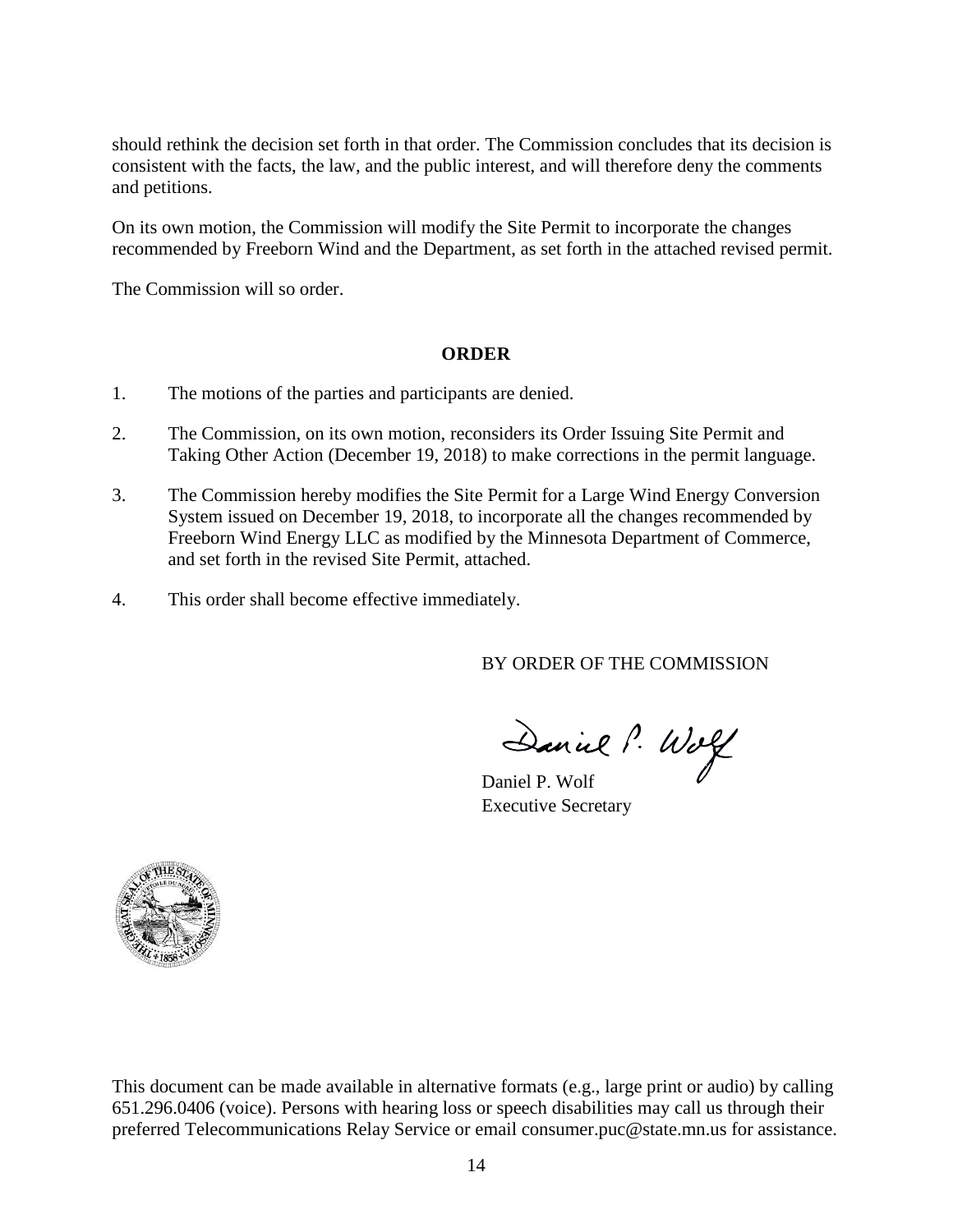#### **STATE OF MINNESOTA PUBLIC UTILITIES COMMISSION**

#### **SITE PERMIT FOR A LARGE WIND ENERGY CONVERSION SYSTEM**

#### **IN FREEBORN COUNTY**

#### **ISSUED TO FREEBORN WIND ENERGY LLC**

#### **PUC DOCKET NO. IP-6946\WS-17-410**

In accordance with the requirements of Minnesota Statutes Chapter 216F and Minnesota Rules Chapter 7854, this site permit is hereby issued to:

#### **FREEBORN WIND ENERGY LLC**

The Permittee is authorized by this site permit to construct and operate an up to 84 megawatt nameplate capacity Large Wind Energy Conversion System in Freeborn County, Minnesota. The Large Wind Energy Conversion System and associated facilities shall be built within the site identified in this permit and as portrayed on the official site maps, and in compliance with the conditions specified in this permit.

This site permit shall expire 30 years from the date of initial approval, December 19, 2018.

BY ORDER OF THE COMMISSION

Daniel P. Wolf

Executive Secretary

To request this document in alternative formats, such as large print or audio, call 651-296-0406 (voice). Persons with a hearing or speech impairment may call us through their preferred Telecommunications Relay Service or email consumer.puc@state.mn.us for assistance.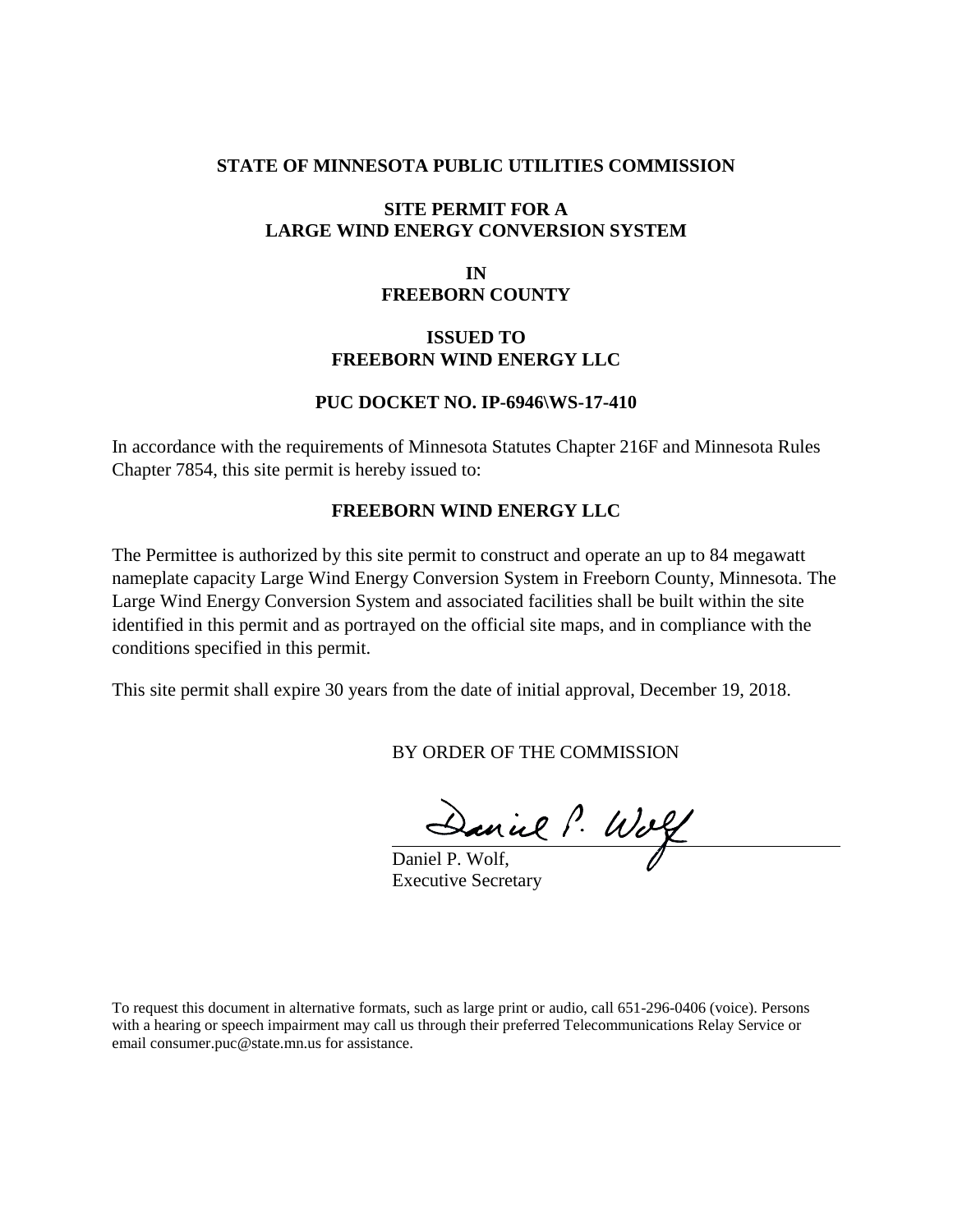# **CONTENTS**

| 1.0 |      |                                                                           |  |  |  |  |  |
|-----|------|---------------------------------------------------------------------------|--|--|--|--|--|
|     | 1.1  |                                                                           |  |  |  |  |  |
| 2.0 |      |                                                                           |  |  |  |  |  |
|     | 2.1  |                                                                           |  |  |  |  |  |
|     | 2.2  |                                                                           |  |  |  |  |  |
| 3.0 |      |                                                                           |  |  |  |  |  |
|     | 3.1  |                                                                           |  |  |  |  |  |
| 4.0 |      |                                                                           |  |  |  |  |  |
|     | 4.1  |                                                                           |  |  |  |  |  |
|     | 4.2  |                                                                           |  |  |  |  |  |
|     | 4.3  |                                                                           |  |  |  |  |  |
|     | 4.4  |                                                                           |  |  |  |  |  |
|     | 4.5  |                                                                           |  |  |  |  |  |
|     | 4.6  |                                                                           |  |  |  |  |  |
|     | 4.7  |                                                                           |  |  |  |  |  |
|     | 4.8  |                                                                           |  |  |  |  |  |
|     | 4.9  |                                                                           |  |  |  |  |  |
|     | 4.10 |                                                                           |  |  |  |  |  |
|     | 4.11 |                                                                           |  |  |  |  |  |
|     | 4.12 |                                                                           |  |  |  |  |  |
|     | 4.13 |                                                                           |  |  |  |  |  |
| 5.0 |      |                                                                           |  |  |  |  |  |
|     | 5.1  |                                                                           |  |  |  |  |  |
|     | 5.2  |                                                                           |  |  |  |  |  |
|     |      | 5.2.1                                                                     |  |  |  |  |  |
|     |      | 5.2.2                                                                     |  |  |  |  |  |
|     |      | Employee Training and Education of Permit Terms and Conditions 7<br>5.2.3 |  |  |  |  |  |
|     |      | 5.2.4                                                                     |  |  |  |  |  |
|     |      | 5.2.5                                                                     |  |  |  |  |  |
|     |      | 5.2.6                                                                     |  |  |  |  |  |
|     |      | 5.2.7                                                                     |  |  |  |  |  |
|     |      | 5.2.8                                                                     |  |  |  |  |  |
|     |      | 5.2.9                                                                     |  |  |  |  |  |
|     |      |                                                                           |  |  |  |  |  |
|     |      |                                                                           |  |  |  |  |  |
|     |      |                                                                           |  |  |  |  |  |
|     |      |                                                                           |  |  |  |  |  |
|     |      |                                                                           |  |  |  |  |  |
|     |      |                                                                           |  |  |  |  |  |
|     |      |                                                                           |  |  |  |  |  |
|     |      |                                                                           |  |  |  |  |  |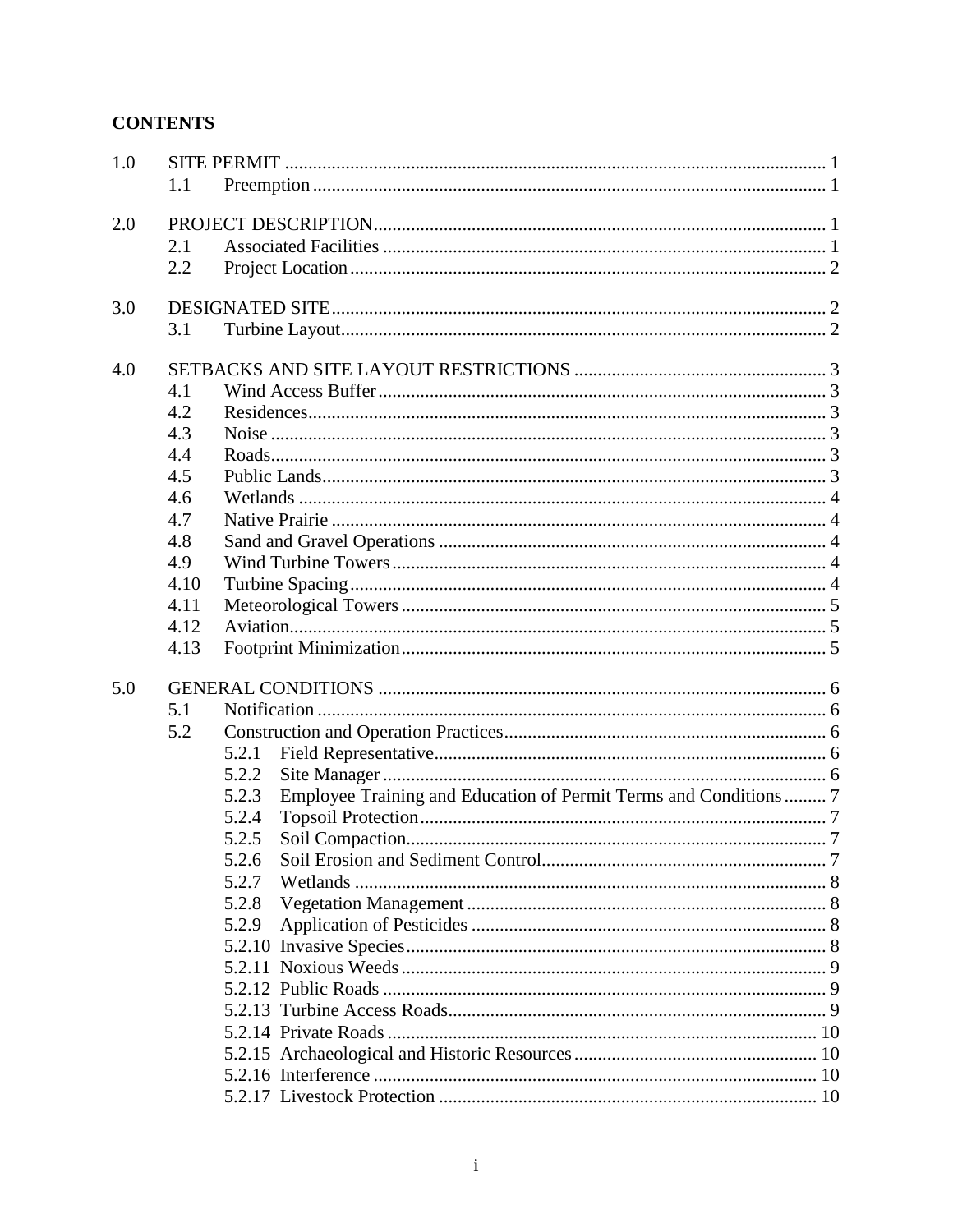|      | 5.3  |                                                             |  |  |  |
|------|------|-------------------------------------------------------------|--|--|--|
|      | 5.4  |                                                             |  |  |  |
|      | 5.5  |                                                             |  |  |  |
|      |      | 5.5.1                                                       |  |  |  |
|      |      | 5.5.2                                                       |  |  |  |
|      |      |                                                             |  |  |  |
| 6.0  |      |                                                             |  |  |  |
|      | 6.1  |                                                             |  |  |  |
|      | 6.2  |                                                             |  |  |  |
|      | 6.3  | Over-the-Air Television Interference Notice Requirements 14 |  |  |  |
|      |      |                                                             |  |  |  |
| 7.0  |      |                                                             |  |  |  |
|      | 7.1  |                                                             |  |  |  |
|      | 7.2  |                                                             |  |  |  |
|      | 7.3  |                                                             |  |  |  |
|      | 7.4  |                                                             |  |  |  |
|      |      |                                                             |  |  |  |
|      | 7.5  |                                                             |  |  |  |
|      |      | 7.5.1                                                       |  |  |  |
|      |      | 7.5.2                                                       |  |  |  |
|      |      | 7.5.3                                                       |  |  |  |
|      |      | 7.5.4                                                       |  |  |  |
|      |      | 7.5.5                                                       |  |  |  |
|      |      |                                                             |  |  |  |
| 8.0  |      |                                                             |  |  |  |
|      | 8.1  |                                                             |  |  |  |
|      | 8.2  |                                                             |  |  |  |
|      | 8.3  |                                                             |  |  |  |
|      |      |                                                             |  |  |  |
| 9.0  |      |                                                             |  |  |  |
| 10.0 |      |                                                             |  |  |  |
|      | 10.1 |                                                             |  |  |  |
|      | 10.2 |                                                             |  |  |  |
|      | 10.3 |                                                             |  |  |  |
|      | 10.4 |                                                             |  |  |  |
|      | 10.5 |                                                             |  |  |  |
|      | 10.6 |                                                             |  |  |  |
|      |      |                                                             |  |  |  |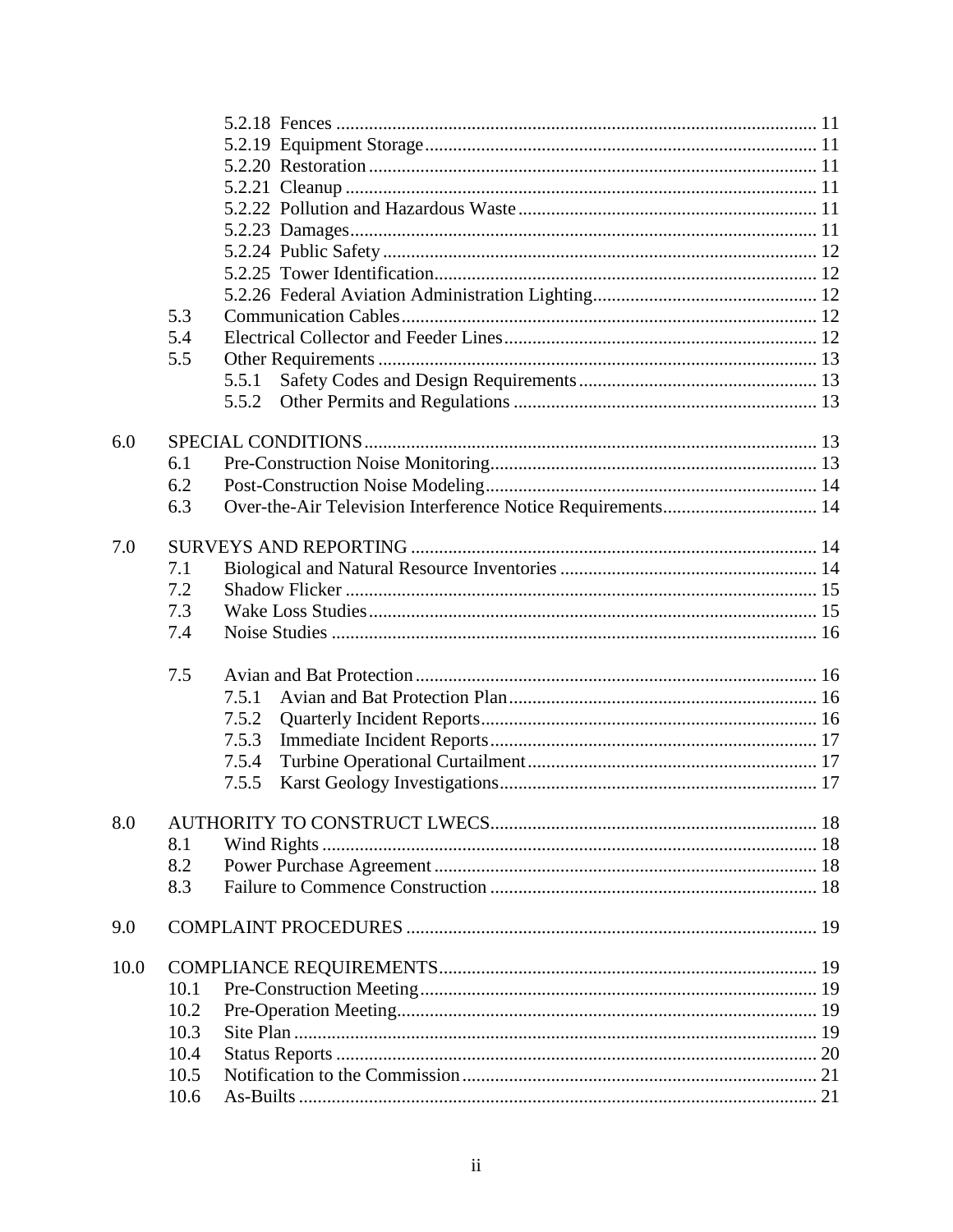|      | 10.7  |  |  |  |
|------|-------|--|--|--|
|      | 10.8  |  |  |  |
|      | 10.9  |  |  |  |
|      | 10.10 |  |  |  |
|      | 10.11 |  |  |  |
| 11.0 |       |  |  |  |
|      |       |  |  |  |
|      | 11.2  |  |  |  |
|      | 11.3  |  |  |  |
| 12.0 |       |  |  |  |
|      | 12.1  |  |  |  |
|      | 12.2  |  |  |  |
|      | 12.3  |  |  |  |
|      | 12.4  |  |  |  |
|      | 12.5  |  |  |  |
|      | 12.6  |  |  |  |
|      | 12.7  |  |  |  |
| 13.0 |       |  |  |  |
| 14.0 |       |  |  |  |
| 15.0 |       |  |  |  |
| 16.0 |       |  |  |  |

### **ATTACHMENTS**

**Official Site Permit Maps** Attachment A - Complaint Procedures for Permitted Energy Facilities<br>Attachment B - Compliance Filing Procedures for Permitted Energy Facilities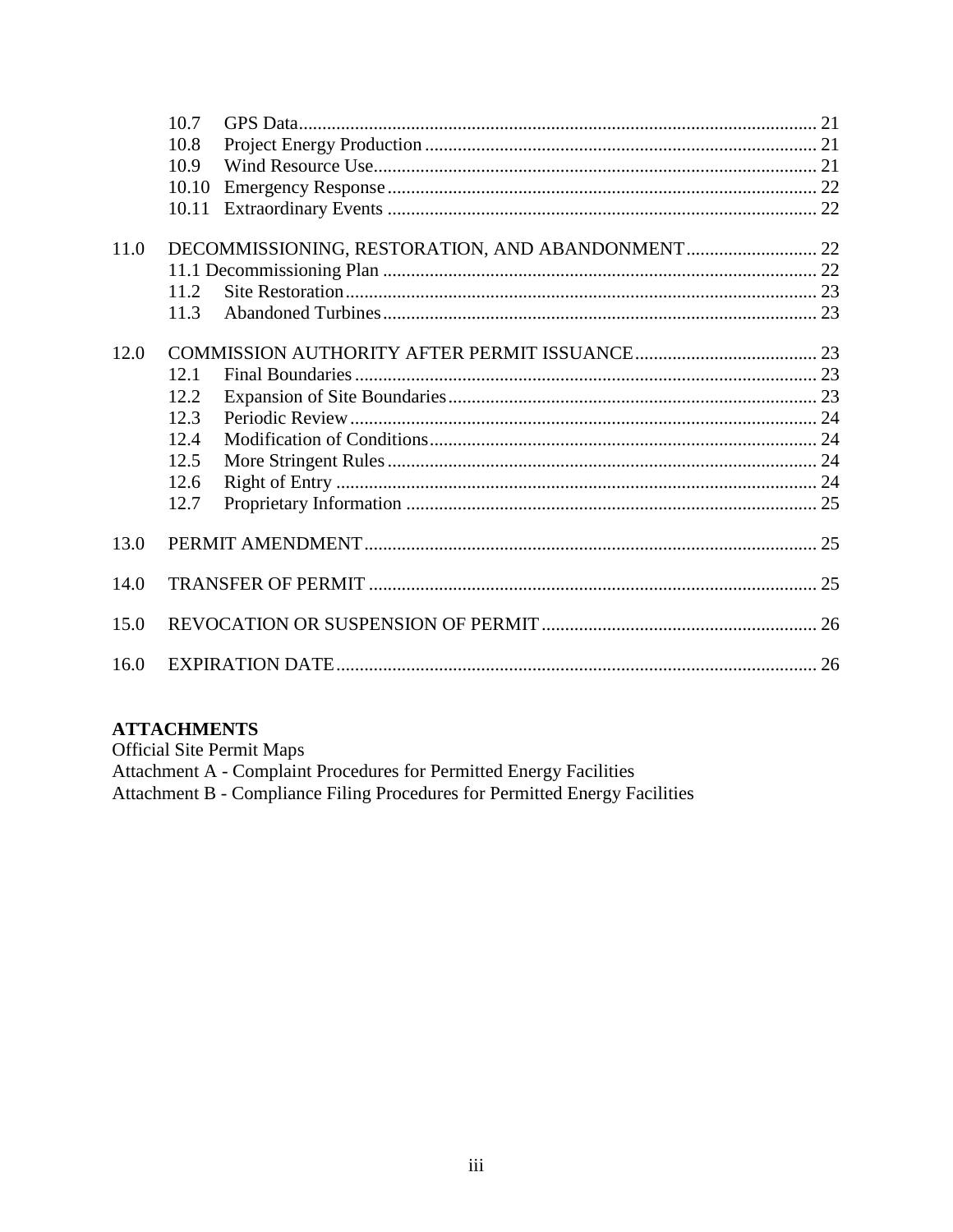### **1.0 SITE PERMIT**

The Minnesota Public Utilities Commission (Commission) hereby issues this site permit to Freeborn Wind Energy LLC (Permittee) pursuant to Minnesota Statutes Chapter 216F and Minnesota Rules Chapter 7854. This permit authorizes the Permittee to construct and operate the Freeborn Wind Farm (Project), an 84 megawatt (MW) nameplate capacity Large Wind Energy Conversion System (LWECS) and associated facilities in Freeborn County. The LWECS and associated facilities shall be built within the site identified in this permit and as identified in the attached official site permit map(s), hereby incorporated into this document.

### **1.1 Preemption**

Pursuant to Minn. Stat. § 216F.07, this permit shall be the sole site approval required for the location, construction, and operation of this project and this permit shall supersede and preempt all zoning, building, and land use rules, regulations, and ordinances adopted by regional, county, local, and special purpose governments.

# **2.0 PROJECT DESCRIPTION**

The Freeborn Wind Farm, when fully constructed and operational will have a nameplate capacity up to 200 MW, of which, 84 MW will be located in Freeborn County, Minnesota and the remaining 106116 MW will be located in Worth County, Iowa. The Project will consist of 42 2- MW wind turbines, consisting solely of one turbine model or a combination of turbine models, which may include Vestas V110 and Vestas V116 as identified in the Permittee's Site Permit Application.

The project area includes approximately 26,273 acres of land, of which the Project currently holds leases on 17,435 acres. Upon completion, the project site will include no more than 100 acres of land converted to wind turbines and associated facilities approved by this site permit.

# **2.1 Associated Facilities**

Associated facilities for the Project will include access roads, an operations and maintenance (O&M) facility, project substation, permanent meteorological tower and associated weather collection data systems, electrical collection lines, and fiber optic communication lines.

The Project substation will interconnect to the Glenworth Substation with an approximately seven mile long 161 kilovolt (kV) high voltage transmission line (HVTL). The Freeborn Wind Transmission Line Project 161 kV HVTL is under PUC Docket No. IP-6946/TL-17-322, and issuance of the HVTL Route Permit is independent of this site permit process.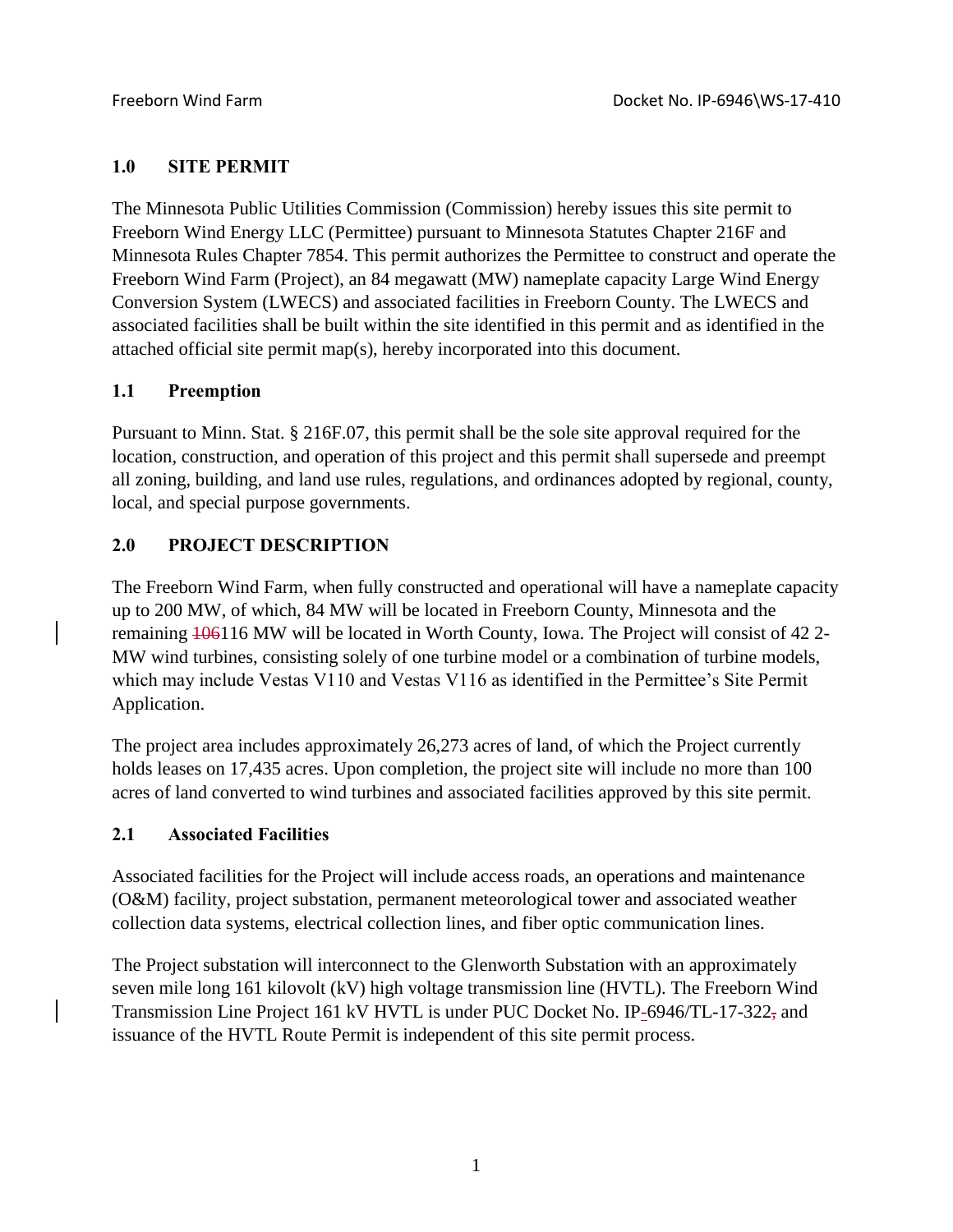#### **2.2 Project Location**

The project is located in the following:

| County   | <b>Township Name</b> | Township | Range | Section         |
|----------|----------------------|----------|-------|-----------------|
| Freeborn | Hayward              | 102      | 20    | $12-15, 22-$    |
|          |                      |          |       | 26, 35, 36      |
| Freeborn | London               | 101      | 19    | 13, 14, 19-24,  |
|          |                      |          |       | $27 - 33$       |
| Freeborn | Oakland              | 102      | 19    | 7-9, 16-21      |
| Freeborn | <b>Shell Rock</b>    | 101      | 20    | 1, 2, 8, 11-17, |
|          |                      |          |       | 21-28, 35, 36   |

### **3.0 DESIGNATED SITE**

The site designated by the Commission for the Freeborn Wind Farm is the site depicted on the official site permit maps attached to this permit. Within the site permit boundary, the Project and associated facilities shall be located on lands for which the permittee has obtained wind rights. Wind rights or easements have been obtained by the Permittee and include approximately 17,435 acres of land under easement and with participation agreements.

#### **3.1 Turbine Layout**

The preliminary wind turbine and associated facility layouts are shown on the official site maps attached to this permit. The preliminary layout represents the approximate location of wind turbines and associated facilities within the project boundary and identifies a layout that seeks to minimize the overall potential human and environmental impacts of the project, which were evaluated in the permitting process.

The final layout depicting the location of each wind turbine and associated facility shall be located within the project boundary. The project boundary serves to provide the Permittee with the flexibility to make minor adjustments to the preliminary layout to accommodate requests by landowners, local government units, federal and state agency requirements, and unforeseen conditions encountered during the detailed engineering and design process. Any modification to the location of a wind turbine and associated facility depicted in the preliminary layout shall be done in such a manner to have comparable overall human and environmental impacts and shall be specifically identified in the site plan pursuant to Section 10.3.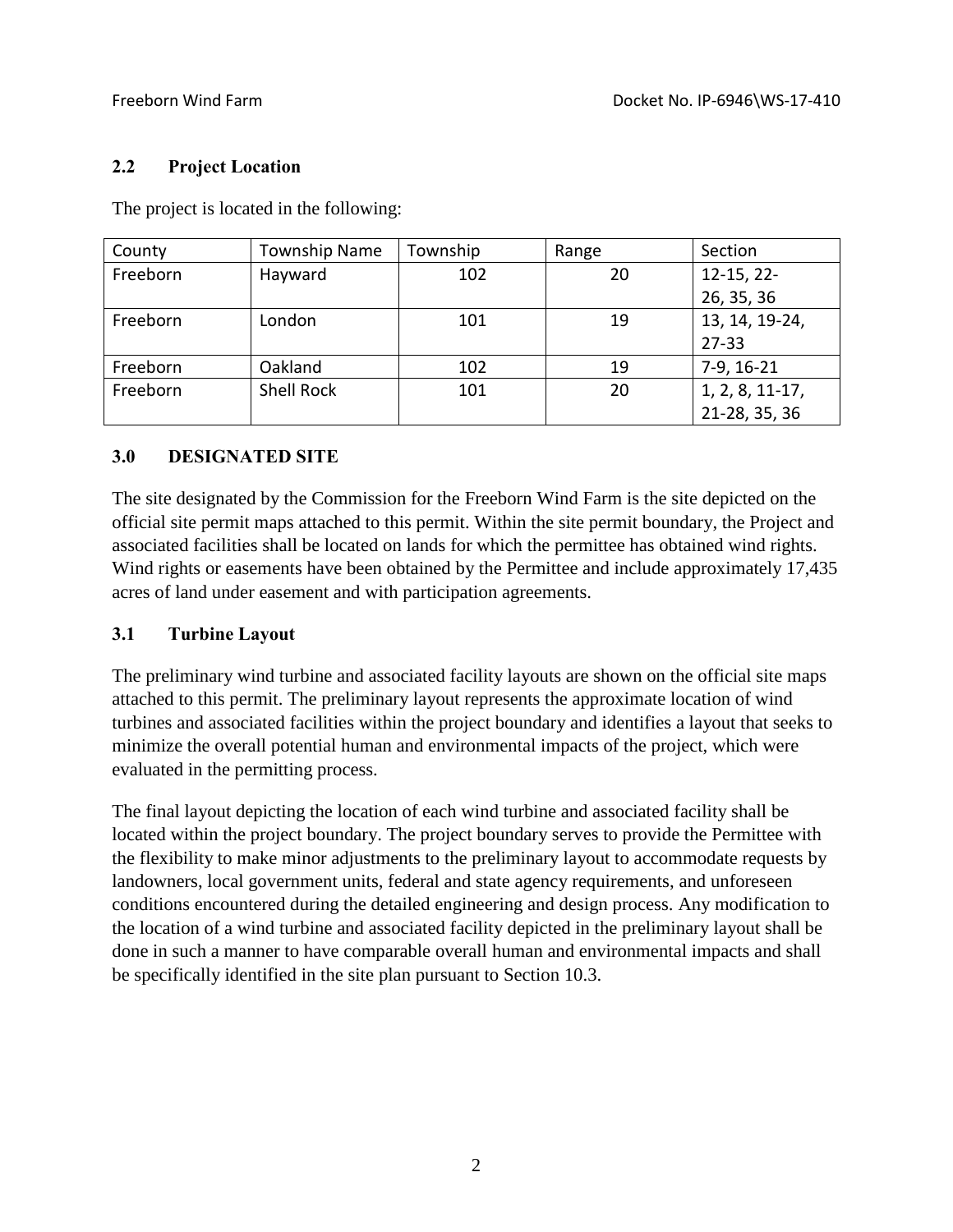#### **4.0 SETBACKS AND SITE LAYOUT RESTRICTIONS**

#### **4.1 Wind Access Buffer**

Wind turbine towers shall not be placed less than five rotor diameters on the prevailing wind directions and three rotor diameters on the non-prevailing wind directions from the perimeter of the property where the Permittee does not hold the wind rights, without the approval of the Commission. This section does not apply to public roads and trails.

#### **4.2 Residences**

Wind turbine towers shall not be located closer than 1,000 feet from all residences or the distance required to comply with the noise standards pursuant to Minn. R. 7030.0040, established by the Minnesota Pollution Control Agency, whichever is greater.

### **4.3 Noise**

The wind turbine towers shall be placed such that the Permittee shall, at all times, comply with noise standards established by the Minnesota Pollution Control Agency as of the date of this permit and at all appropriate locations. The noise standards are found in Minnesota Rules Chapter 7030. Turbine operation shall be modified or turbines shall be removed from service if necessary to comply with these noise standards. The Permittee or its contractor may install and operate turbines as close as the minimum setback required in this permit, but in all cases shall comply with Minnesota Pollution Control Agency noise standards. The Permittee shall be required to comply with this condition with respect to all homes or other receptors in place as of the time of construction, but not with respect to such receptors built after construction of the towers.

#### **4.4 Roads**

Wind turbines and meteorological towers shall not be located closer than 250 feet from the edge of the nearest public road right-of-way and the nearest designated public trail.

#### **4.5 Public Lands**

Wind turbines and associated facilities including foundations, access roads, underground cable, and transformers, shall not be located in publicly-owned lands that have been designated for recreational or conservation purposes, including, but not limited to, Waterfowl Production Areas, State Wildlife Management Areas, Scientific and Natural Areas or county parks, except in the event that the public entity owning those lands enters into a land lease and easement with the Permittee. Wind turbine towers shall also comply with the setbacks of Section 4.1.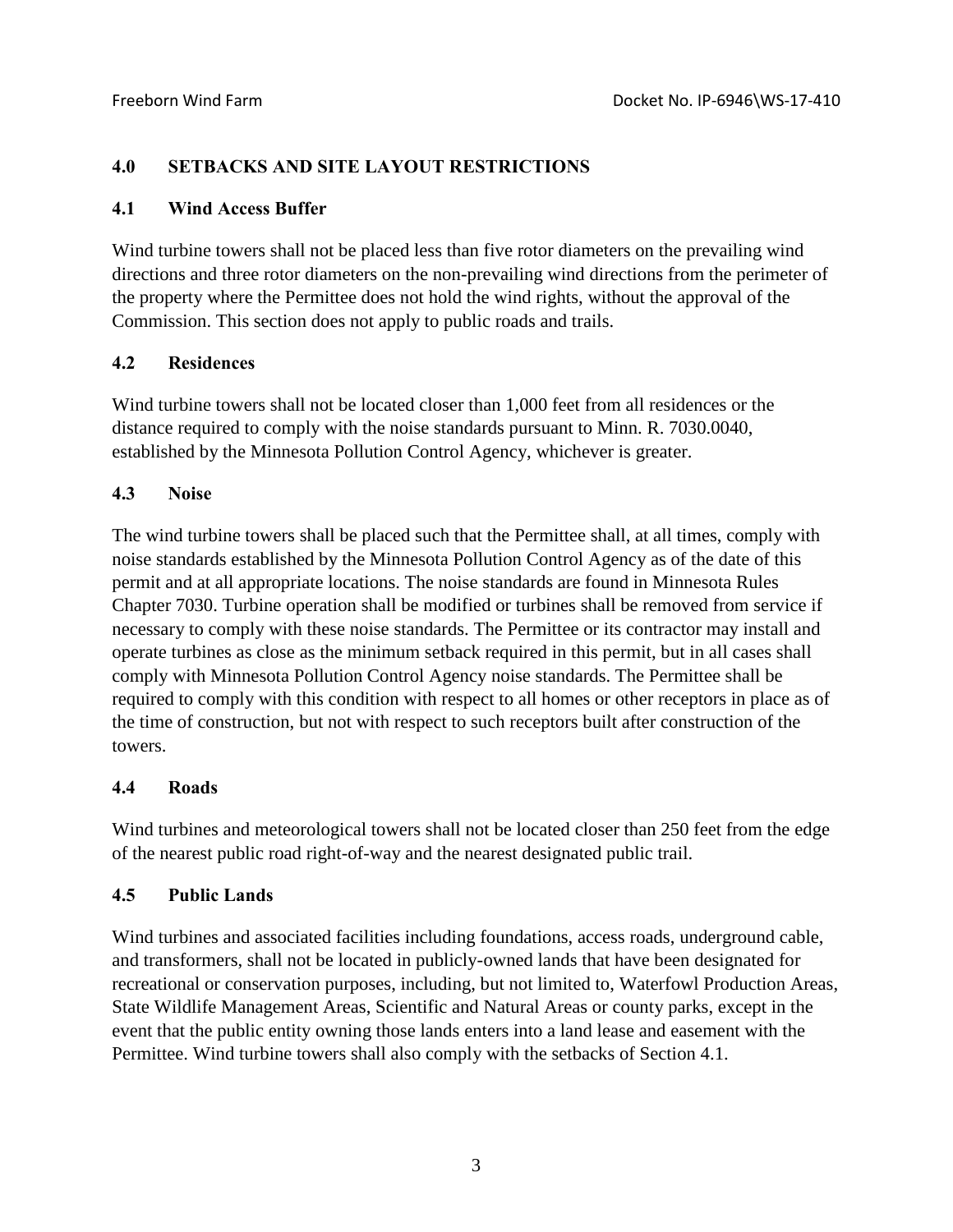### **4.6 Wetlands**

Wind turbines and associated facilities including foundations, access roads, underground cable and transformers, shall not be placed in public waters wetlands, as shown on the public water inventory maps prescribed by Minnesota Statutes Chapter 103G, except that electric collector or feeder lines may cross or be placed in public waters or public waters wetlands subject to permits and approvals by the Minnesota Department of Natural Resources and the United States Army Corps of Engineers, and local units of government as implementers of the Minnesota Wetlands Conservation Act.

# **4.7 Native Prairie**

Wind turbines and associated facilities including foundations, access roads, collector and feeder lines, underground cable, and transformers shall not be placed in native prairie, as defined in Minn. Stat. § 84.02, subd. 5, unless addressed in a prairie protection and management plan and shall not be located in areas enrolled in the Native Prairie Bank Program. Construction activities, as defined in Minn. Stat. § 216E.01, shall not impact native prairie unless addressed in a prairie protection and management plan.

The Permittee shall prepare a prairie protection and management plan in consultation with the Minnesota Department of Natural Resources if native prairie, as defined in Minn. Stat. § 84.02, subd. 5, is identified within the site boundaries. The Permittee shall file the plan 30 days prior to submitting the site plan required by Section 10.3 of this permit. The plan shall address steps that will be taken to avoid impacts to native prairie and mitigation to unavoidable impacts to native prairie by restoration or management of other native prairie areas that are in degraded condition, by conveyance of conservation easements, or by other means agreed to by the Permittee, the Minnesota Department of Natural Resources, and the Commission.

#### **4.8 Sand and Gravel Operations**

Wind turbines and all associated facilities, including foundations, access roads, underground cable, and transformers shall not be located within active sand and gravel operations, unless otherwise negotiated with the landowner Wind Turbine Towers.

# **4.9 Wind Turbine Towers**

Structures for wind turbines shall be self-supporting tubular towers. The towers may be up to 80 meters (262.5 feet) above grade measured at hub height.

# **4.94.10 Turbine Spacing**

The turbine towers shall be constructed within the site boundary as shown in the official site maps. The turbine towers shall be spaced no closer than three rotor diameters in the non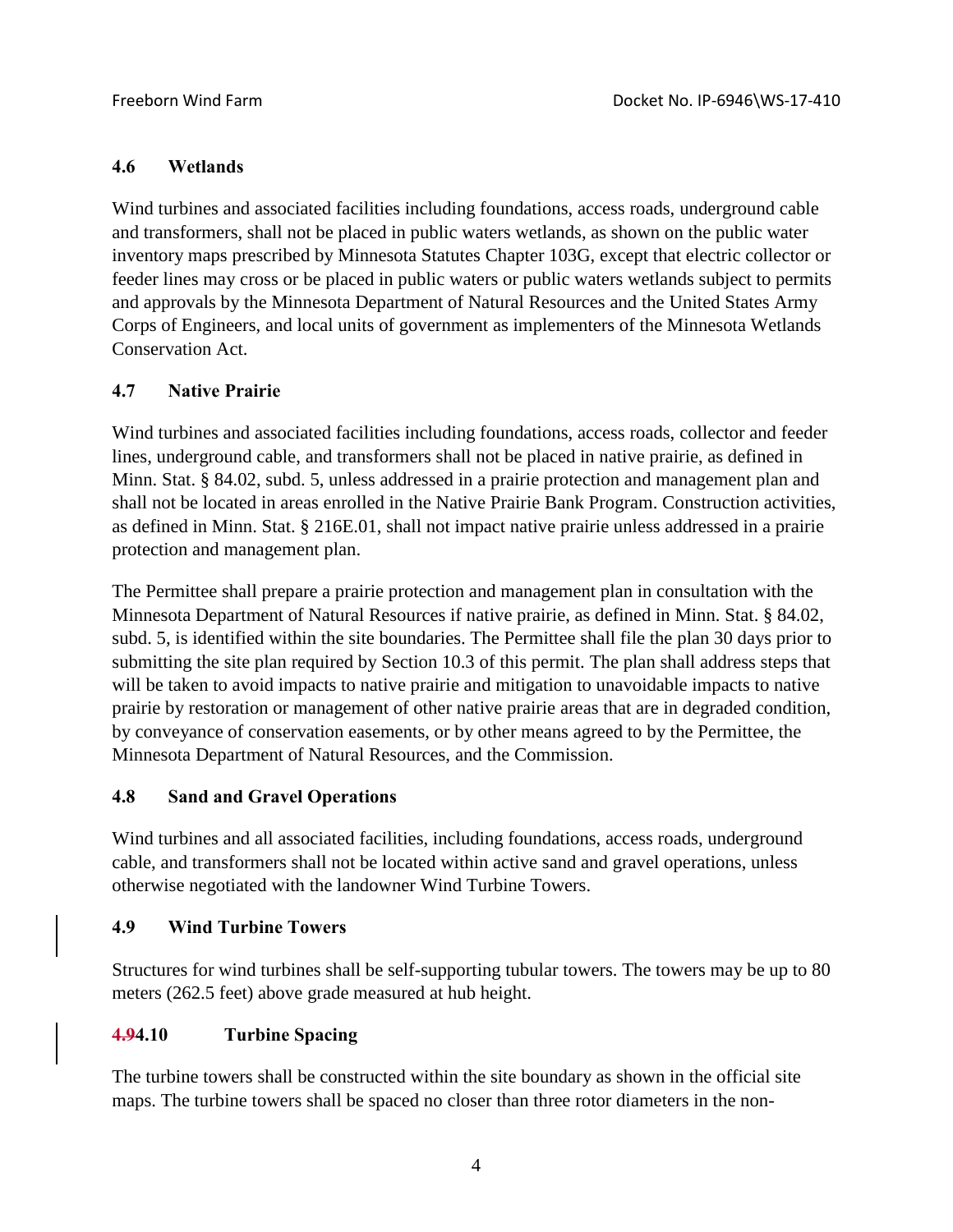diameters on the prevailing wind directions. If required during final micro-siting of the turbine towers to account for topographic conditions, up to 20 percent of the towers may be sited closer than the above spacing but the Permittee shall minimize the need to site the turbine towers closer.

# **4.104.11 Meteorological Towers**

Permanent towers for meteorological equipment shall be free standing. Permanent meteorological towers shall not be placed less than 250 feet from the edge of the nearest public road right-of-way and from the boundary of the Permittee's site control, or in compliance with the county ordinance regulating meteorological towers in the county the tower is built, whichever is more restrictive. Meteorological towers shall be placed on property the Permittee holds the wind or other development rights.

Meteorological towers shall be marked as required by the Federal Aviation Administration. There shall be no lights on the meteorological towers other than what is required by the Federal Aviation Administration. This restriction shall not apply to infrared heating devices used to protect the wind monitoring equipment.

All meteorological towers shall be fitted with the necessary equipment to deploy/attach acoustic recording devices to monitor wildlife activity.

# **4.114.12 Aviation**

The Permittee shall not place wind turbines or associated facilities in a location that could create an obstruction to navigable airspace of public and private airports (as defined in Minn. R. 8800.0100, subp. 24(a) and 24(b)) in Minnesota, adjacent states, or provinces. The Permittee shall apply the minimum obstruction clearance for private airports pursuant to Minn. R. 8800.1900, subp. 5. Setbacks or other limitations shall be followed in accordance with the Minnesota Department of Transportation, Department of Aviation, and the Federal Aviation Administration. The Permittee shall notify owners of all known airports within six miles of the project prior to construction.

# **4.13 Footprint Minimization**

The Permittee shall design and construct the LWECS so as to minimize the amount of land that is impacted by the LWECS. Associated facilities in the vicinity of turbines such as electrical/electronic boxes, transformers, and monitoring systems shall, to the greatest extent feasible, be mounted on the foundations used for turbine towers or inside the towers unless otherwise negotiated with the affected landowner.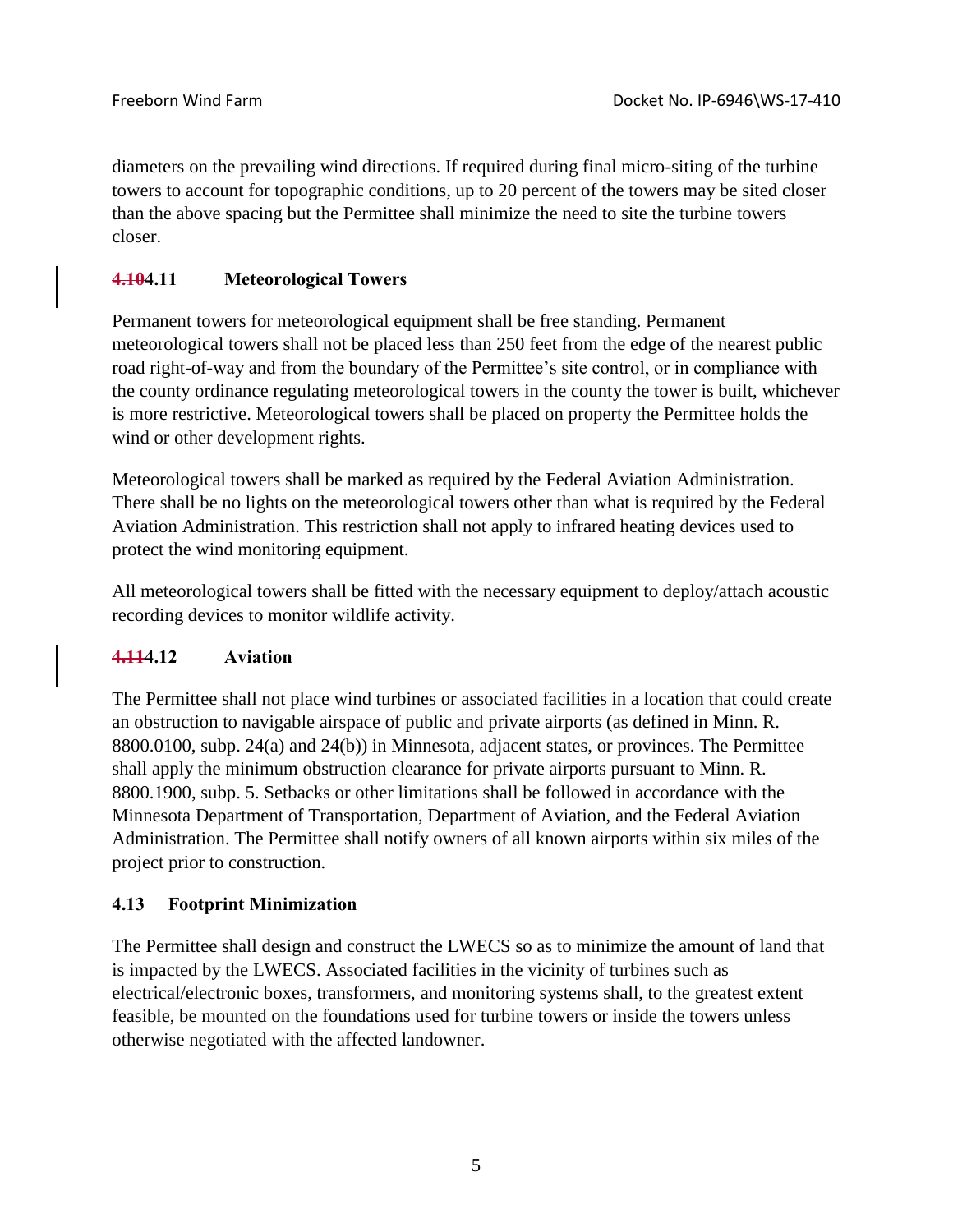### **5.0 GENERAL CONDITIONS**

The Permittee shall comply with the following conditions during construction and operation of the LWECS and associated facilities over the life of this permit.

### **5.1 Notification**

Within 14 days of permit issuance, the Permittee shall send a copy of the permit and the complaint procedures to any regional development commission, county auditor and environmental office, and city and township clerk in which any part of the site is located. Within 30 days of permit issuance, the Permittee shall provide all affected landowners with a copy of this permit and the complaint procedures. In no case shall the landowner receive this site permit and complaint procedures less than five days prior to the start of construction on their property. The Permittee shall contact landowners prior to entering the property or conducting maintenance within the site, unless otherwise negotiated with the affected landowner.

# **5.2 Construction and Operation Practices**

The Permittee shall comply with the construction practices, operation and maintenance practices, and material specifications described in the Freeborn Wind Farm Site Permit Application for a LWECS filed with the Commission on June 15, 2107, and the record of the proceedings unless this permit establishes a different requirement in which case this permit shall prevail.

# 5.2.1 Field Representative

The Permittee shall designate a field representative responsible for overseeing compliance with the conditions of this permit during construction of the project. This person shall be accessible by telephone or other means during normal business hours throughout site preparation, construction, cleanup, and restoration.

The Permittee shall file with the Commission the name, address, email, phone number, and emergency phone number of the field representative 14 days prior to commencing construction. The Permittee shall provide the field representative's contact information to affected landowners, residents, local government units and other interested persons 14 days prior to commencing construction. The Permittee may change the field representative at any time upon notice to the Commission, affected landowners, residents, local government units and other interested persons.

# 5.2.2 Site Manager

The Permittee shall designate a site manager responsible for overseeing compliance with the conditions of this permit during the commercial operation and decommissioning phases of the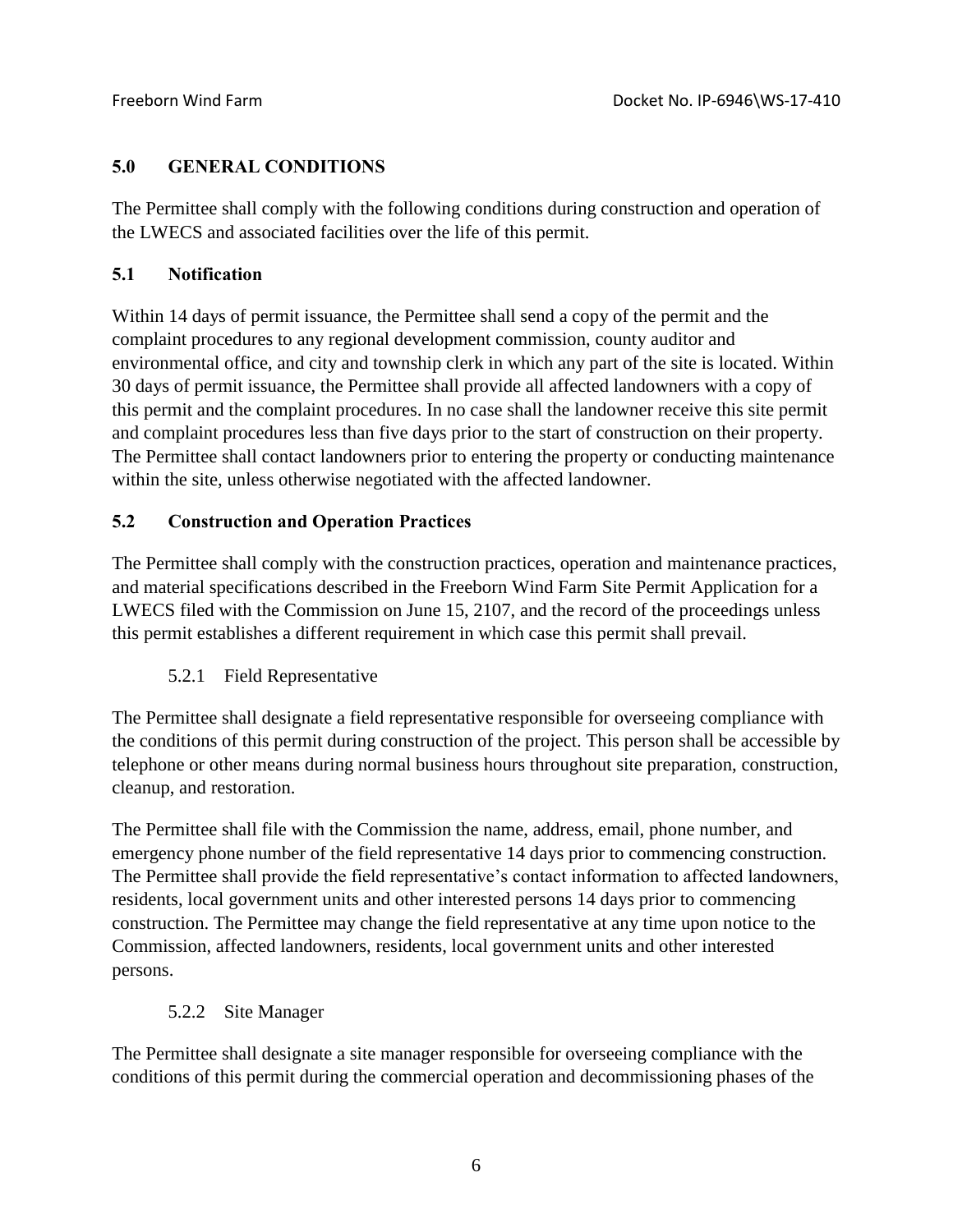project. This person shall be accessible by telephone or other means during normal business hours for the life of this permit.

The Permittee shall file with the Commission the name, address, email, phone number, and emergency phone number of the site manager 14 days prior to commercial operation of the facility. The Permittee shall provide the site manager's contact information to affected landowners, residents, local government units and other interested persons 14 days prior to commercial operation of the facility. The Permittee may change the site manager at any time upon notice to the Commission, affected landowners, residents, local government units and other interested persons.

### 5.2.3 Employee Training and Education of Permit Terms and Conditions

The Permittee shall inform all employees, contractors, and other persons involved in the construction and ongoing operation of the LWECS of the terms and conditions of this permit.

### 5.2.4 Topsoil Protection

The Permittee shall implement measures to protect and segregate topsoil from subsoil on all lands unless otherwise negotiated with the affected landowner.

#### 5.2.5 Soil Compaction

The Permittee shall implement measures to minimize soil compaction of all lands during all phases of the project's life and shall confine compaction to as small an area as practicable.

#### 5.2.6 Soil Erosion and Sediment Control

The Permittee shall implement those erosion prevention and sediment control practices recommended by the Minnesota Pollution Control Agency Construction Stormwater Program.

If construction of the facility disturbs more than one acre of land, or is sited in an area designated by the Minnesota Pollution Control Agency as having potential for impacts to water resources, the Permittee shall obtain a National Pollutant Discharge Elimination System (NPDES)/State Disposal System (SDS) Construction Stormwater Permit from the Minnesota Pollution Control Agency that provides for the development of a Stormwater Pollution Prevention Plan (SWPPP) that describes methods to control erosion and runoff.

The Permittee shall implement reasonable measures to minimize erosion and sedimentation during construction and shall employ perimeter sediment controls, protect exposed soil by promptly planting, seeding, using erosion control blankets and turf reinforcement mats, stabilizing slopes, protecting storm drain inlets, protecting soil stockpiles, and controlling vehicle tracking. Contours shall be graded as required so that all surfaces provide for proper drainage,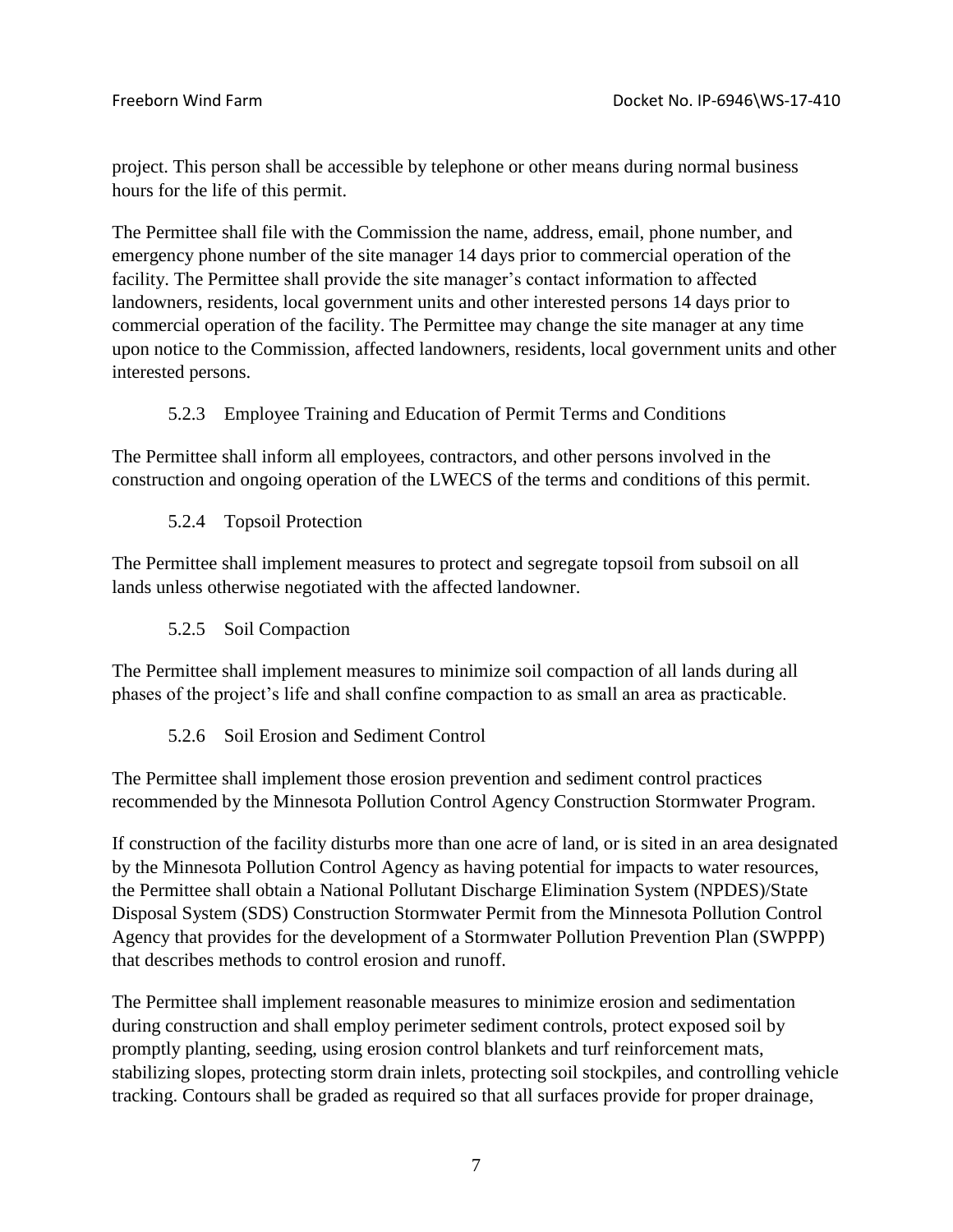blend with the natural terrain, and are left in a condition that will facilitate re-vegetation and prevent erosion. All areas disturbed during construction of the facilities shall be returned to preconstruction conditions.

5.2.7 Wetlands

Construction in wetland areas shall occur during frozen ground conditions to minimize impacts, to the extent feasible. When construction during winter is not possible, wooden or composite mats shall be used to protect wetland vegetation. Soil excavated from the wetlands and riparian areas shall be contained and managed in accordance with all applicable wetland permits. Wetlands and riparian areas shall be accessed using the shortest route possible in order to minimize travel through wetland areas and prevent unnecessary impacts.

Wetland and water resource areas disturbed by construction activities shall be restored to preconstruction conditions, in accordance with all applicable wetland permits. Restoration of the wetlands will be performed by the Permittee in accordance with the requirements of applicable state and federal permits or laws and landowner agreements.

# 5.2.8 Vegetation Management

The Permittee shall disturb or clear the project site only to the extent necessary to assure suitable access for construction, safe operation and maintenance of the project. The Permittee shall minimize the number of trees to be removed in selecting the site layout specifically preserving to the maximum extent practicable windbreaks, shelterbelts, living snow fences, and vegetation, to the extent that such actions do not violate sound engineering principles.

# 5.2.9 Application of Pesticides

The Permittee shall restrict pesticide use to those pesticides and methods of application approved by the Minnesota Department of Agriculture, Minnesota Department of Natural Resources, and the U.S. Environmental Protection Agency. Selective foliage or basal application shall be used when practicable. All pesticides shall be applied in a safe and cautious manner so as not to damage adjacent properties including crops, orchards, tree farms, apiaries, or gardens. The Permittee shall contact the landowner or designee to obtain approval for the use of pesticide at least 14 days prior to any application on their property. The landowner may request that there be no application of pesticides on any part of the site within the landowner's property. The Permittee shall provide notice of pesticide application to affected landowners, and known beekeepers operating apiaries within three miles of the project site at least 14 days prior to such application.

# 5.2.10 Invasive Species

The Permittee shall employ best management practices to avoid the potential spread of invasive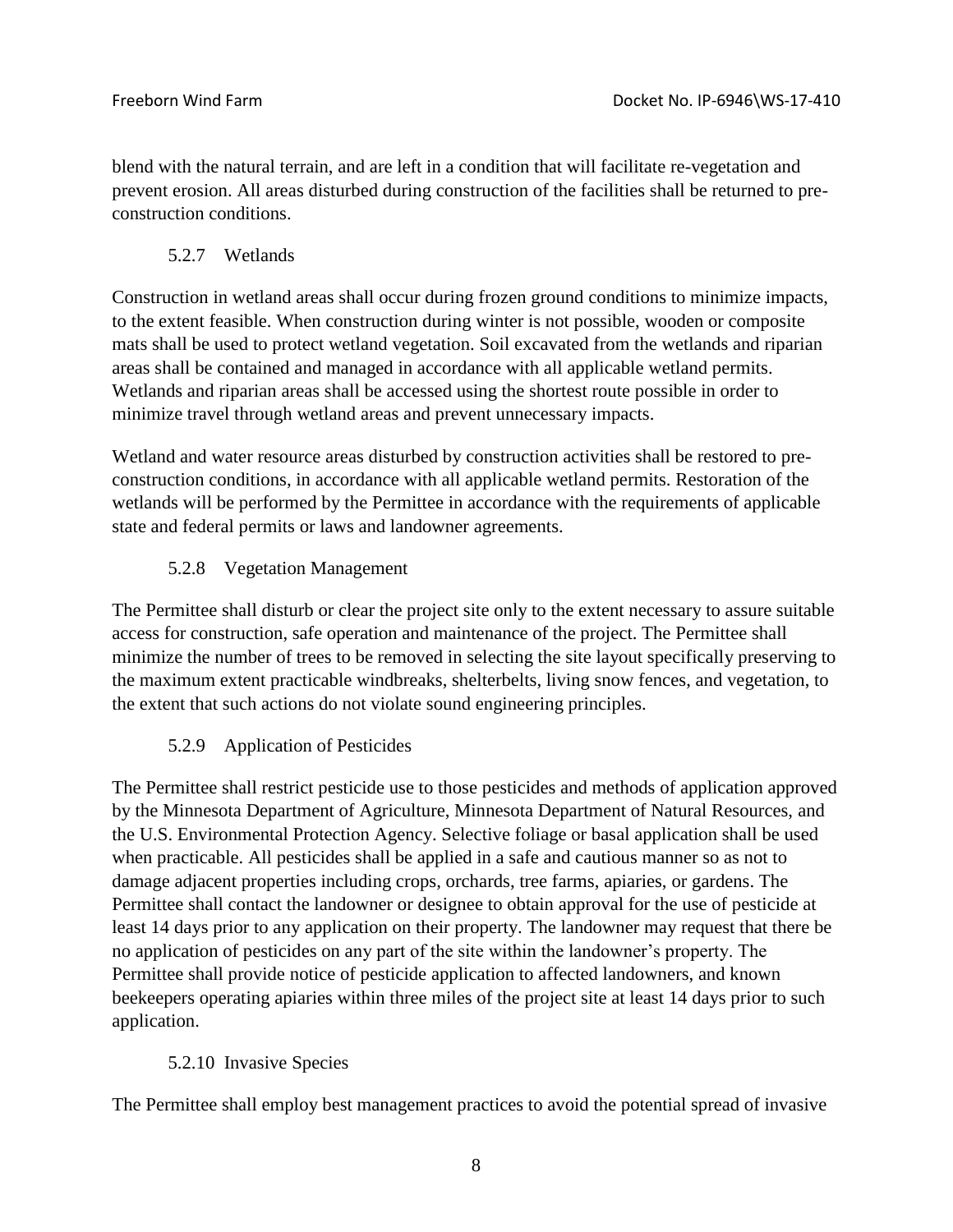species on lands disturbed by project construction activities. The Permittee shall develop an Invasive Species Prevention Plan to prevent the introduction and spread of invasive species on lands disturbed by project construction activities and file with the Commission 14 days prior to the pre-construction meeting.

5.2.11 Noxious Weeds

The Permittee shall take all reasonable precautions against the spread of noxious weeds during all phases of construction. When utilizing seed to establish temporary and permanent vegetative cover on exposed soil, the Permittee shall select site appropriate seed certified to be free of noxious weeds. The Permittee shall consult with landowners on the selection and use of seed for replanting. To the extent possible, the Permittee shall use native seed mixes.

5.2.12 Public Roads

At least 14 days prior to the pre-construction meeting, the Permittee shall identify all state, county, or township roads that will be used for the project and shall notify the Commission and the state, county, or township governing body having jurisdiction over the roads to determine if the governmental body needs to inspect the roads prior to use of these roads. Where practical, existing roadways shall be used for all activities associated with the project. Where practical, allweather roads shall be used to deliver cement, turbines, towers, assembled nacelles, and all other heavy components to and from the turbine sites.

The Permittee shall, prior to the use of such roads, make satisfactory arrangements with the appropriate state, county, or township governmental body having jurisdiction over roads to be used for construction of the project, for maintenance and repair of roads that may be subject to increased impacts due to transportation of equipment and project components. The Permittee shall notify the Commission of such arrangements upon request.

#### 5.2.13 Turbine Access Roads

The Permittee shall construct the least number of turbine access roads necessary to safely and efficiently operate the project and satisfy landowner requests. Access roads shall be low profile roads so that farming equipment can cross them and shall be covered with Class 5 gravel or similar material. Access roads shall not be constructed across streams and drainage ditches without required permits and approvals. When access roads are constructed across streams, drainage ways, or drainage ditches, the access roads shall be designed and constructed in a manner so runoff from the upper portions of the watershed can readily flow to the lower portion of the watershed. Any access roads that are constructed across streams or drainage ditches shall be designed and constructed in a manner that maintains existing fish passage. Access roads that are constructed across grassed waterways, which provide drainage for surface waters that are ephemeral in nature, are not required to maintain or provide fish passage. Access roads shall be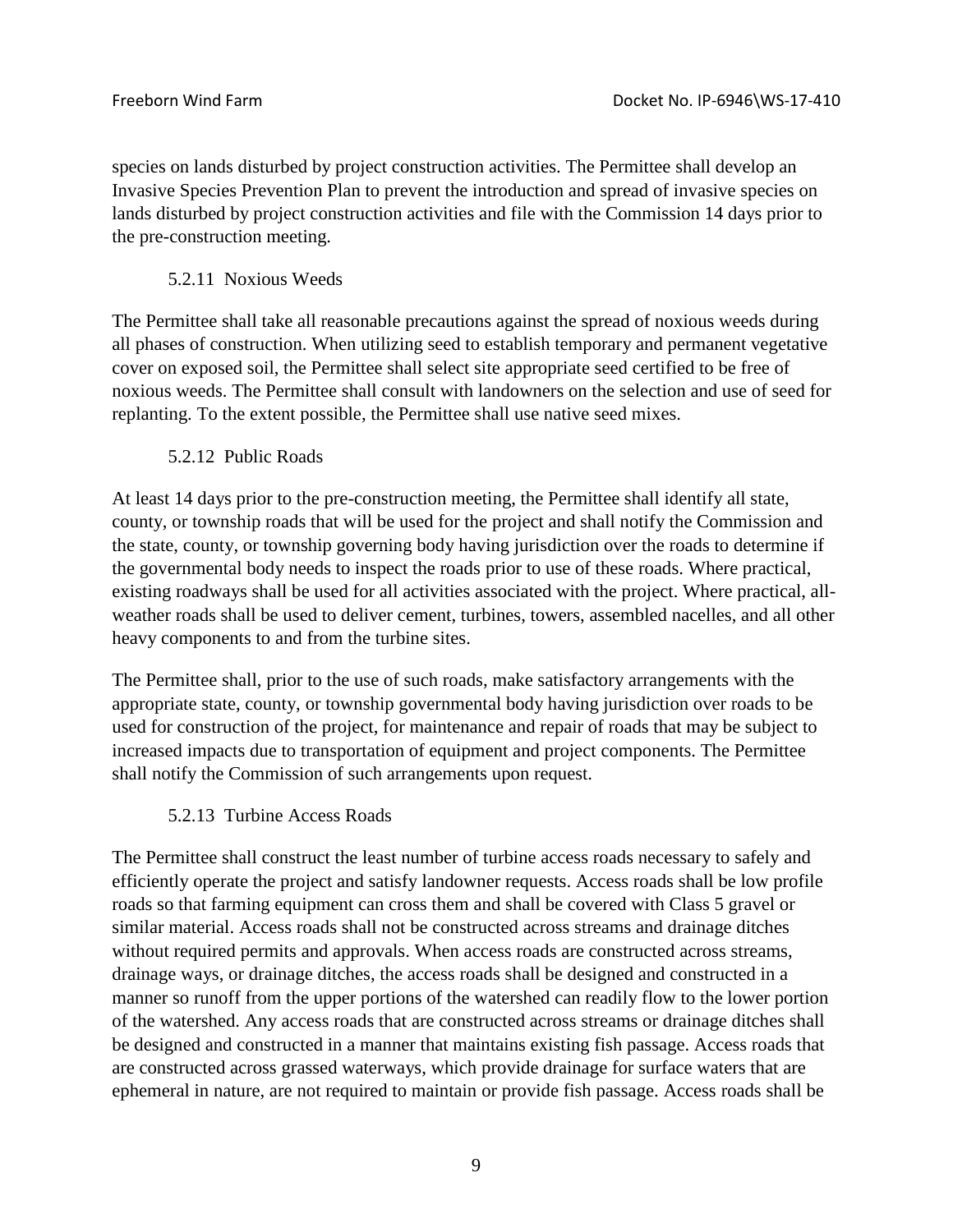constructed in accordance with all necessary township, county or state road requirements and permits.

#### 5.2.14 Private Roads

The Permittee shall promptly repair private roads or lanes damaged when moving equipment or when obtaining access to the site, unless otherwise negotiated with the affected landowner.

### 5.2.15 Archaeological and Historic Resources

The Permittee shall make every effort to avoid impacts to identified archaeological and historic resources when constructing the LWECS. In the event that a resource is encountered, the Permittee shall contact and consult with the State Historic Preservation Office and the State Archaeologist. Where feasible, avoidance of the resource is required. Where not feasible, mitigation must include an effort to minimize project impacts on the resource consistent with State Historic Preservation Office and State Archaeologist requirements.

Prior to construction, workers shall be trained about the need to avoid cultural properties, how to identify cultural properties, and procedures to follow if undocumented cultural properties, including gravesites, are found during construction. If human remains are encountered during construction, the Permittee shall immediately halt construction at such location and promptly notify local law enforcement and the State Archaeologist. Construction at such location shall not proceed until authorized by local law enforcement and the State Archaeologist.

#### 5.2.16 Interference

At least 14 days prior to the pre-construction meeting, the Permittee shall submit to the Commission, an assessment of television and radio signal reception, microwave signal patterns, and telecommunications in the project area. The assessment shall be designed to provide data that can be used in the future to determine whether the turbines and associated facilities are the cause of disruption or interference of television or radio reception, microwave patterns, or telecommunications in the event residents should complain about such disruption or interference after the turbines are placed in operation. The Permittee shall be responsible for alleviating any disruption or interference of these services caused by the turbines or any associated facilities.

The Permittee shall not operate the project so as to cause microwave, television, radio, telecommunications, or navigation interference in violation of Federal Communications Commission regulations or other law. In the event the project or its operations cause such interference, the Permittee shall take timely measures necessary to correct the problem.

# 5.2.17 Livestock Protection

The Permittee shall take precautions to protect livestock during all phases of the project's life.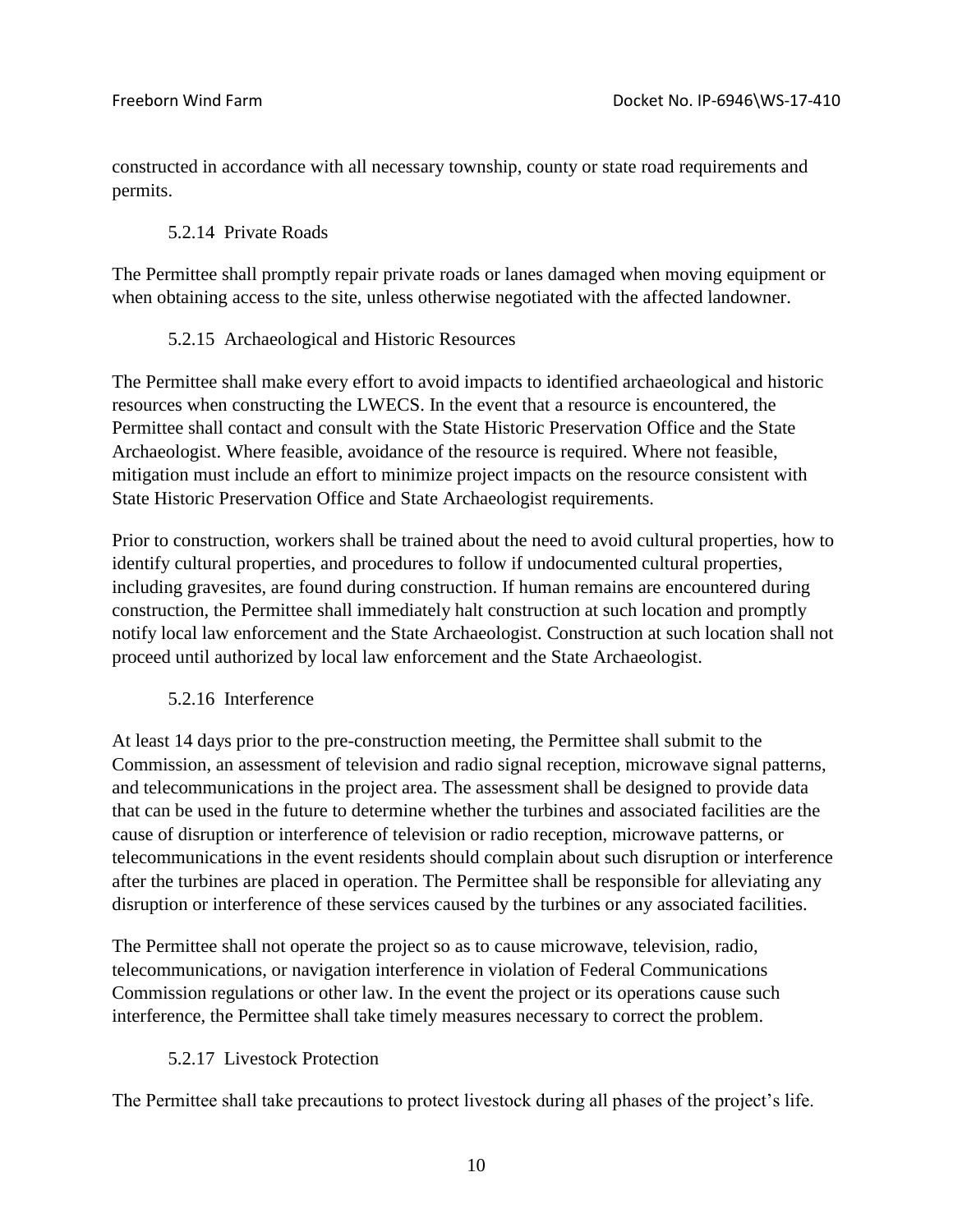### 5.2.18 Fences

The Permittee shall promptly replace or repair all fences and gates removed or damaged during all phases of the project's life unless otherwise negotiated with the affected landowner. When the Permittee installs a gate where electric fences are present, the Permittee shall provide for continuity in the electric fence circuit.

### 5.2.19 Drainage Tiles

The Permittee shall take into account, avoid, promptly repair or replace all drainage tiles broken or damaged during all phases of project's life unless otherwise negotiated with affected landowner.

# 5.2.20 Equipment Storage

The Permittee shall not locate temporary equipment staging areas on lands under its control unless negotiated with affected landowner. Temporary equipment staging areas shall not be located in wetlands or native prairie as defined in Sections 4.6 and 4.7.

### 5.2.21 Restoration

The Permittee shall, as soon as practical following construction of each turbine, restore the areas temporarily affected by construction to the condition that existed immediately before construction began, to the extent possible. The time period to complete restoration may be no longer than 12 months after completion of the construction, unless otherwise negotiated with the affected landowner. Restoration shall be compatible with the safe operation, maintenance and inspection of the project. Within 60 days after completion of all restoration activities, the Permittee shall advise the Commission in writing of the completion of such activities.

#### 5.2.22 Cleanup

All waste and scrap that is the product of construction shall be removed from the site and all premises on which construction activities were conducted and properly disposed of upon completion of each task. Personal litter, including bottles, cans, and paper from construction activities shall be removed on a daily basis.

#### 5.2.23 Pollution and Hazardous Waste

All appropriate precautions to protect against pollution of the environment shall be taken by the Permittee. The Permittee shall be responsible for compliance with all laws applicable to the generation, storage, transportation, clean up and disposal of all wastes generated during construction and restoration of the site.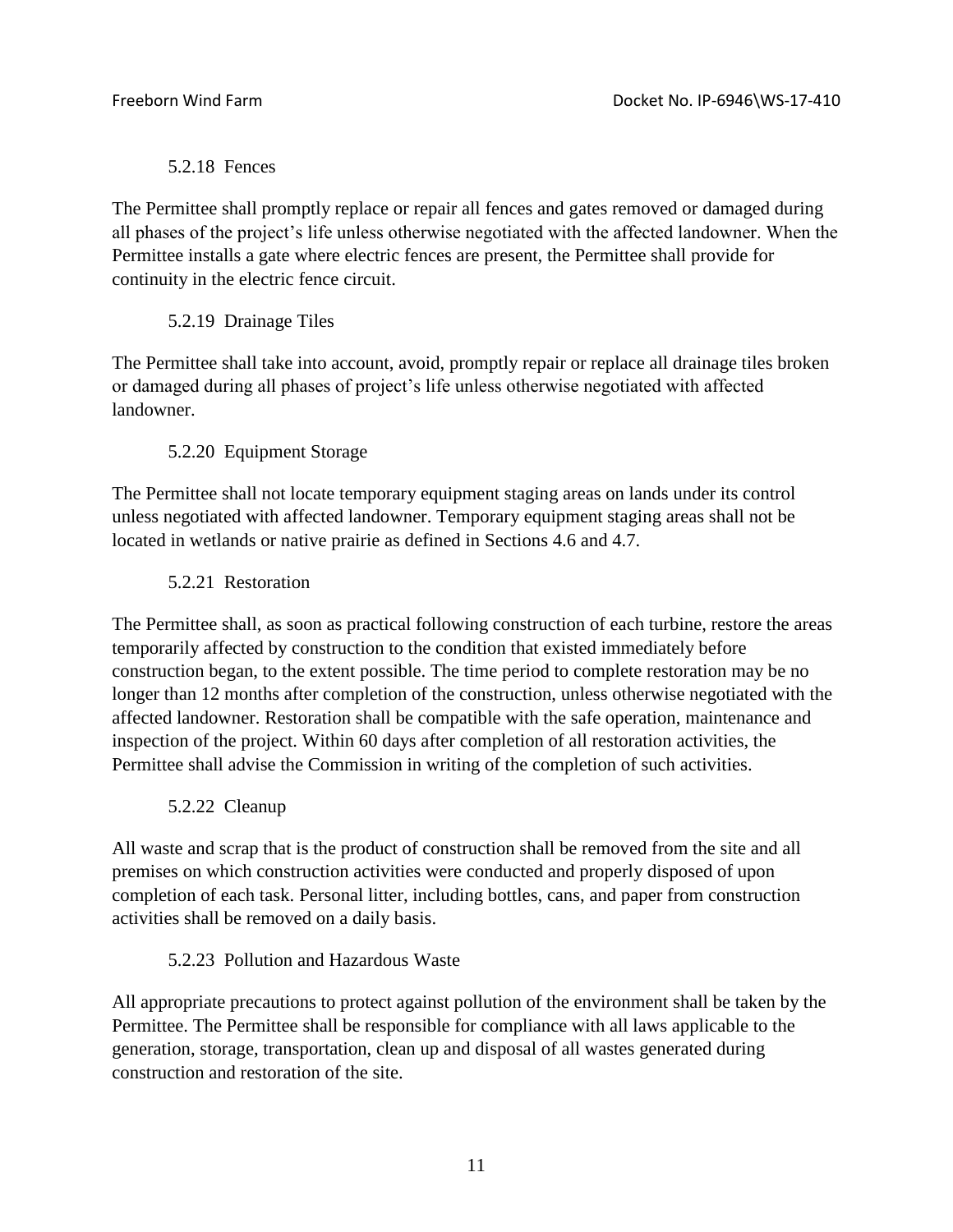#### 5.2.24 Damages

The Permittee shall fairly restore or compensate landowners for damage to crops, fences, private roads and lanes, landscaping, drain tile, or other damages sustained during construction.

5.2.25 Public Safety

The Permittee shall provide educational materials to landowners adjacent to the site and, upon request, to interested persons about the project and any restrictions or dangers associated with the project. The Permittee shall also provide any necessary safety measures such as warning signs and gates for traffic control or to restrict public access. The Permittee shall submit the location of all underground facilities, as defined in Minn. Stat. § 216D.01, subd. 11, to Gopher State One Call following the completion of construction at the site.

5.2.26 Tower Identification

All turbine towers shall be marked with a visible identification number.

5.2.27 Federal Aviation Administration Lighting

Towers shall be marked as required by the Federal Aviation Administration. There shall be no lights on the towers other than what is required by the Federal Aviation Administration. This restriction shall not apply to infrared heating devices used to protect the wind monitoring equipment.

# **5.3 Communication Cables**

The Permittee shall place all communication and supervisory control and data acquisition cables underground and within or adjacent to the land necessary for turbine access roads unless otherwise negotiated with the affected landowner.

# **5.4 Electrical Collector and Feeder Lines**

Collector lines that carry electrical power from each individual transformer associated with a wind turbine to an internal project interconnection point shall be buried underground. Collector lines shall be placed within or adjacent to the land necessary for turbine access roads unless otherwise negotiated with the affected landowner.

Feeder lines that carry power from an internal project interconnection point to the project substation or interconnection point on the electrical grid may be overhead or underground. Feeder line locations shall be negotiated with the affected landowner. Any overhead or underground feeder lines that parallel public roads shall be placed within the public rights-ofway or on private land immediately adjacent to public roads. If overhead feeder lines are located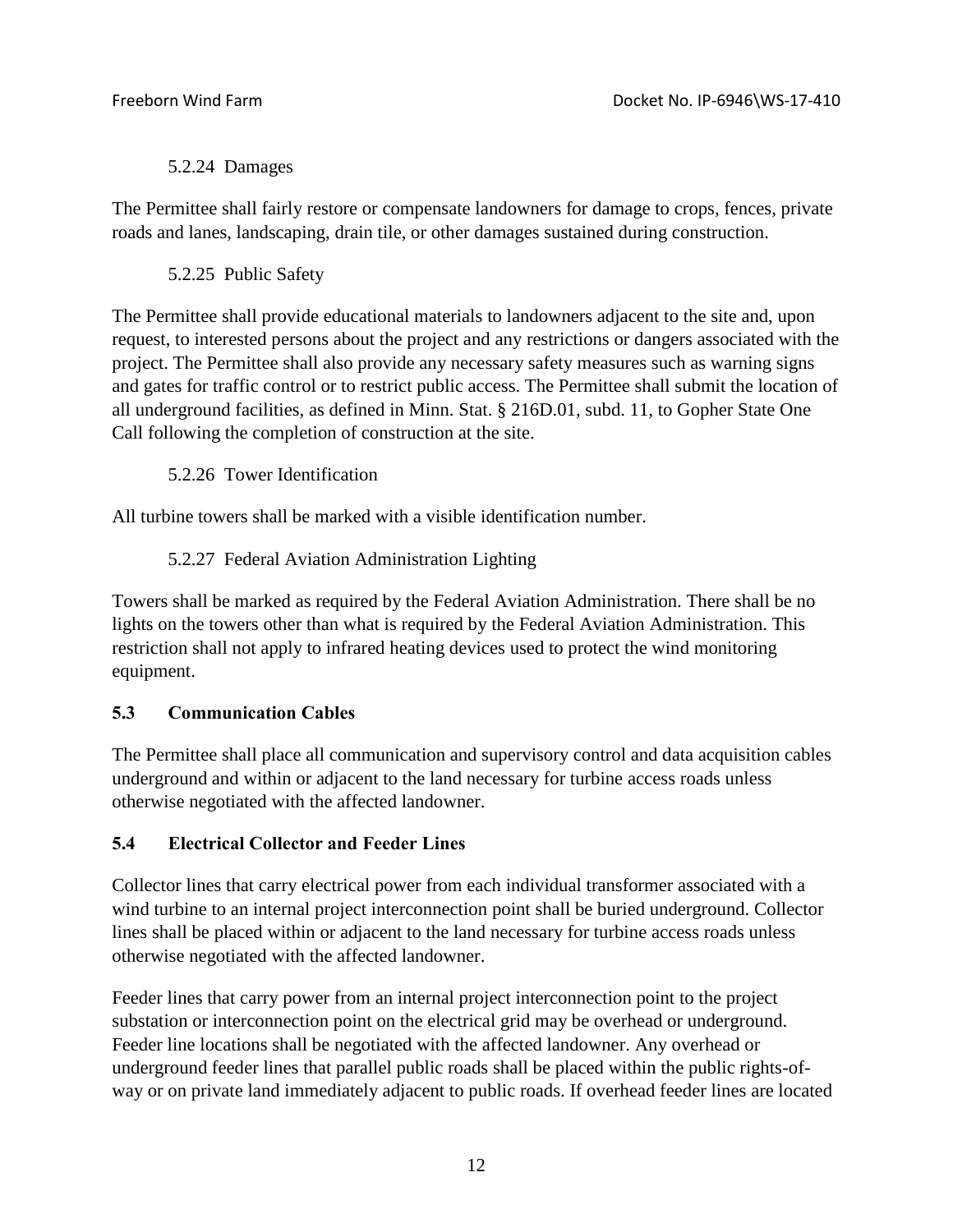within public rights-of-way, the Permittee shall obtain approval from the governmental unit responsible for the affected right-of-way.

Collector and feeder line locations shall be located in such a manner as to minimize interference with agricultural operations including, but not limited, to existing drainage patterns, drain tile, future tiling plans, and ditches. Safety shields shall be placed on all guy wires associated with overhead feeder lines. The Permittee shall submit the engineering drawings of all collector and feeder lines in the site plan pursuant to Section 10.3.

# **5.5 Other Requirements**

### 5.5.1 Safety Codes and Design Requirements

The LWECS and associated facilities shall be designed to meet or exceed all relevant local and state codes, Institute of Electrical and Electronics Engineers, Inc. standards, the National Electric Safety Code, and North American Electric Reliability Corporation requirements. The Permittee shall report to the Commission on compliance with these standards upon request.

### 5.5.2 Other Permits and Regulations

The Permittee shall comply with all applicable state rules and statutes. The Permittee shall obtain all required permits for the project and comply with the conditions of those permits unless those permits conflict with or are preempted by federal or state permits and regulations. A list of the permits known to be required is included in the permit application. At least 14 days prior to the preconstruction meeting, the Permittee shall submit a filing demonstrating that it has obtained such permits. The Permittee shall provide a copy of any such permit upon Commission request.

The Permittee shall comply with all terms and conditions of permits or licenses issued by the counties, cities, and municipalities affected by the project that do not conflict with or are not preempted by federal or state permits and regulations.

#### **6.0 SPECIAL CONDITIONS**

Special conditions shall take precedence over other conditions of this permit should there be a conflict.

#### **6.1 Pre-Construction Noise Modeling**

Freeborn Wind Energy LLC shall file a plan, including modeling and/or proposed mitigation, at least 60 days prior to the pre-construction meeting that demonstrates it will not cause or significantly contribute to an exceedance of the MPCA Noise Standards.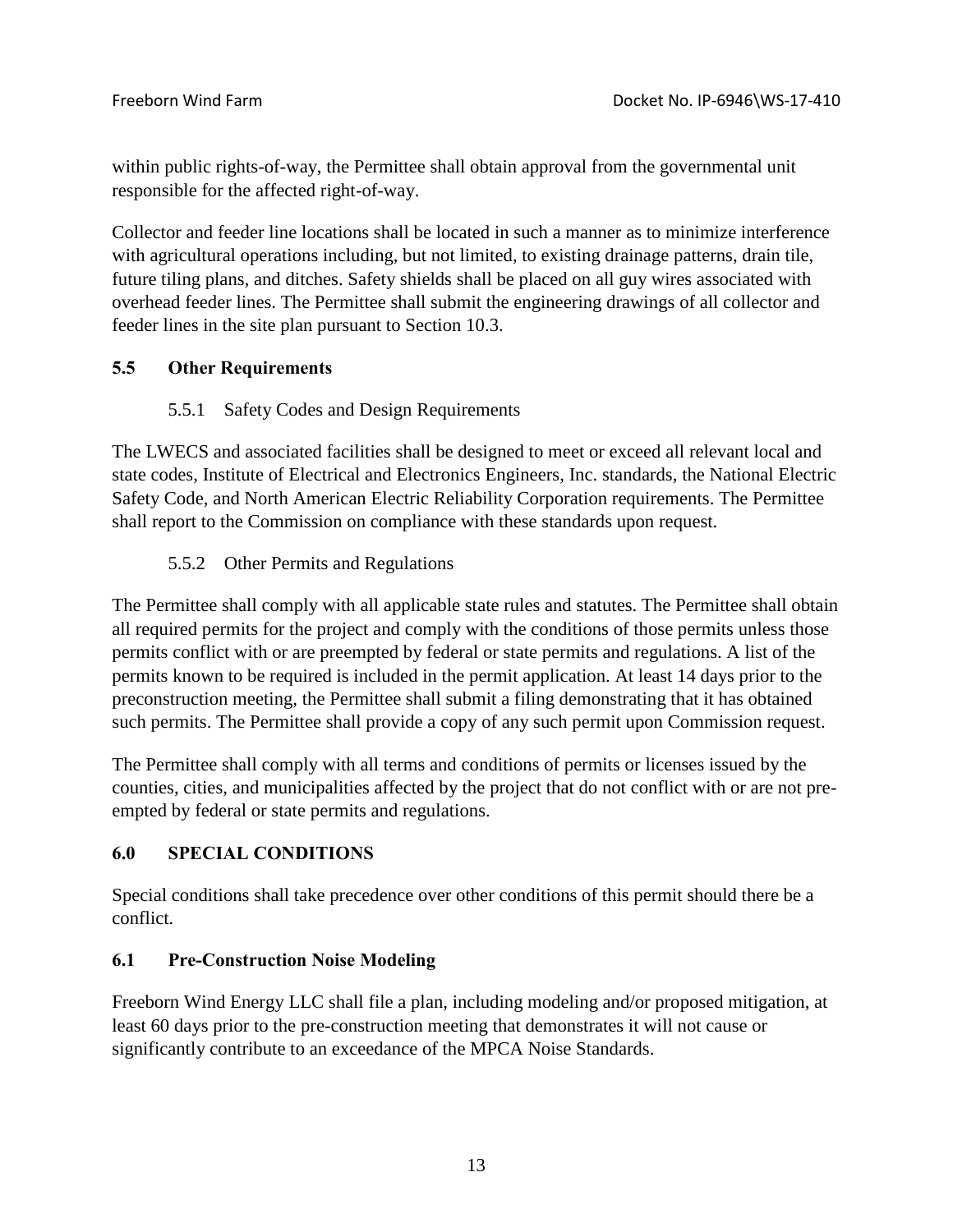To ensure that the turbine-only noise does not cause or significantly contribute to an exceedance of the MPCA Noise Standards, modeled wind turbine-only sound levels (NARUC ISO 9613-2 with 0.5 ground) at receptors shall not exceed 47 dB(A) L50-one hour. Given this, at no time will turbine-only noise levels exceed the MPCA Noise Standards, and when total sound does exceed the limits it will be primarily the result of wind or other non-turbine noise sources. Under these conditions, the contribution of the turbines will be less than  $3$  dB(A), which is the generally recognized minimum detectible change in environmental noise levels (non-laboratory setting). For example, when nighttime background sound levels are at 50 dB(A) L50-one hour, a maximum turbine-only contribution of 47 dB(A) L50-one hour would result in a non-significant increase in total sound of less than 3 dB(A).

# **6.2 Post-Construction Noise Monitoring**

If the Noise Studies conducted under Section 7.4 document an exceedance of the MPCA Noise Standards where turbine-only noise levels produce more than 47 dB(A) L50-one hour at nearby receptors, then the Permittee shall work with the Department of Commerce to develop a plan to minimize and mitigate turbine-only noise impacts.

# **6.3 Over-the-Air Television Interference Notice Requirements**

Freeborn Wind must provide notice which includes a description of the Project's potential to interfere with OTA TV service, Freeborn Wind's mitigation program, and availability of the Site Permit and Complaint Procedure to households in the following areas:

- All households in "at risk" areas identified for all six local television stations, as identified in Appendix D of the Site Permit Application;
- Each local government office in the communities of Albert Lea, Northwood, Silver Lake, Gordonsville, Glenville, Hayward, and Moscow; and
- Local over-the-air television broadcasters serving the Project area.

# **7.0 SURVEYS AND REPORTING**

# **7.1 Biological and Natural Resource Inventories**

The Permittee, in consultation with the Commission and the Department of Natural Resources, shall design and conduct pre-construction desktop and field inventories of existing wildlife management areas, scientific and natural areas, recreation areas, native prairies and forests, wetlands, and any other biologically sensitive areas within the project site and assess the presence of state- or federally-listed, or threatened, species. The results of the inventories shall be filed with the Commission at least 30 days prior to the pre-construction meeting to confirm compliance of conditions in this permit. The Permittee shall file with the Commission any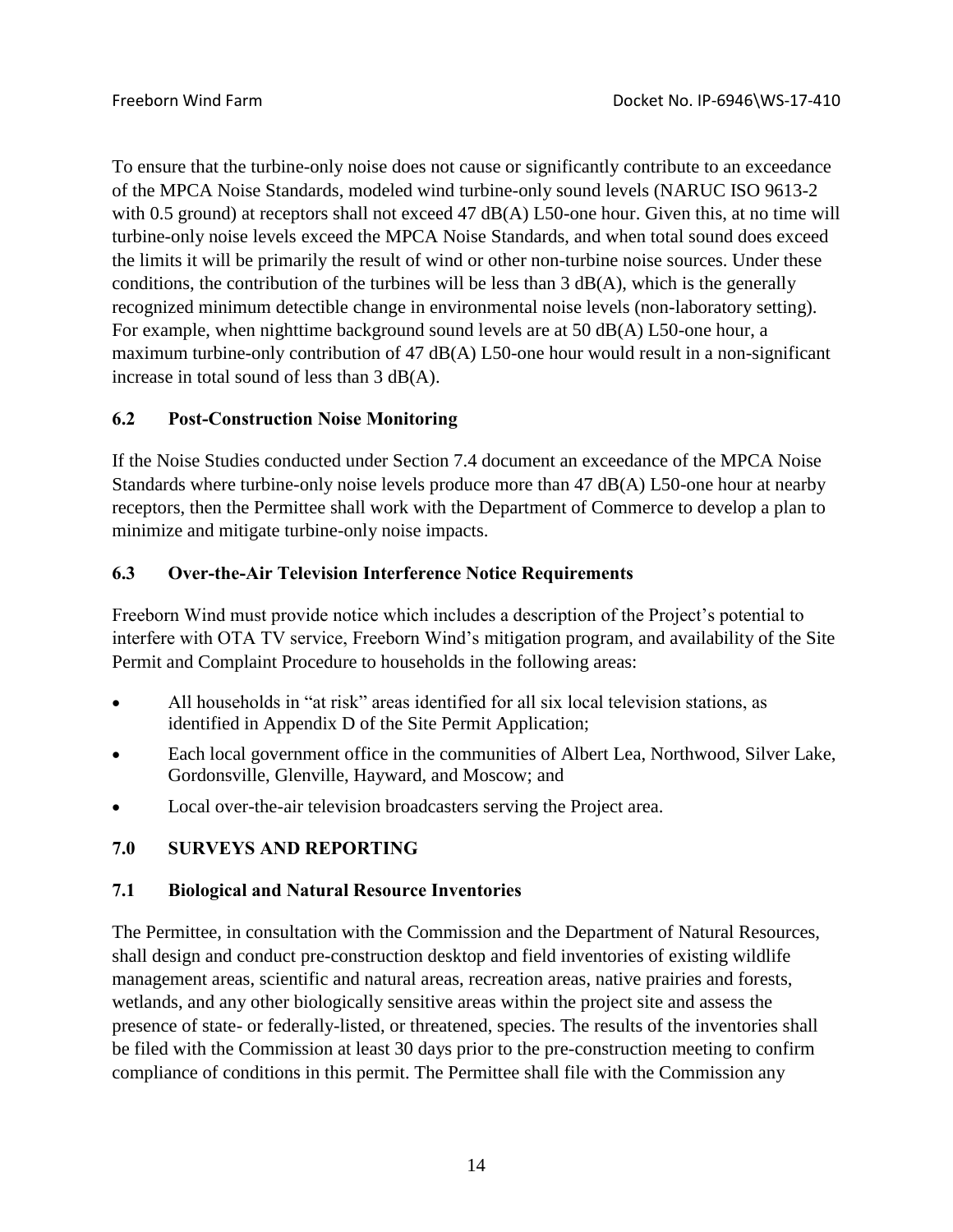biological surveys or studies conducted on this project, including those not required under this permit.

### **7.2 Shadow Flicker**

At least 14 days prior to the pre-construction meeting, the Permittee shall provide data on shadow flicker for each residence of non-participating landowners and participating landowners within and outside of the project boundary potentially subject to turbine shadow flicker exposure. Information shall include the results of modeling used, assumptions made, and the anticipated levels of exposure from turbine shadow flicker for each residence. The Permittee shall provide documentation on its efforts to avoid, minimize, and mitigate shadow flicker exposure. A Shadow Flicker Management Plan will be prepared by the Permittee, which will include the results of any shadow flicker modeling, assumptions made, levels of exposure prior to implementation of planned minimization and mitigation efforts, planned minimization and mitigation efforts, and planned communication and follow up with residence. The Shadow Flicker Management Plan shall be filed with the Commission at least 14 days prior to the preconstruction meeting to confirm compliance with conditions of this permit.

Should shadow flicker modeling identify any residence that will experience in 30 hours, or more, of shadow flicker per year, the Permittee must specifically identify these residences in the Shadow Flicker Management Plan. If through minimization and mitigation efforts identified in the Shadow Flicker Management Plan the Permittee is not able to reduce a residence's anticipated shadow flicker exposure to less than 30 hours per year a shadow flicker detection systems will be utilized during project operations to monitor shadow flicker exposure at the residence. The Shadow Flicker Management Plan will detail the placement and use of any shadow flicker detection systems, how the monitoring data will be used to inform turbine operations, and a detailed plan of when and how turbine operations will be adjusted to mitigate shadow flicker exposure exceeding 30 hours per year at any one receptor. The results of any shadow flicker monitoring and mitigation implementation will be reported by the Permittee in the Annual Project Energy Production Report identified in Section 10.8 of this Permit.

Commission staff and EERA staff will be responsible for the review and approval of the Shadow Flicker Management Plan. The Commission may require the Permittee to conduct shadow flicker monitoring at any time during the life of this Permit.

# **7.3 Wake Loss Studies**

At least 14 days prior to the pre-construction meeting, the Permittee shall file with the Commission the pre-construction micro-siting analysis leading to the final tower locations and an estimate of total project wake losses. As part of the annual report on project energy production required under Section 10.8 of the permit the Permittee shall file with the Commission any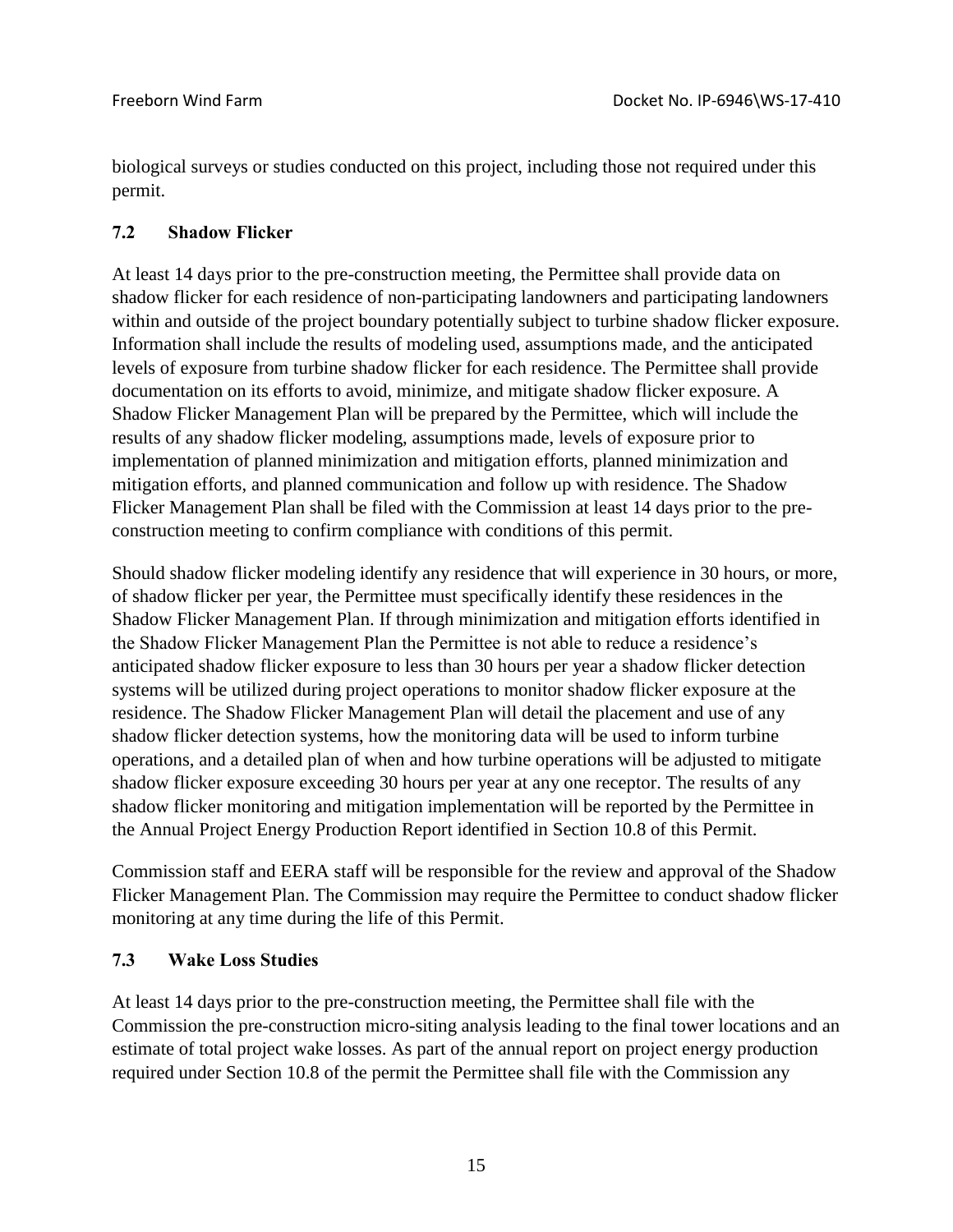operational wake loss studies conducted on this project during the calendar year preceding the report.

### **7.4 Noise Studies**

The Permittee shall file a proposed methodology for the conduct of a post-construction noise study at least 14 days prior to the pre-construction meeting. The Permittee shall develop the postconstruction noise study methodology in consultation with the Department of Commerce. The study must incorporate the most current Department of Commerce Noise Study Protocol to determine the operating LWECS noise levels at different frequencies and at various distances from the turbines at various wind directions and speeds.

The noise study methodology shall be developed by, and the noise monitoring shall be conducted by, an independent consultant approved by the Department of Commerce at Freeborn Wind's expense.

The Permittee must conduct the post-construction noise study and file with the Commission the completed post-construction noise study within 18 months of commencing commercial operation.

### **7.5 Avian and Bat Protection**

# 7.5.1 Avian and Bat Protection Plan

The Permittee shall comply with the provisions of the Avian and Bat Protection Plan (ABPP), as submitted in Giampoli Rebuttal Schedule 1, filed on January 22, 2018, and revisions resulting from the annual audit of ABPP implementation. The first annual audit and revision will be filed with the Commission 14 days before the preconstruction meeting and revisions should include any updates associated with final construction plans. The ABPP must address steps to be taken to identify and mitigate impacts to avian and bat species during the construction phase and the operation phase of the project. The ABPP shall also include formal and incidental postconstruction fatality monitoring, training, wildlife handling, documentation (e.g., photographs), and reporting protocols for each phase of the project.

The Permittee shall, by the 15th of March following each complete or partial calendar year of operation, file with the Commission an annual report detailing findings of its annual audit of ABPP practices. The annual report shall include summarized and raw data of bird and bat fatalities and injuries and shall include bird and bat fatality estimates for the project using agreed upon estimators from the prior calendar year. The annual report shall also identify any deficiencies or recommended changes in the operation of the project or in the ABPP to reduce avian and bat fatalities and shall provide a schedule for implementing the corrective or modified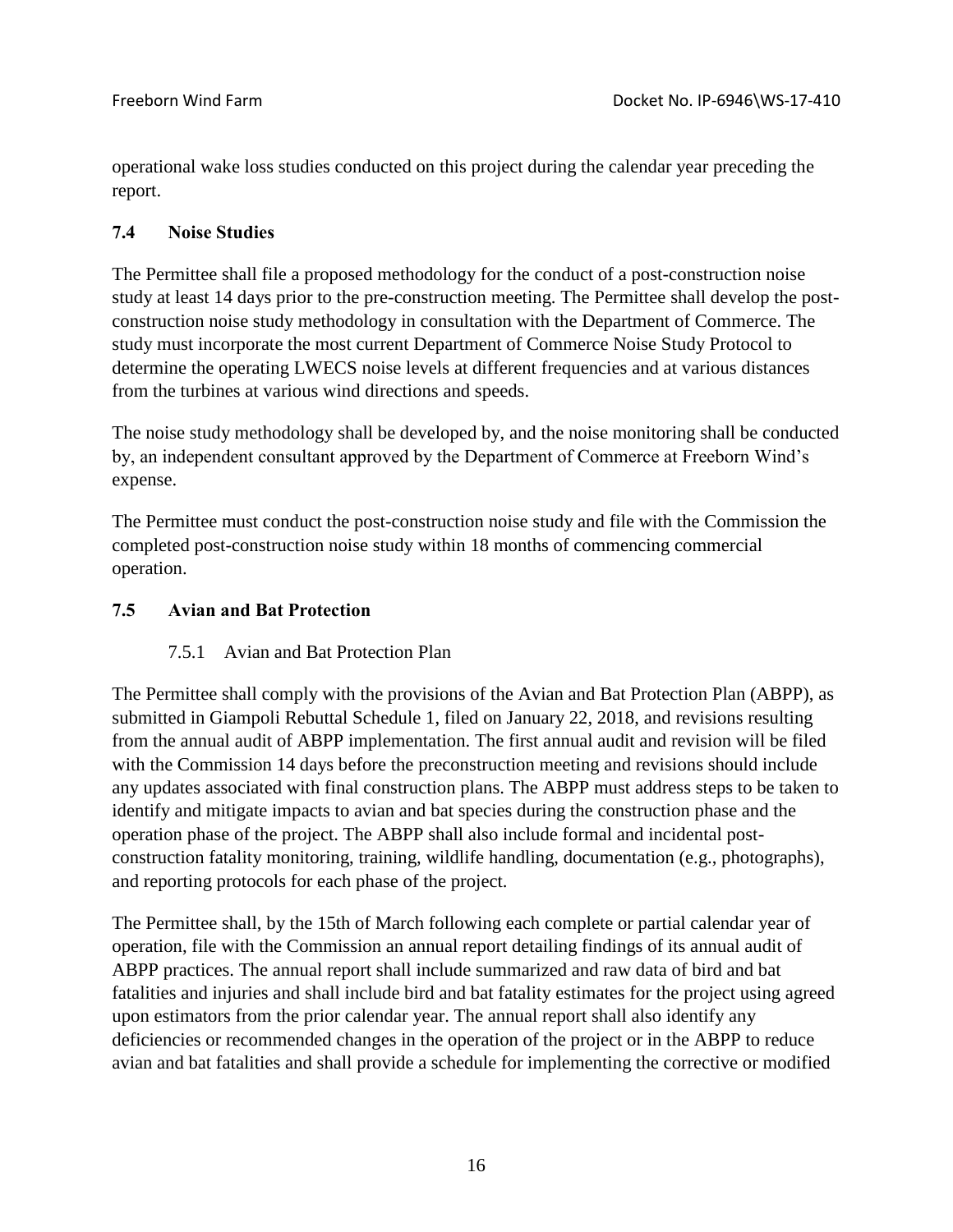actions. The Permittee shall provide a copy of the report to the Minnesota Department of Natural Resources and to the U.S. Fish and Wildlife Service at the time of filing with the Commission.

### 7.5.2 Quarterly Incident Reports

The Permittee shall submit quarterly avian and bat reports to the Commission. Quarterly reports are due by the 15th of January, April, July, and October commencing the day following commercial operation and terminating upon the expiration of this permit. Each report shall identify any dead or injured avian and bat species, location of find by turbine number, and date of find for the reporting period in accordance with the reporting protocols. If a dead or injured avian or bat species is found, the report shall describe the potential cause of the occurrence (if known) and the steps taken to address future occurrences. The Permittee shall provide a copy of the report to the Minnesota Department of Natural Resources and to the U.S. Fish and Wildlife Service at the time of filing with the Commission.

### 7.5.3 Immediate Incident Reports

The Permittee shall notify the Commission, U.S. Fish and Wildlife Service, and the Minnesota Department of Natural Resources within 24 hours of the discovery of any of the following:

- (a) five or more dead or injured birds or bats within a five day reporting period;
- (b) one or more dead or injured state threatened, endangered, or species of special concern;
- (c) one or more dead or injured federally listed species, including species proposed for listing; or
- (d) one or more dead or injured bald or golden eagle(s).

In the event that one of the four discoveries listed above should be made, the Permittee must file with the Commission within seven days, a compliance report identifying the details of what was discovered, the turbine where the discovery was made, a detailed log of agencies and individuals contacted, and current plans being undertaken to address the issue.

#### 7.5.4 Turbine Operational Curtailment

The Permittee shall operate all facility turbines so that all turbines are locked, or feathered, up to the manufacturer's standard cut-in speed from one-half hour before sunset to one-half hour after sunrise of the following day, from April 1 to October 31 of each year of operation.

All operating turbines at the facility must be equipped with operational software that is capable of allowing for adjustment of turbine cut-in speeds.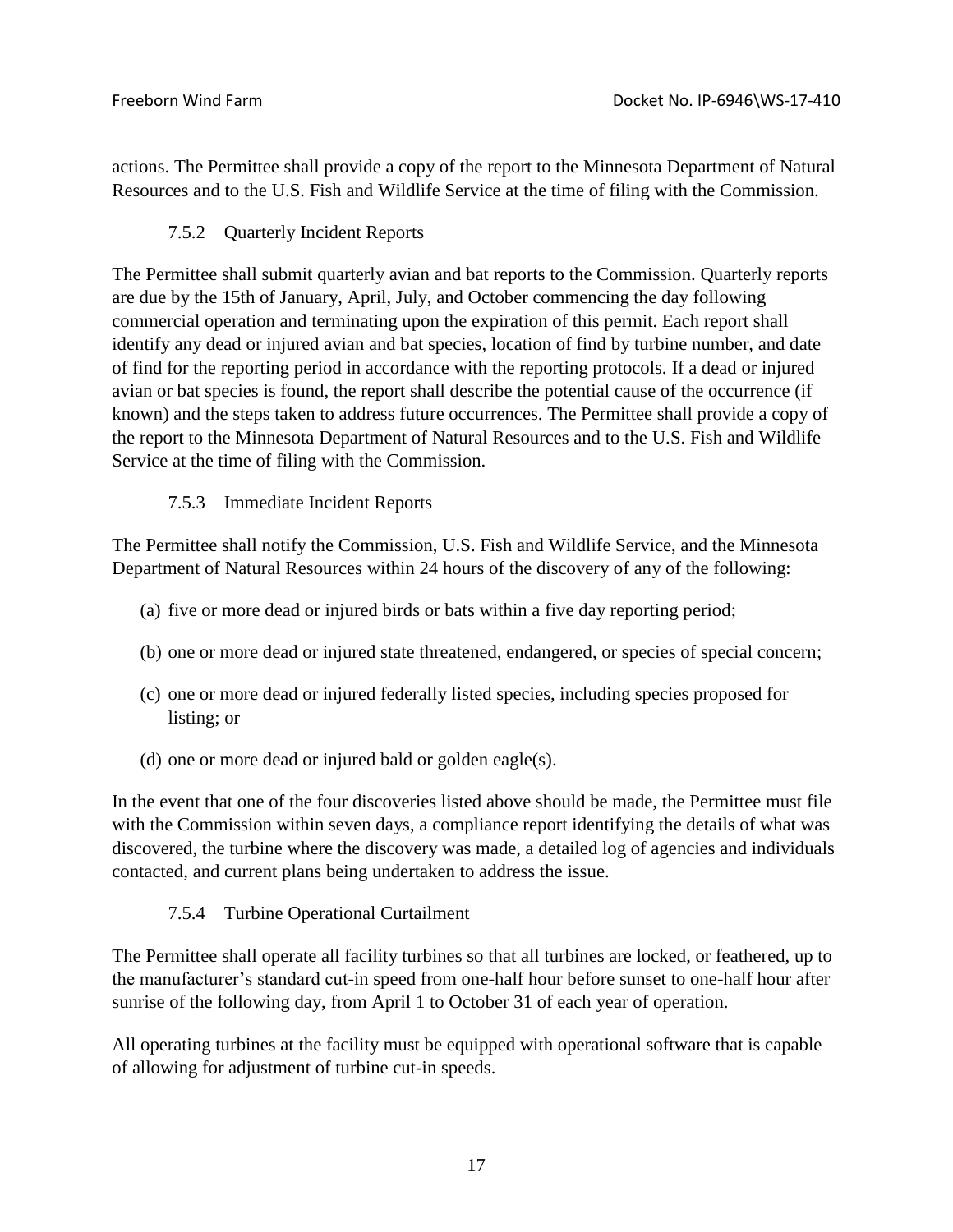### 7.5.5 Karst Geology Investigations

Should initial geotechnical and soils testing at proposed turbine locations identify areas with karst bedrock within 50 feet or less of the soil surface, which may lead to sinkhole formation, additional geotechnical investigations will be performed to insure the area safe for the construction of a wind turbine.

Additional geotechnical investigations may include the following:

- 1. A geophysical investigation (electrical resistivity) to explore for voids in the bedrock.
- 2. Soil/bedrock borings to check and confirm the results of the electrical resistivity survey.
- 3. A series of electric cone penetrometer (CPT) soundings if the potential for loose zones in the soil overburden are suspected.

The Permittee must file with the Commission, a report for all geotechnical investigations completed. The reports must include methodology, results, and conclusions drawn from the geotechnical investigation.

### **8.0 AUTHORITY TO CONSTRUCT LWECS**

#### **8.1 Wind Rights**

At least 14 days prior to the pre-construction meeting, the Permittee shall demonstrate that it has obtained the wind rights and any other rights necessary to construct and operate the project within the boundaries authorized by this permit. Nothing in this permit shall be construed to preclude any other person from seeking a permit to construct a wind energy conversion system in any area within the boundaries of the project covered by this permit if the Permittee does not hold exclusive wind rights for such areas.

#### **8.2 Power Purchase Agreement**

In the event the Permittee does not have a power purchase agreement or some other enforceable mechanism for sale of the electricity to be generated by the project at the time this permit is issued, the Permittee shall provide notice to the Commission when it obtains a commitment for purchase of the power. This permit does not authorize construction of the project until the Permittee has obtained a power purchase agreement or some other enforceable mechanism for sale of the electricity to be generated by the project. In the event the Permittee does not obtain a power purchase agreement or some other enforceable mechanism for sale of the electricity to be generated by the project within two years of the issuance of this permit, the Permittee must advise the Commission of the reason for not having such commitment. In such event, the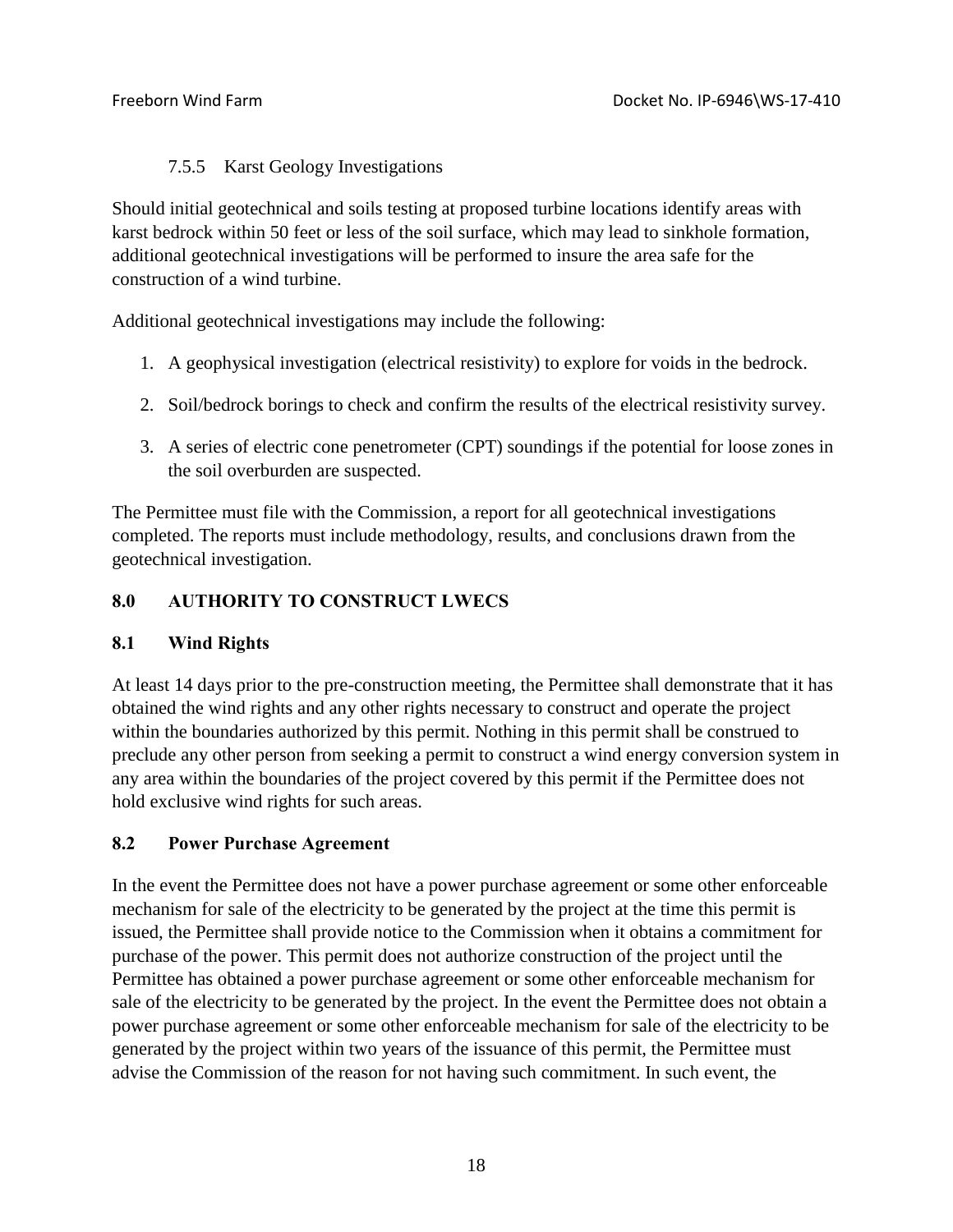Commission may determine whether this permit should be amended or revoked. No amendment or revocation of this permit may be undertaken except in accordance with Minn. R. 7854.1300.

### **8.3 Failure to Commence Construction**

If the Permittee has not completed the pre-construction surveys required under this permit and commenced construction of the project within two years of the issuance of this permit, the Permittee must advise the Commission of the reason construction has not commenced. In such event, the Commission shall make a determination as to whether this permit should be amended or revoked. No revocation of this permit may be undertaken except in accordance with applicable statutes and rules, including Minn. R. 7854.1300.

# **9.0 COMPLAINT PROCEDURES**

Prior to the start of construction, the Permittee shall submit to the Commission the procedures that will be used to receive and respond to complaints. The procedures shall be in accordance with the requirements of Minn. R. 7829.1500 or Minn. R. 7829.1700, and as set forth in the Freeborn Wind Farm Docket No. IP-6946\WS-17-410 complaint procedures attached to this permit (Attachment A).

### **10.0 COMPLIANCE REQUIREMENTS**

Failure to timely and properly make compliance filings required by this permit is a failure to comply with the conditions of this permit. Compliance filings must be electronically filed with the Commission. Attachment B to this permit contains a summary of compliance filings, which is provided solely for the convenience of the Permittee. If this permit conflicts, or is not consistent with Attachment B, the conditions in this permit will control.

#### **10.1 Pre-Construction Meeting**

Prior to the start of any construction, the Permittee shall participate in a pre-construction meeting with the Department of Commerce and Commission staff to review pre-construction filing requirements, scheduling, and to coordinate monitoring of construction and site restoration activities. Within 14 days following the pre-construction meeting, the Permittee shall file with the Commission, a summary of the topics reviewed and discussed and a list of attendees. The Permittee shall indicate in the filing the construction start date.

# **10.2 Pre-Operation Meeting**

At least 14 days prior to commercial operation of the facility, the Permittee shall participate in a pre-operation meeting with the Department of Commerce and Commission staff to coordinate field monitoring of operation activities for the project. Within 14 days following the pre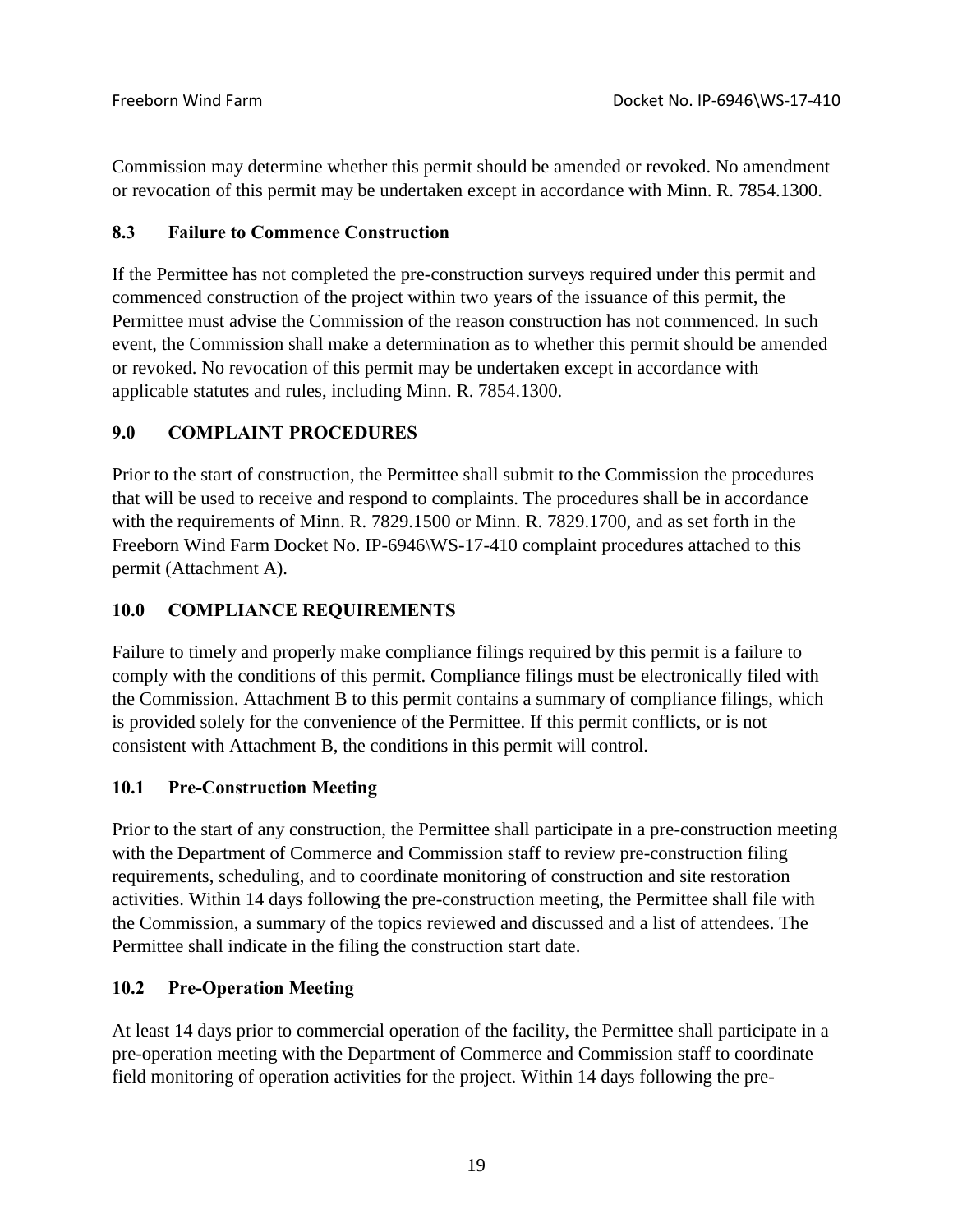operation meeting, the Permittee shall file with the Commission, a summary of the topics reviewed and discussed and a list of attendees.

#### **10.3 Site Plan**

At least 14 days prior to the pre-construction meeting, the Permittee shall provide the Commission, the Department and the Freeborn County Environmental Services Office with a site plan that includes specifications and drawings for site preparation and grading; specifications and locations of all turbines and other structures to be constructed including all electrical equipment, collector and feeder lines, pollution control equipment, fencing, roads, and other associated facilities; and procedures for cleanup and restoration. The documentation shall include maps depicting the site boundary and layout in relation to that approved by this permit. The Permittee shall document, through GIS mapping, compliance with the setbacks and site layout restrictions required by this permit, including compliance with the noise standards pursuant to Minnesota Rules Chapter 7030. At the same time, the Permittee shall notify affected landowners and city and town clerks that the site plan is on file with the Commission and Freeborn County Environmental Services Office. The Permittee may submit a site plan and engineering drawings for only a portion of the project if the Permittee intends to commence construction on certain parts of the project before completing the site plan and engineering drawings for other parts of the project.

The Permittee may not commence construction until the 30 days has expired or until the Commission has advised the Permittee in writing that it has completed its review of the documents and determined that the planned construction is consistent with this permit. If the Permittee intends to make any significant changes to its site plan or the specifications and drawings after submission to the Commission, the Permittee shall notify the Commission, the Department, the Freeborn County Environmental Services Office, city and town clerks, and the affected landowners at least five days before implementing the changes. No changes shall be made that would be in violation of any of the terms of this permit.

In the event that previously unidentified human and environmental conditions are discovered during construction that by law or pursuant to conditions outlined in this permit would preclude the use of that site as a turbine site, the Permittee shall have the right to move or relocate turbine site. Under these circumstances, the Permittee shall notify the Commission, the Department, the Minnesota Pollution Control Agency, the Minnesota Department of Natural Resources, the Freeborn County Environmental Services Office, city and town clerks, and the affected landowners of any turbines that are to be relocated, and provide the previously unidentified environmental conditions and how the movement of the turbine mitigates the human and environmental impact at least five days before implementing the changes. No changes shall be made that would be in violation of any terms of this permit.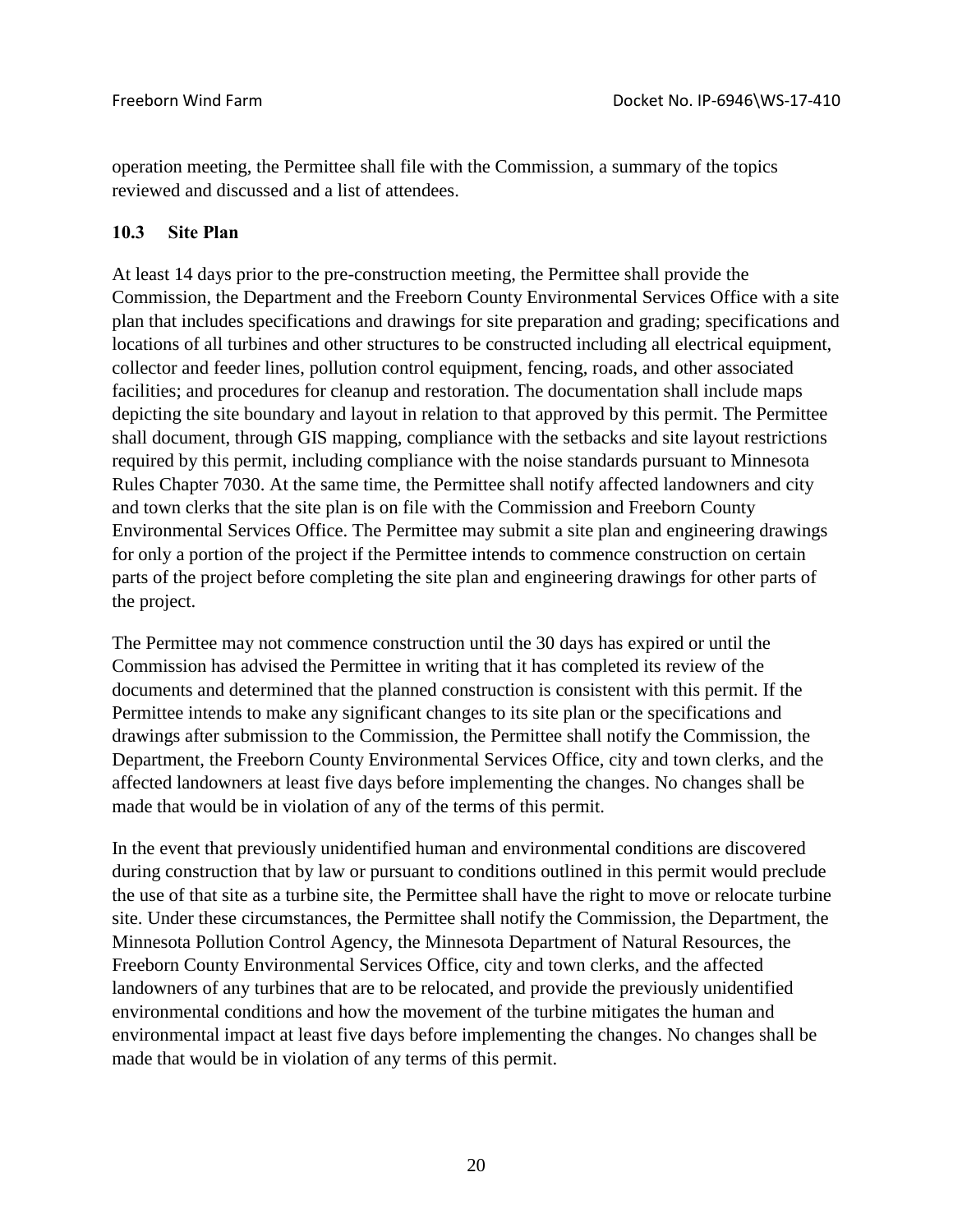#### **10.4 Status Reports**

The Permittee shall file status reports with the Commission on progress regarding site construction. The Permittee need not report more frequently than monthly. Reports shall begin with the commencement of site construction and continue until completion of site restoration.

#### **10.5 Notification to the Commission**

At least three days before the project is to commence commercial operation, the Permittee shall file with the Commission the date on which the project will commence commercial operation and the date on which construction was completed.

#### **10.6 As-Builts**

Within 90 days after completion of construction, the Permittee shall submit copies of all final asbuilt plans and specifications developed during the project.

#### **10.7 GPS Data**

Within 90 days after completion of construction, the Permittee shall submit to the Commission, in the format requested by the Commission, geo-spatial information (e.g., ArcGIS compatible map files, GPS coordinates, associated database of characteristics) for all structures associated with the large wind energy conversion system.

#### **10.8 Project Energy Production**

The Permittee shall, by February 1st following each complete or partial year of project operation, file a report with the Commission on the monthly energy production of the project including:

- (a) the installed nameplate capacity of the permitted project;
- (b) the total monthly energy generated by the project in MW hours;
- (c) the monthly capacity factor of the project;
- (d) yearly energy production and capacity factor for the project;
- (e) the operational status of the project and any major outages, major repairs, or turbine performance improvements occurring in the previous year; and
- (f) any other information reasonably requested by the Commission.

This information shall be considered public and must be filed electronically.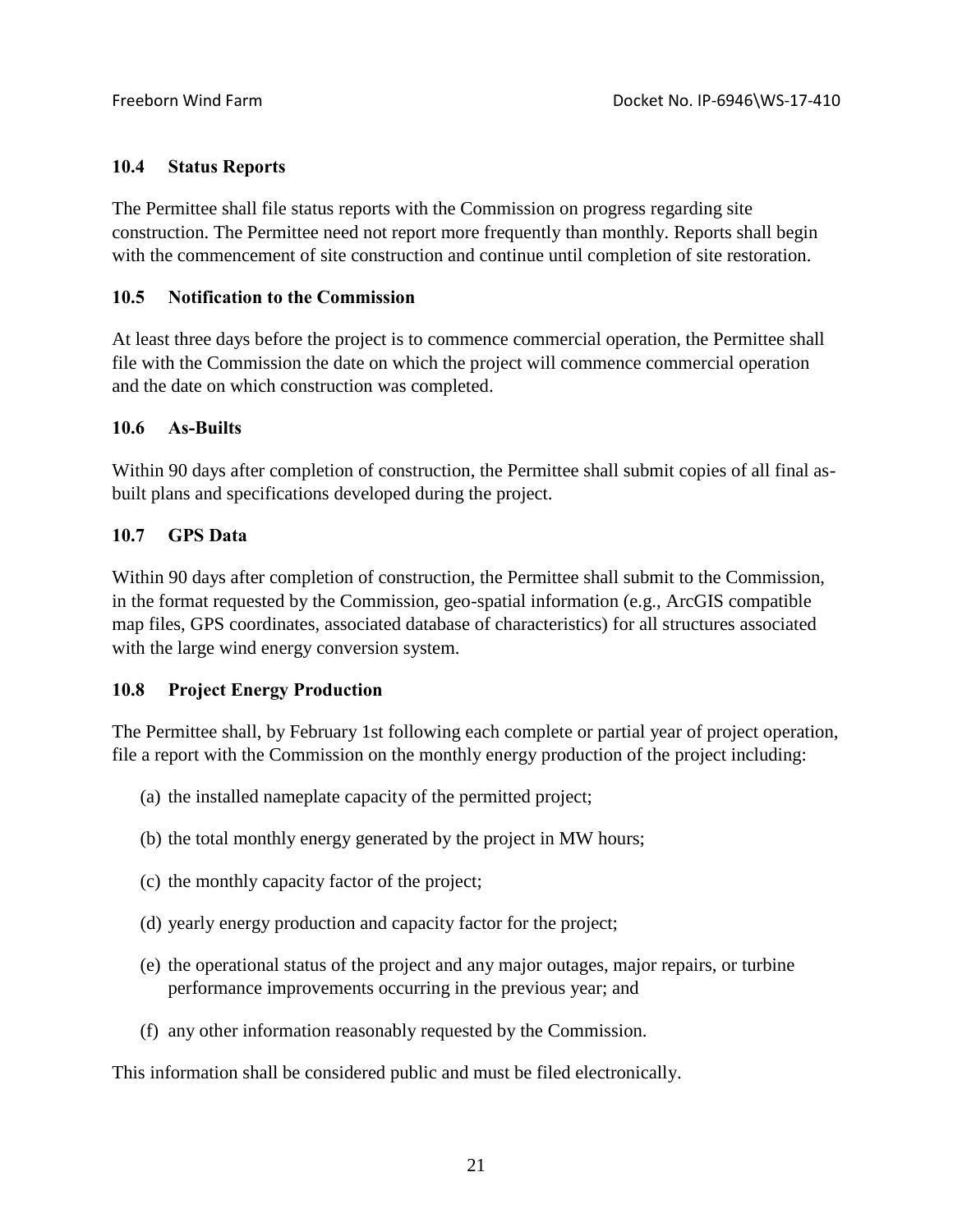### **10.9 Wind Resource Use**

The Permittee shall, by February 1st following each complete or partial calendar year of operation, file with the Commission the average monthly and average annual wind speed collected at one permanent meteorological tower during the preceding year or partial year of operation. This information shall be considered public and must be filed electronically.

### **10.10 Emergency Response**

The Permittee shall prepare an Emergency Response Plan in consultation with the emergency responders having jurisdiction over the facility prior to project construction. The Permittee shall submit a copy of the plan, along with any comments from emergency responders, to the Commission at least 14 days prior to the pre-construction meeting and a revised plan, if any, at least 14 days prior to the pre-operation meeting. The Permittee shall provide as a compliance filing confirmation that the Emergency Response Plan was provided to the emergency responders and Public Safety Answering Points (PSAP) with jurisdiction over the facility prior to commencement of construction. The Permittee shall obtain and register the facility address or other location indicators acceptable to the emergency responders and PSAP having jurisdiction over the facility.

#### **10.11 Extraordinary Events**

Within 24 hours of discovery of an occurrence, the Permittee shall notify the Commission of any extraordinary event. Extraordinary events include but shall not be limited to: fires, tower collapse, thrown blade, acts of sabotage, collector or feeder line failure, and injured worker or private person. The Permittee shall, within 30 days of the occurrence, file a report with the Commission describing the cause of the occurrence and the steps taken to avoid future occurrences.

# **11.0 DECOMMISSIONING, RESTORATION, AND ABANDONMENT**

# **11.1 Decommissioning Plan**

The Permittee shall submit a decommissioning plan to the Commission at least 60 days prior to the pre-operation meeting, and provide updates to the plan every five years thereafter.

The plan shall provide information identifying all surety and financial securities established for decommissioning and site restoration of the project in accordance with the requirements of Minn. R. 7854.0500, subp. 13. The decommissioning plan shall provide an itemized breakdown of costs of decommissioning all project components, which shall include labor and equipment. The plan shall identify cost estimates for the removal of turbines, turbine foundations, underground collection cables, access roads, crane pads, substations, and other project components. The plan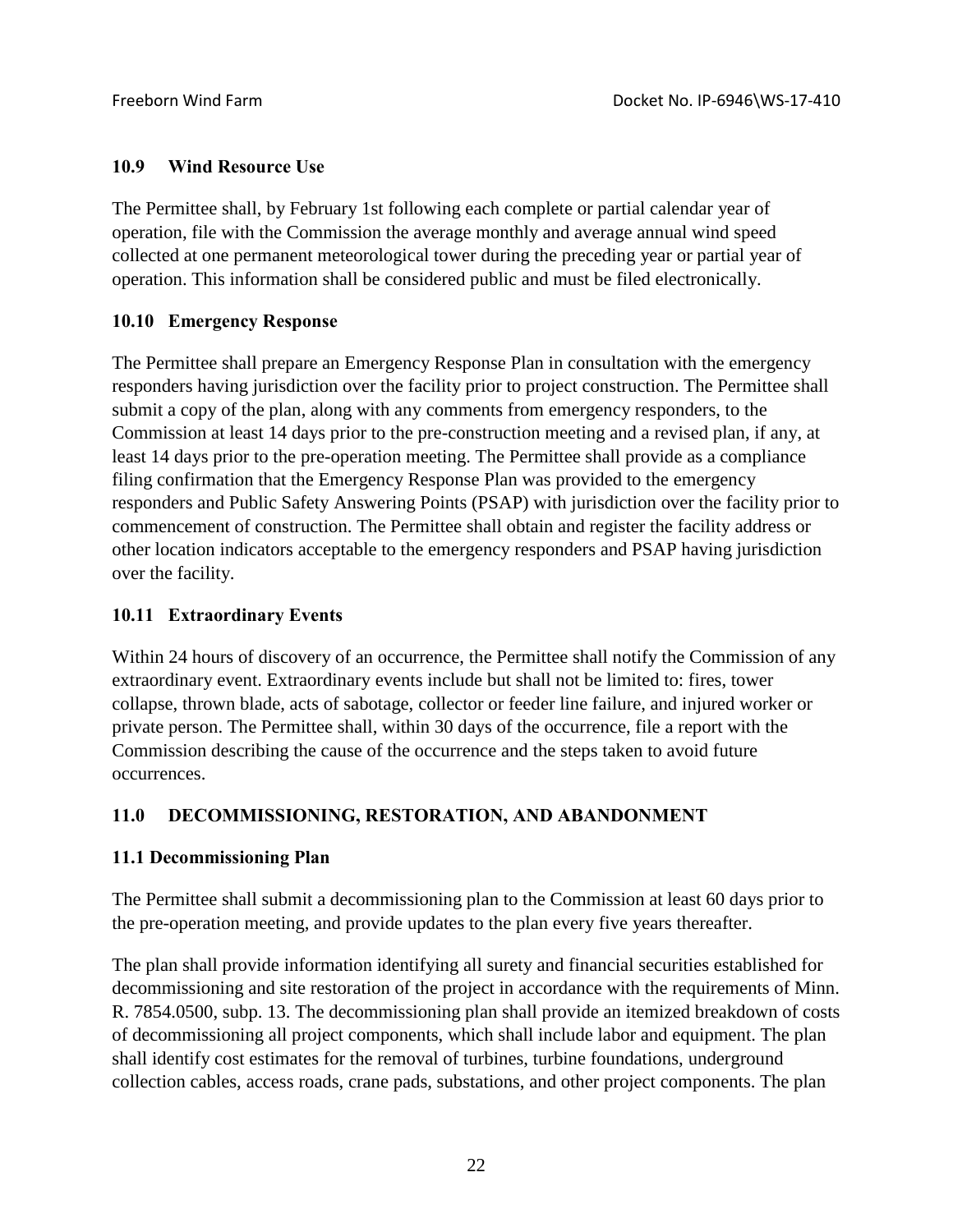may also include anticipated costs for the replacement of turbines or repowering the project by upgrading equipment.

The Permittee shall also submit the decommissioning plan to the local unit of government having direct zoning authority over the area in which the project is located. The Permittee shall demonstrate that it will provide for the resources necessary to fulfill its requirements to properly decommission the project at the appropriate time. The Commission may at any time request the Permittee to file a report with the Commission describing how the Permittee is fulfilling this obligation.

### **11.2 Site Restoration**

Upon expiration of this permit, or upon earlier termination of operation of the project, or any turbine within the project, the Permittee shall have the obligation to dismantle and remove from the site all towers, turbine generators, transformers, overhead and underground cables and lines, foundations, buildings, and ancillary equipment to a depth of four feet. Any agreement for removal to a lesser depth or no removal shall be recorded with the county and shall show the locations of all such foundations. To the extent feasible, the Permittee shall restore and reclaim the site to its pre-project topography and topsoil quality. All access roads shall be removed unless written approval is given by the affected landowner requesting that one or more roads, or portions thereof, be retained. All such agreements between the Permittee and the affected landowner shall be submitted to the Commission prior to completion of restoration activities. The site shall be restored in accordance with the requirements of this condition within 18 months of termination.

#### **11.3 Abandoned Turbines**

The Permittee shall advise the Commission of any turbines that are abandoned prior to termination of operation of the project. The project, or any turbine within the project, shall be considered abandoned after one year without energy production and the land restored pursuant to Section 11.2 unless a plan is developed and submitted to the Commission outlining the steps and schedule for returning the project, or any turbine within the project, to service.

# **12.0 COMMISSION AUTHORITY AFTER PERMIT ISSUANCE**

# **12.1 Final Boundaries**

After completion of construction, the Commission shall determine the need to adjust the final boundaries of the site required for this project in accordance with Minn. R. 7854.1300, subp. 1. If done, this permit may be modified, after notice and opportunity for public hearing, to represent the actual site required by the Permittee to operate the Project authorized by this permit.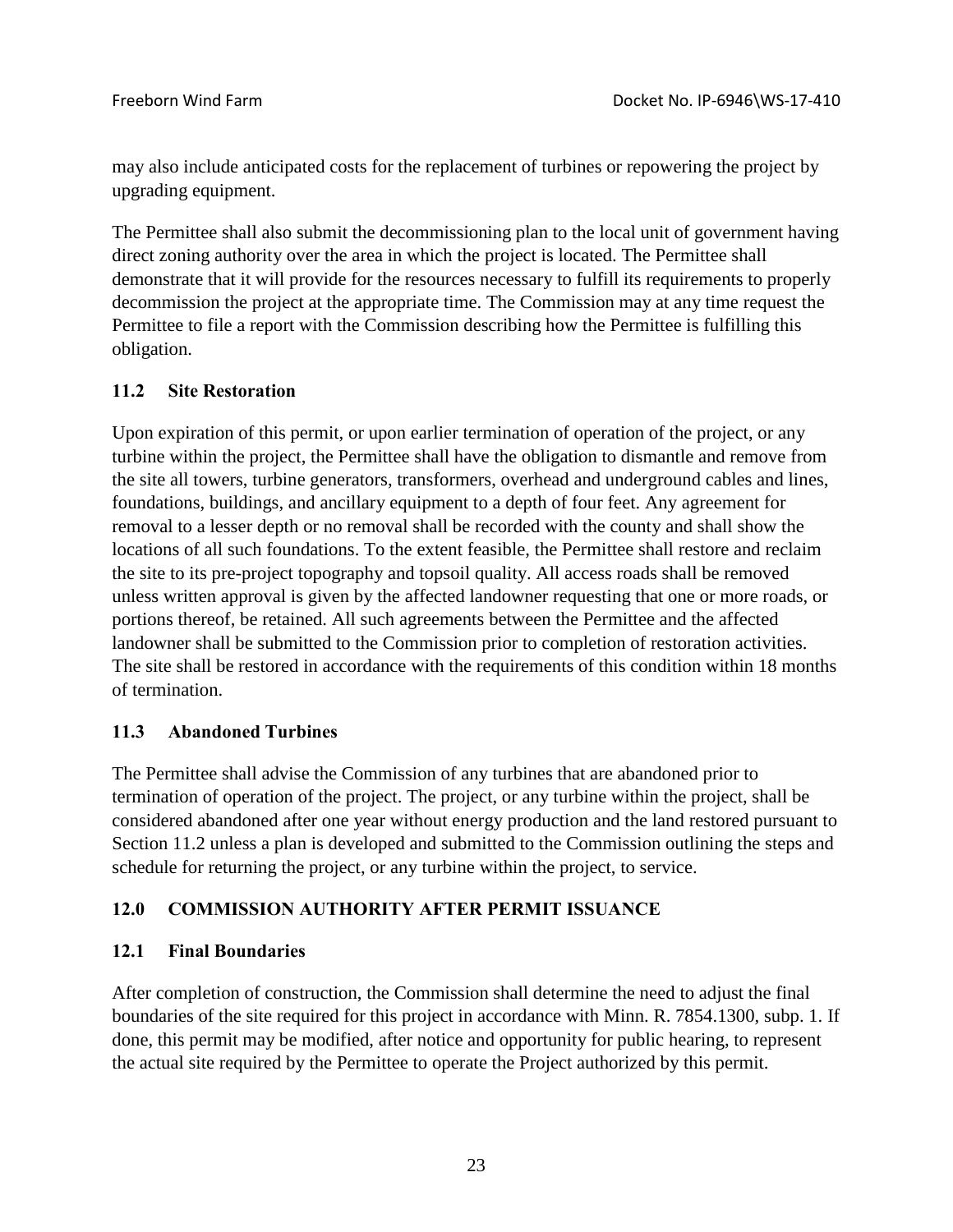### **12.2 Expansion of Site Boundaries**

No expansion of the site boundaries described in this permit shall be authorized without the approval of the Commission. The Permittee may submit to the Commission a request for a change in the boundaries of the site for the project. The Commission will respond to the requested change in accordance with applicable statutes and rules.

### **12.3 Periodic Review**

The Commission shall initiate a review of this permit and the applicable conditions at least once every five years. The purpose of the periodic review is to allow the Commission, the Permittee, and other interested persons an opportunity to consider modifications in the conditions of this permit. No modification may be made except in accordance with applicable statutes and rules.

### **12.4 Modification of Conditions**

After notice and opportunity for hearing, this permit may be modified or amended for cause, including but not limited to the following:

- (a) violation of any condition in this permit;
- (b) endangerment of human health or the environment by operation of the project; or
- (c) existence of other grounds established by rule.

# **12.5 More Stringent Rules**

The Commission's issuance of this permit does not prevent the future adoption by the Commission of rules or orders more stringent than those now in existence and does not prevent the enforcement of these more stringent rules and orders against the Permittee.

# **12.6 Right of Entry**

Upon reasonable notice, presentation of credentials, and at all times in compliance with the Permittee's site safety standards, the Permittee shall allow representatives of the Commission to perform the following:

- (a) to enter upon the facilities easement of the site property for the purpose of obtaining information, examining records, and conducting surveys or investigations;
- (b) to bring such equipment upon the facilities easement of the property as is necessary to conduct such surveys and investigations;
- (c) to sample and monitor upon the facilities easement of the property; and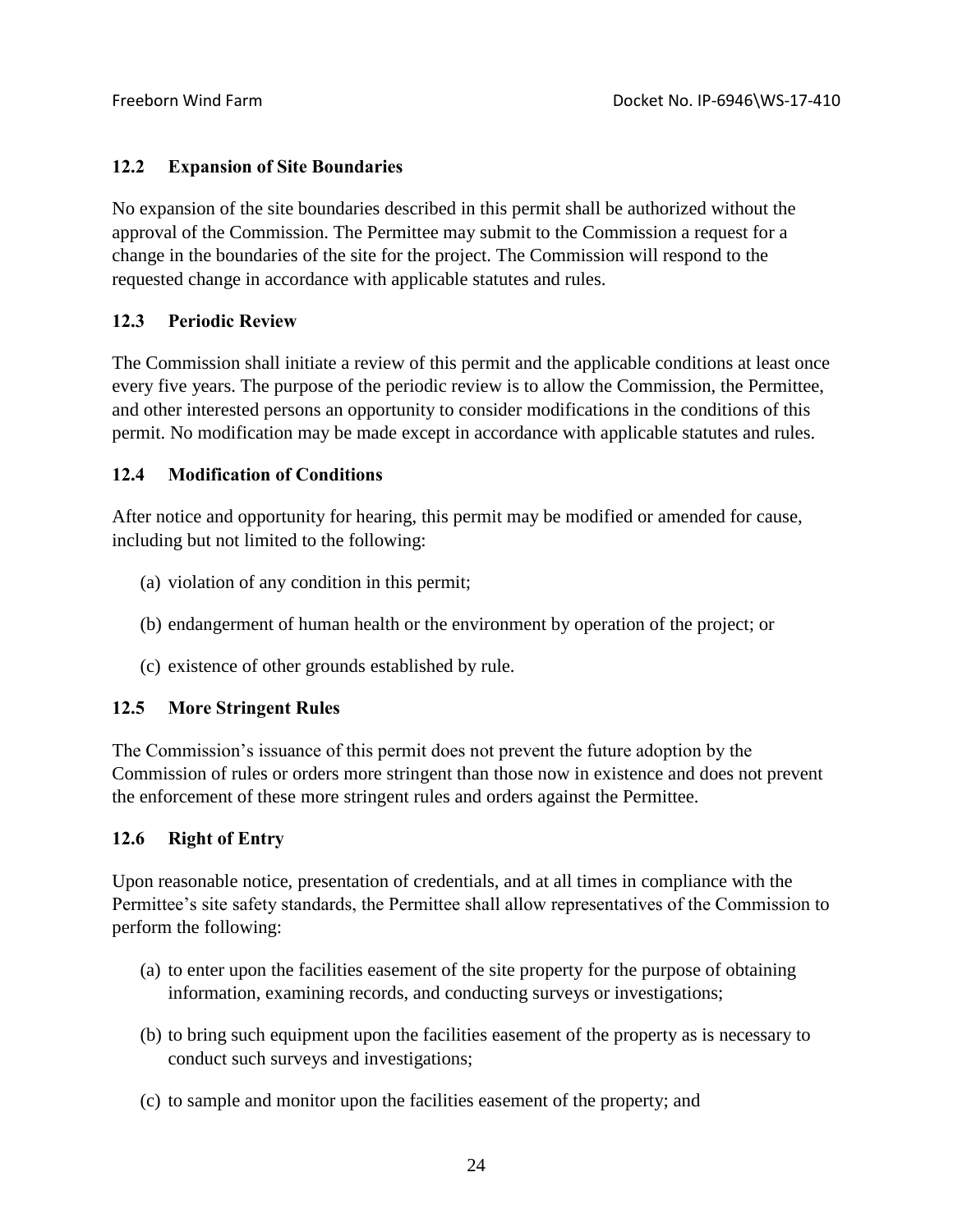(d) to examine and copy any documents pertaining to compliance with the conditions of this permit.

### **12.7 Proprietary Information**

Certain information required to be filed with the Commission under this permit may constitute trade secret information or other type of proprietary information under the Data Practices Act or other law. The Permittee must satisfy requirements of applicable law to obtain the protection afforded by the law.

# **13.0 PERMIT AMENDMENT**

This permit may be amended at any time by the Commission in accordance with Minn. R. 7854.1300, subp. 2. Any person may request an amendment of the conditions of this permit by submitting a request to the Commission in writing describing the amendment sought and the reasons for the amendment. The Commission will mail notice of receipt of the request to the Permittee. The Commission may amend the conditions after affording the Permittee and interested persons such process as is required.

### **14.0 TRANSFER OF PERMIT**

The Permittee may request at any time that the Commission transfer this permit to another person or entity. The Permittee shall provide the name and description of the person or entity to whom the permit is requested to be transferred, the reasons for the transfer, a description of the facilities affected, and the proposed effective date of the transfer. The person to whom the permit is to be transferred shall provide the Commission with such information as the Commission shall require to determine whether the new Permittee can comply with the conditions of the permit. The Commission may authorize transfer of the permit after affording the Permittee, the new Permittee, and interested persons such process as is required. The Commission may impose additional conditions on any new permittee as part of the approval of the transfer.

Within 20 days after the date of the notice provided in Section 10.5, the Permittee shall file a notice describing its ownership structure, identifying, as applicable:

- (a) the owner(s) of the financial and governance interests of the Permittee;
- (b) the owner(s) of the majority financial and governance interests of the Permittee's owners; and
- (c) the Permittee's ultimate parent entity (meaning the entity which is not controlled by any other entity).

The Permittee shall immediately notify the Commission of: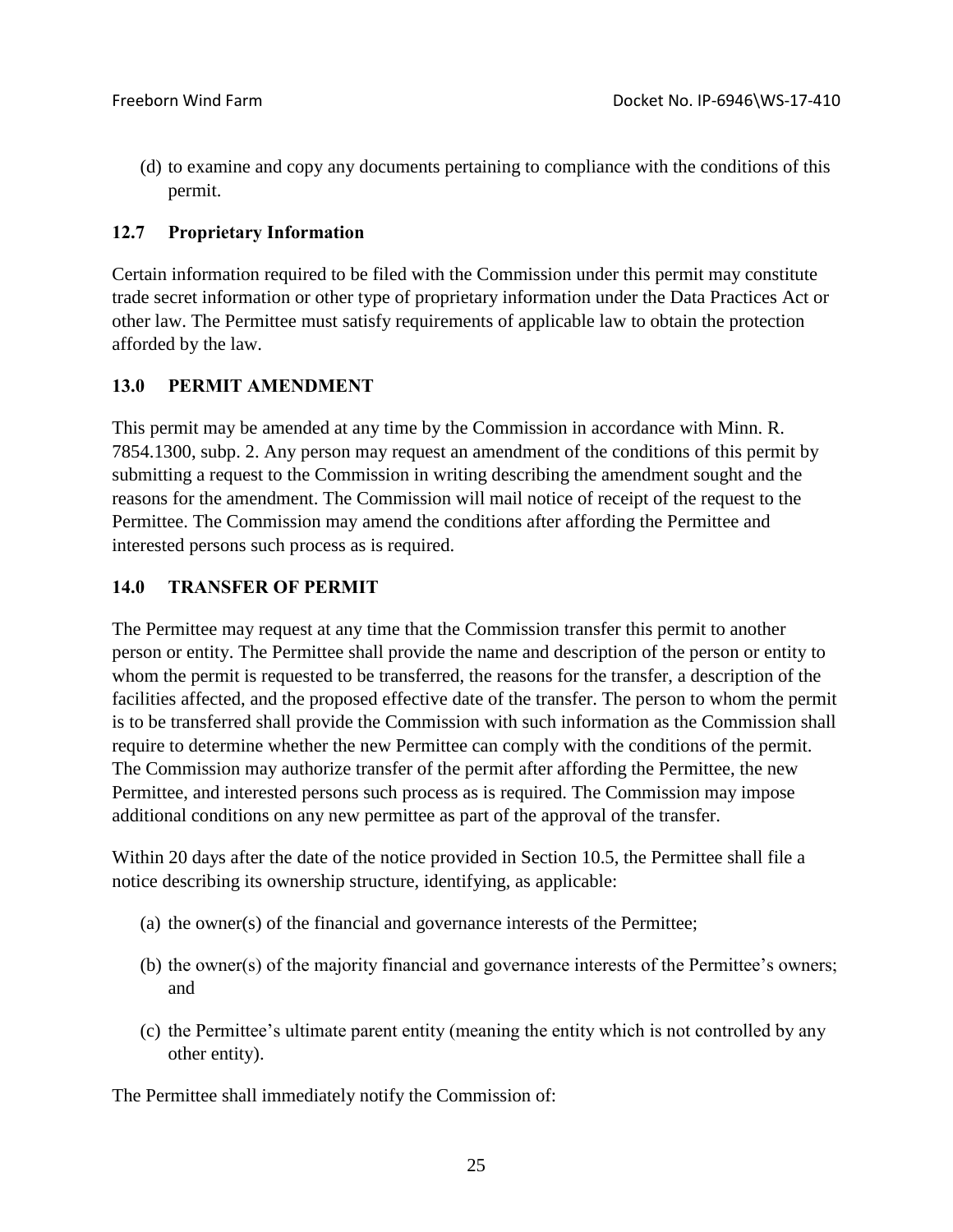- (a) a change in owner(s) of the majority\* financial or governance interests in the Permittee;
- (b) a change in owner(s) of the majority\* financial or governance interests of the Permittee's owners; or
- (c) a sale which changes the parent entity of the Permittee.

*\*When there are only co-equal 50/50 percent interests, any change shall be considered a change in majority interest.*

The Permittee shall notify the Commission of:

- (a) the sale of a parent entity or a majority interest in the Permittee;
- (b) the sale of a majority interest of the Permittee's owners or majority interest of the owners; or
- (c) a sale which changes the entity with ultimate control over the Permittee.

#### **15.0 REVOCATION OR SUSPENSION OF PERMIT**

The Commission may take action to suspend or revoke this permit upon the grounds that:

- (a) a false statement was knowingly made in the application or in accompanying statements or studies required of the Permittee, and a true statement would have warranted a change in the Commission's findings;
- (b) there has been a failure to comply with material conditions of this permit, or there has been a failure to maintain health and safety standards;
- (c) there has been a material violation of a provision of an applicable statute, rule, or an order of the Commission; or
- (d) the Permittee has filed a petition with the Commission requesting that the permit be revoked or terminated.

In the event the Commission determines that it is appropriate to consider revocation or suspension of this permit, the Commission shall proceed in accordance with the requirements of Minn. R. 7854.1300 to determine the appropriate action. Upon a finding of any of the above, the Commission may require the Permittee to undertake corrective measures in lieu of having this permit suspended or revoked.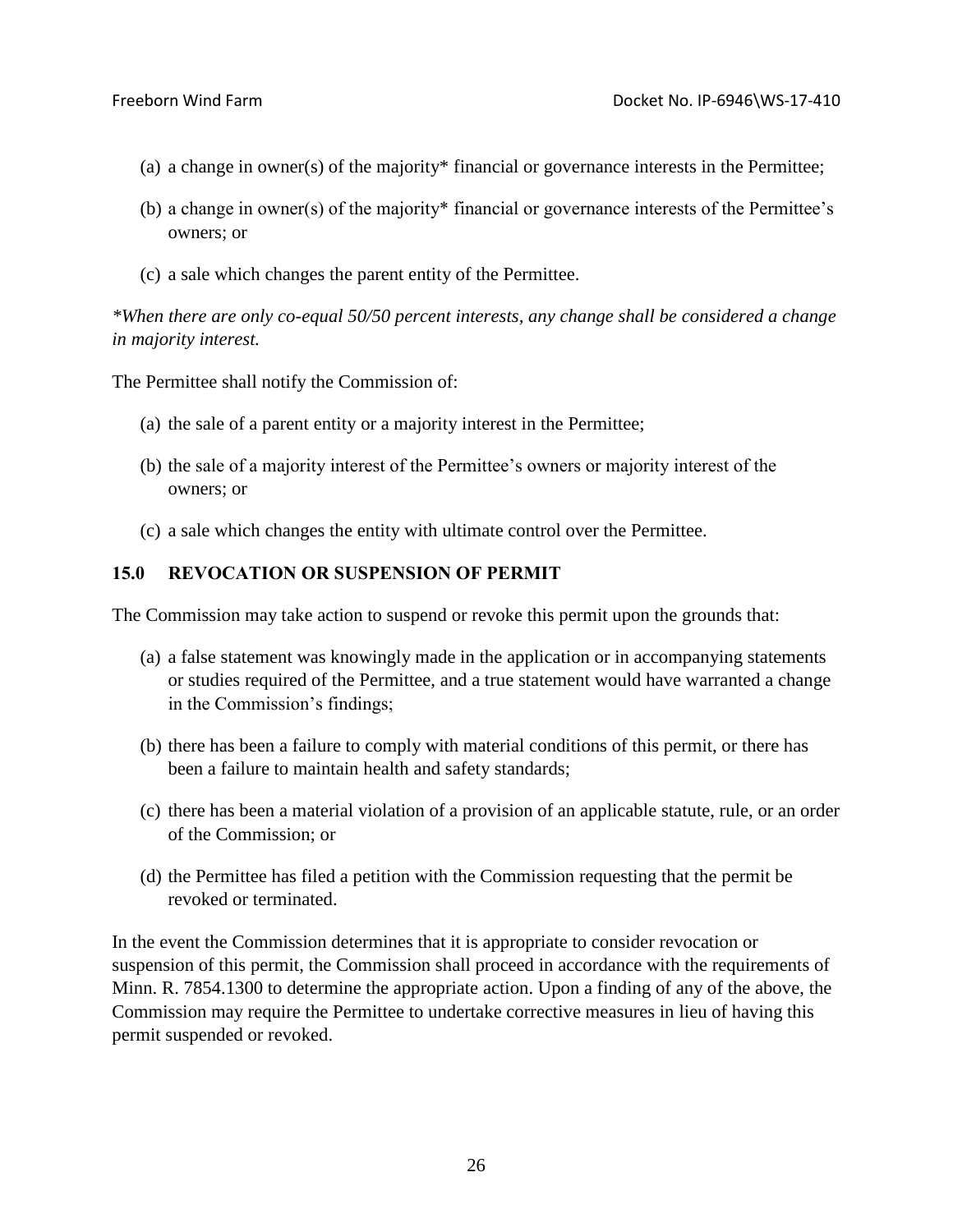# **16.0 EXPIRATION DATE**

This permit shall expire 30 years after the date this permit was approved and adopted.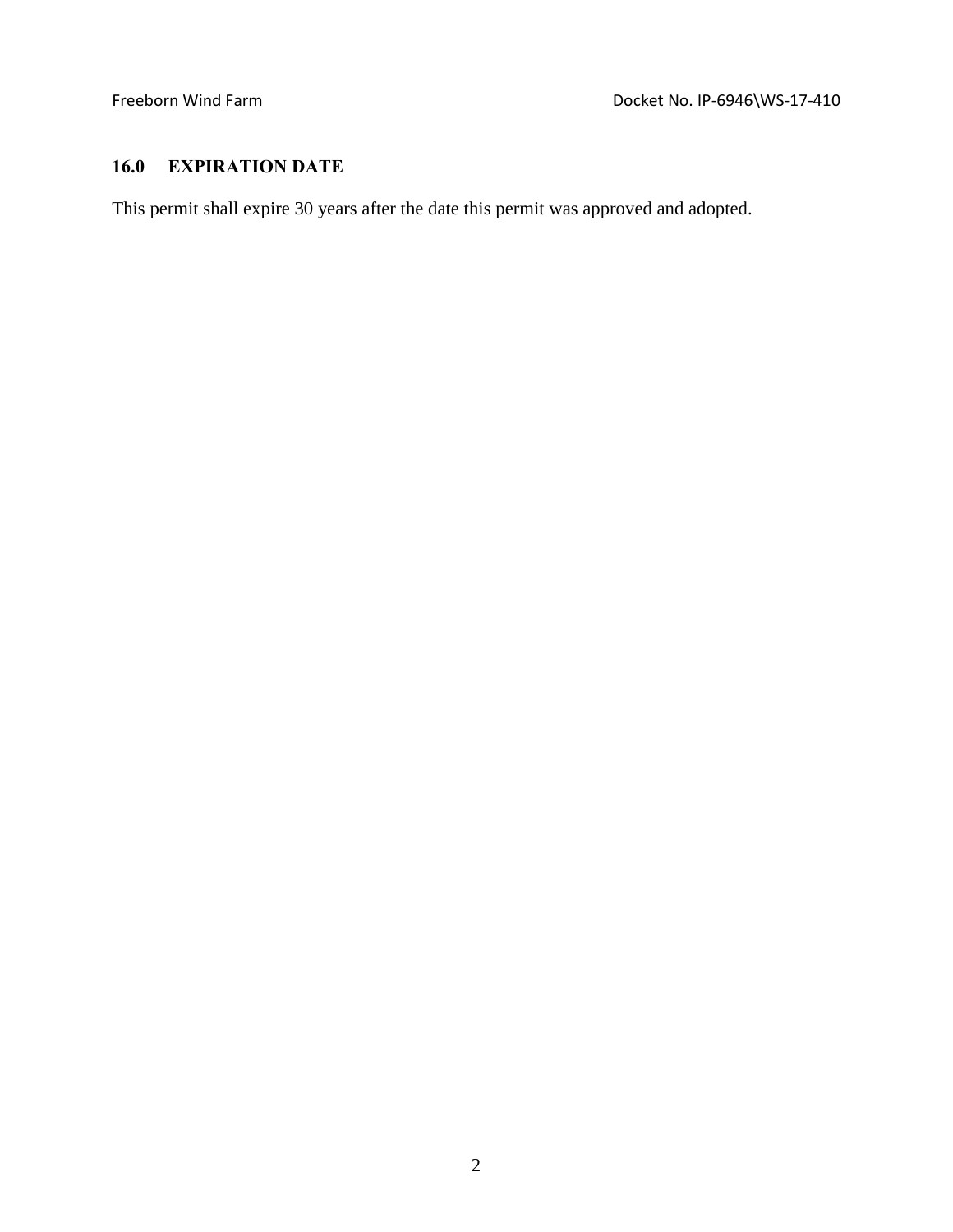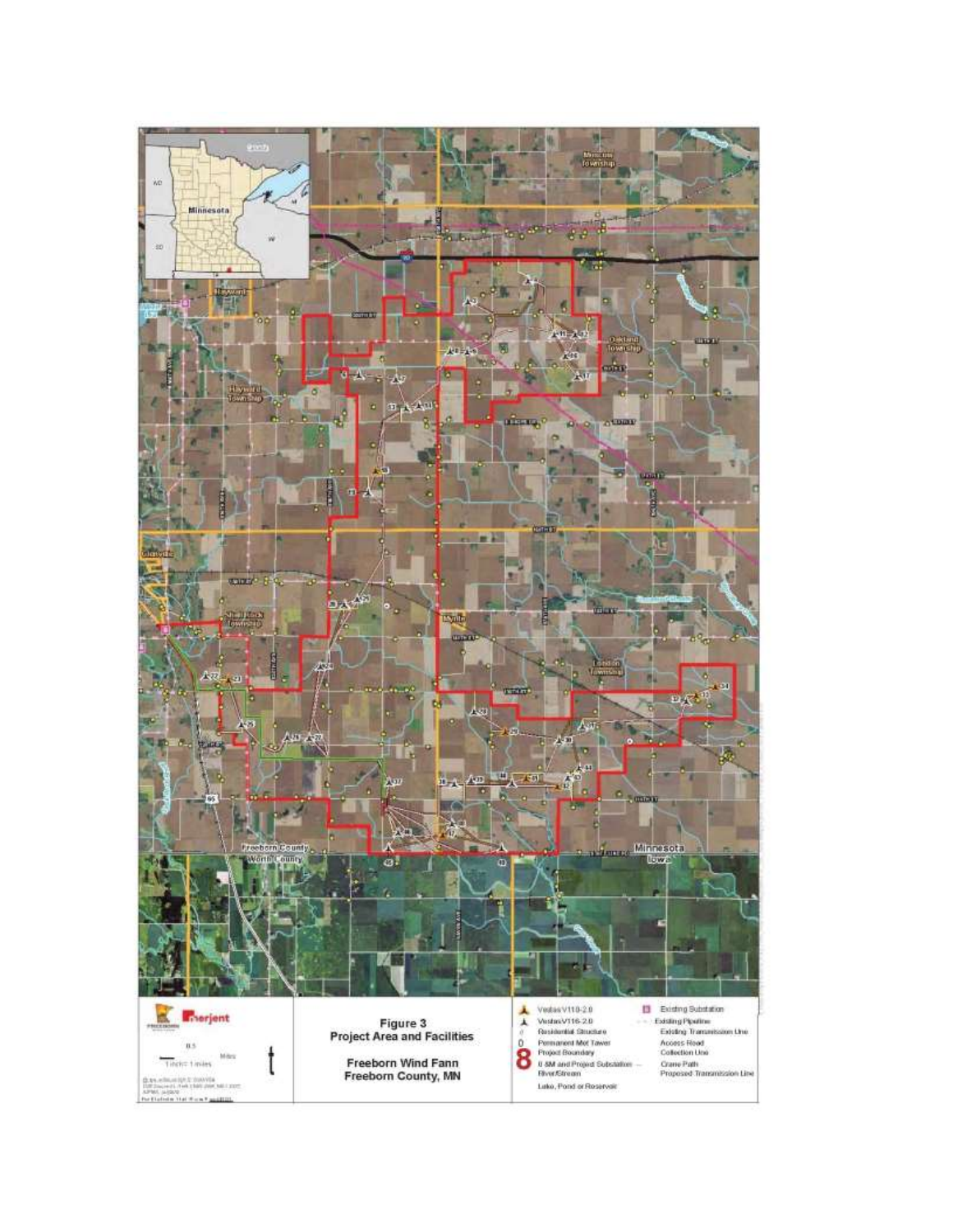#### **MINNESOTA PUBLIC UTILITIES COMMISSION COMPLAINT HANDLING PROCEDURES FOR PERMITTED ENERGY FACILITIES**

#### **A. Purpose**

To establish a uniform and timely method of reporting and resolving complaints received by the permittee concerning permit conditions for site preparation, construction, cleanup, restoration, operation, and maintenance.

#### **B. Scope**

This document describes complaint reporting procedures and frequency.

#### **C. Applicability**

The procedures shall be used for all complaints received by the permittee and all complaints received by the Minnesota Public Utilities Commission (Commission) under Minn. R. 7829.1500 or Minn. R. 7829.1700 relevant to this permit.

#### **D. Definitions**

**Complaint:** A verbal or written statement presented to the permittee by a person expressing dissatisfaction or concern regarding site preparation, cleanup or restoration or, television or communication signals, or other site and associated facilities permit conditions. Complaints do not include requests, inquiries, questions or general comments.

**Substantial Complaint:** A written complaint alleging a violation of a specific permit condition that, if substantiated, could result in permit modification or suspension pursuant to the applicable regulations.

**Unresolved Complaint:** A complaint which, despite the good faith efforts of the permittee and a person, remains unresolved or unsatisfactorily resolved to one or both of the parties.

**Person:** An individual, partnership, joint venture, private or public corporation, association, firm, public service company, cooperative, political subdivision, municipal corporation, government agency, public utility district, or any other entity, public or private, however organized.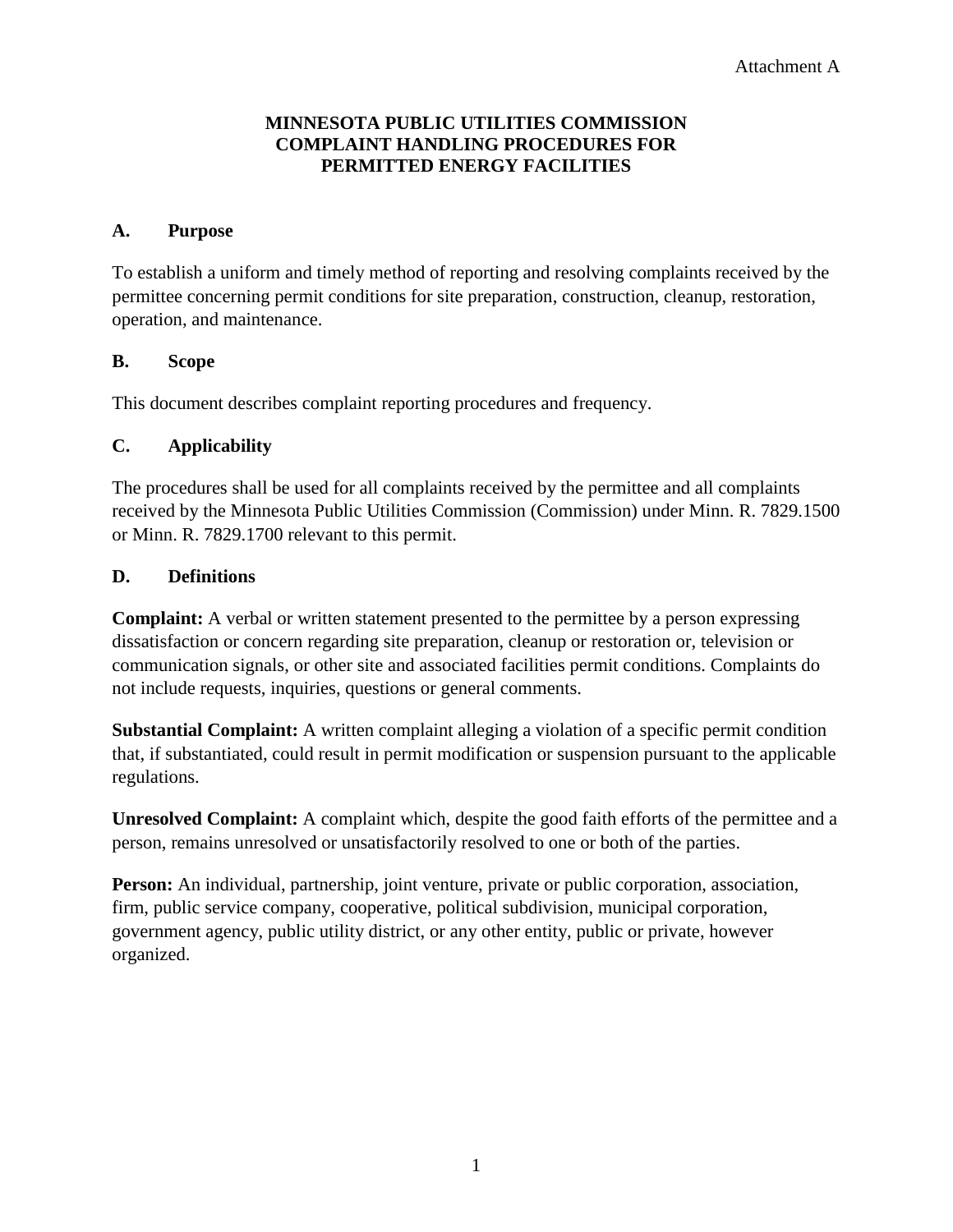# **E. Complaint Documentation and Processing**

- 1. The permittee shall designate an individual to summarize complaints for the Commission. This person's name, phone number and email address shall accompany all complaint submittals.
- 2. A person presenting the complaint should to the extent possible, include the following information in their communications:
	- a. name, address, phone number, and email address;
	- b. date of complaint;
	- c. tract or parcel number; and
	- d. whether the complaint relates to a permit matter or a compliance issue.
- 3. The permittee shall document all complaints by maintaining a record of all applicable information concerning the complaint, including the following:
	- a. docket number and project name;
	- b. name of complainant, address, phone number and email address;
	- c. precise description of property or parcel number;
	- d. name of permittee representative receiving complaint and date of receipt;
	- e. nature of complaint and the applicable permit condition(s);
	- f. activities undertaken to resolve the complaint; and
	- g. final disposition of the complaint.

# **F. Reporting Requirements**

The permittee shall commence complaint reporting at the beginning of project construction and continue through the term of the permit. The permittee shall report all complaints to the Commission according to the following schedule:

**Immediate Reports:** All substantial complaints shall be reported to the Commission the same day received, or on the following working day for complaints received after working hours. Such reports are to be directed to the Commission's Consumer Affairs Office at 1-800-657-3782 (voice messages are acceptable) or consumer.puc@state.mn.us. For e-mail reporting, the email subject line should read "PUC EFP Complaint" and include the appropriate project docket number.

**Monthly Reports:** During project construction and restoration, a summary of all complaints, including substantial complaints received or resolved during the preceding month, shall be filed by the 15th of each month to Daniel P. Wolf, Executive Secretary, Public Utilities Commission, using the eDockets system. The eDockets system is located at: https://www.edockets.state.mn.us/EFiling/home.jsp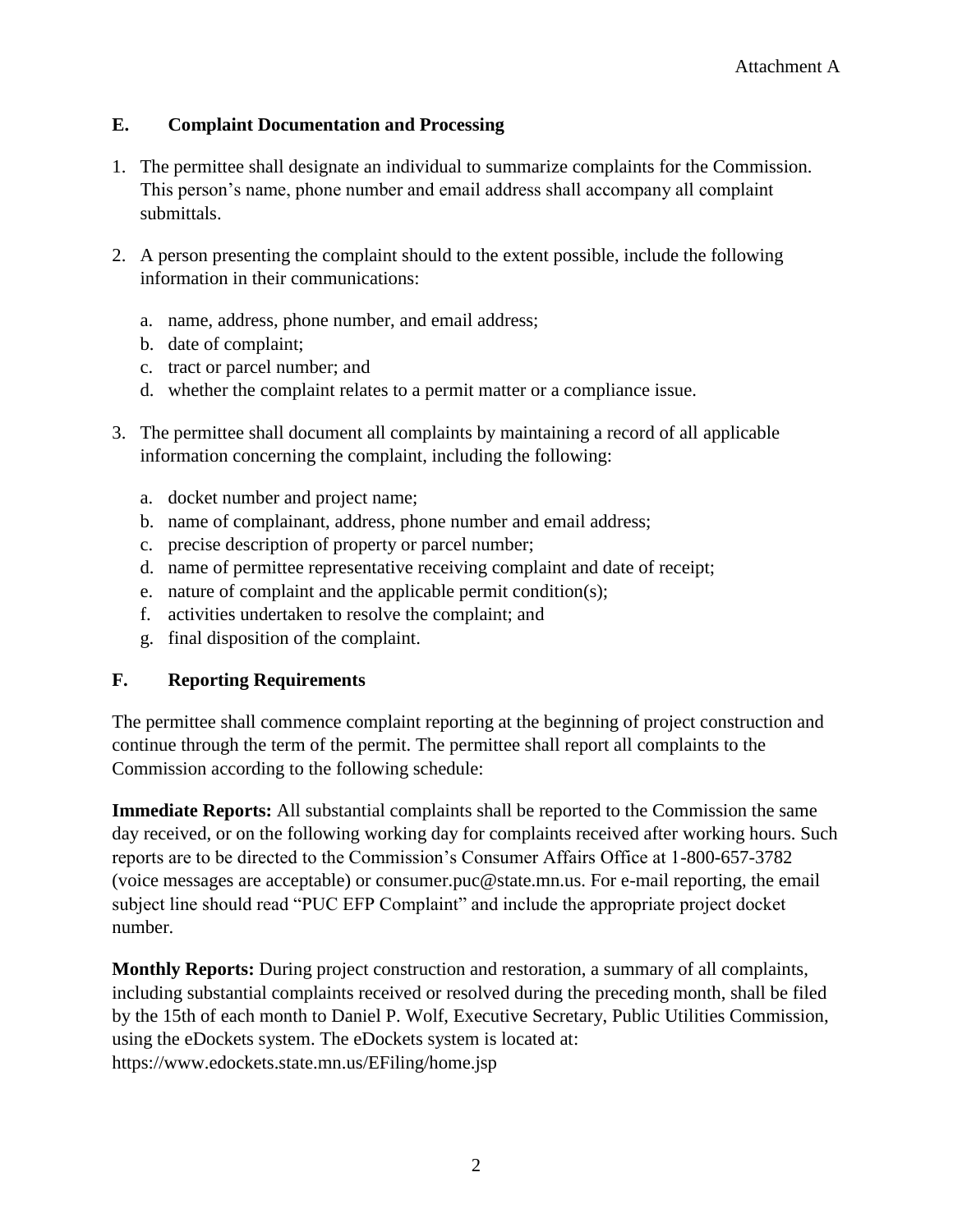If no complaints were received during the preceding month, the permittee shall file a summary indicating that no complaints were received.

### **G. Complaints Received by the Commission**

Complaints received directly by the Commission from aggrieved persons regarding site preparation, construction, cleanup, restoration, operation and maintenance shall be promptly sent to the permittee.

### **H. Commission Process for Unresolved Complaints**

Commission staff shall perform an initial evaluation of unresolved complaints submitted to the Commission. Complaints raising substantial permit issues shall be processed and resolved by the Commission. Staff shall notify the permittee and appropriate persons if it determines that the complaint is a substantial complaint. With respect to such complaints, each party shall submit a written summary of its position to the Commission no later than ten days after receipt of the staff notification. The complaint will be presented to the Commission for a decision as soon as practicable.

### **I. Permittee Contacts for Complaints and Complaint Reporting**

Complaints may be filed by mail or email to:

Prior to construction:

Dan Litchfield Freeborn Wind Energy LLC One South Wacker Drive, Suite 1800 Chicago, IL 60606 dlitchfield@invenergyllc.com

Upon commencement of construction, complaints should instead be directed here:

Sean Lawler Xcel Energy 414 Nicollet Mall Minneapolis, MN 55401 Sean.w.lawler@xcelenergy.com

This information shall be maintained current by informing the Commission of any changes as they become effective.